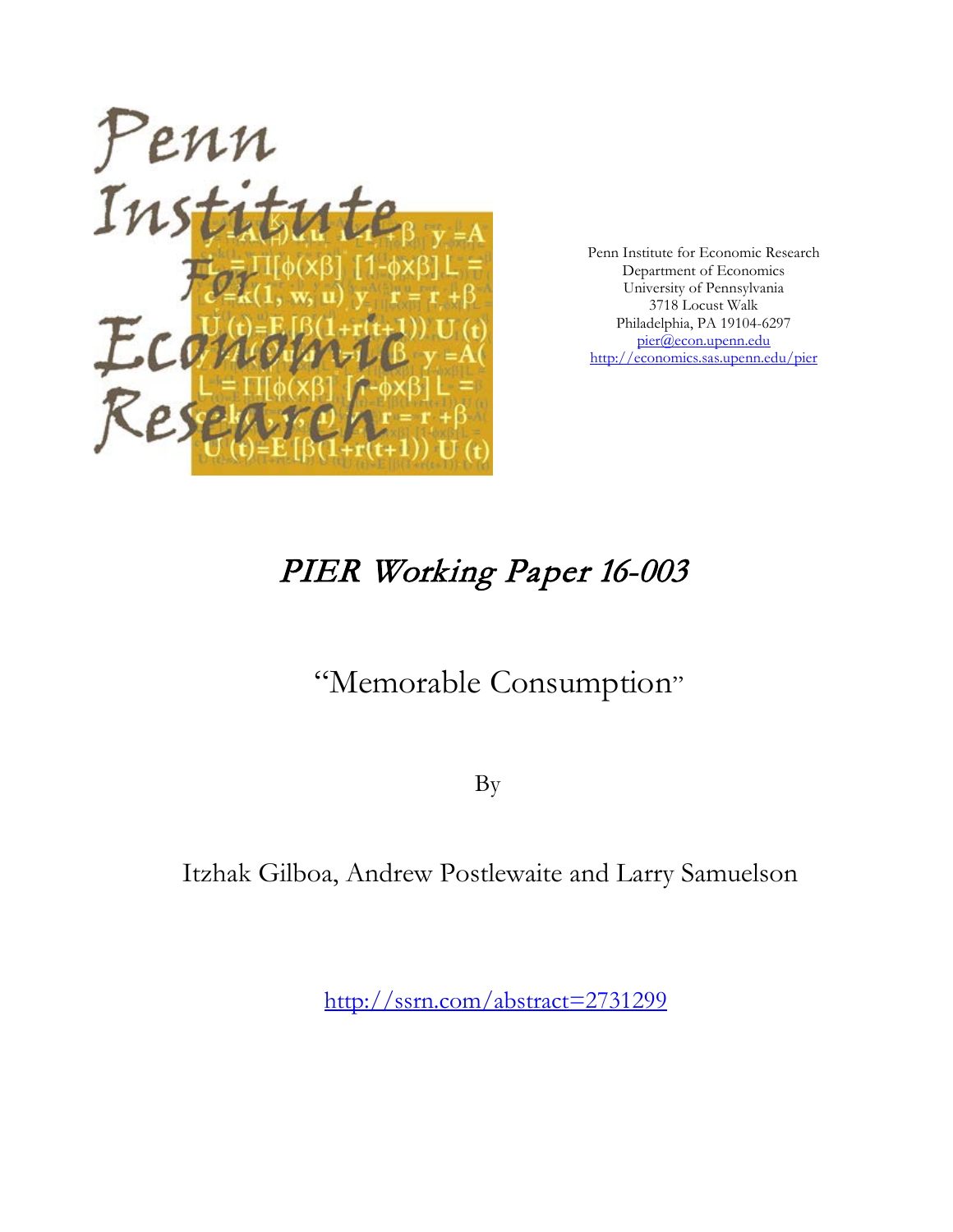## Memorable Consumption<sup>∗</sup>

| Itzhak Gilboa         | Andrew Postlewaite                                | Larry Samuelson |
|-----------------------|---------------------------------------------------|-----------------|
|                       | University of Tel Aviv University of Pennsylvania | Yale University |
| and HEC, Paris-Saclay |                                                   |                 |

February 1, 2016

Abstract. People often consume non-durable goods in a way that seems inconsistent with preferences for smoothing consumption over time. We suggest that such patterns of consumption can be better explained if one takes into account the future utility flows generated by memorable consumption goods—goods, such as a honeymoon or a vacation, whose utility flow outlives their physical consumption. We consider a model in which a consumer enjoys current consumption as well as utility generated by earlier memorable consumption. Lasting utility flows are generated only by some goods, and only when their consumption exceeds customary levels by a sufficient margin. We offer axiomatic foundations for the structure of the utility function and study optimal consumption in a dynamic model. We show that rational consumers, taking into account future utility flows, would make optimal choices that rationalize lumpy patterns of consumption.

<sup>∗</sup>We thank Dirk Krueger and Rong Hai for many valuable discussions and thank Hal Cole, two referees and the editor for helpful comments. We thank the European Research Council (Grant no. 269754, Gilboa), the Israeli Science Foundation (Grant 204/14, Gilboa) and the National Science Foundation (Grants nos. SES-1260753, Postlewaite, and SES-1153893 and SES-1459158, Samuelson) for financial support.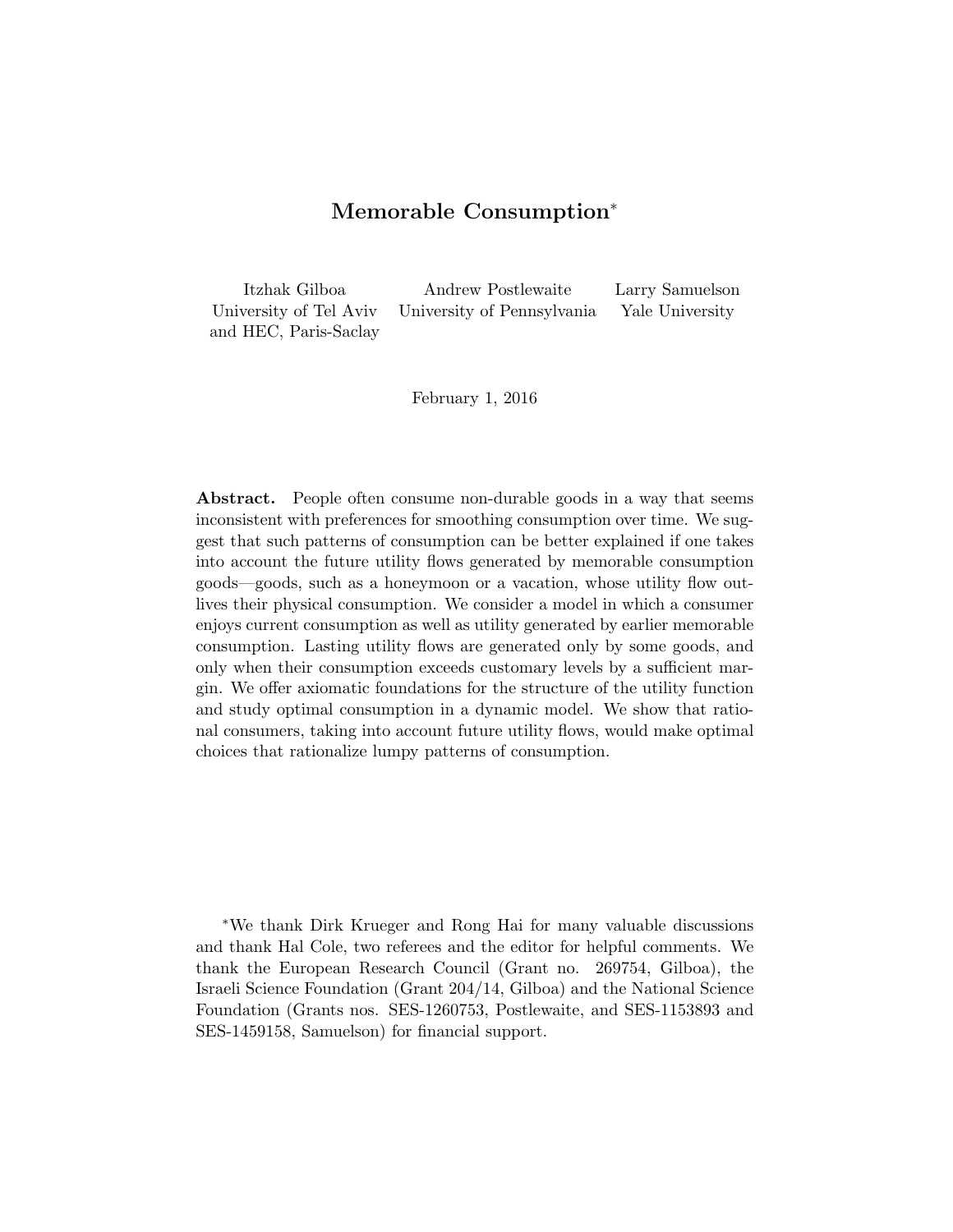## Contents

| 1.1<br>1.2<br>1.3<br>The Model<br>$\bf{2}$<br>2.1<br>2.2<br>2.3<br>$2.4\,$<br><b>Optimal Consumption Plans</b><br>3<br>3.1<br>3.2<br>3.3<br>3.4<br>Foundations<br>4<br>4.1<br>4.2<br>4.3<br><b>Discussion</b><br>5<br>5.1<br>Memorable Goods vs. Durable Goods<br>5.1.1<br>5.1.2<br>5.1.3<br>5.1.4<br>5.1.5<br>5.2<br>5.2.1<br>5.2.2<br>Memorable Consumption as a Substitute for Saving $\dots \dots$<br>5.2.3<br>Memorable Goods and Risk Aversion<br>5.2.4<br>5.3 | $\mathbf 1$    |  |  |  |  |  |  |  |  |  |  |  |  | Introduction | $\mathbf{1}$ |
|----------------------------------------------------------------------------------------------------------------------------------------------------------------------------------------------------------------------------------------------------------------------------------------------------------------------------------------------------------------------------------------------------------------------------------------------------------------------|----------------|--|--|--|--|--|--|--|--|--|--|--|--|--------------|--------------|
|                                                                                                                                                                                                                                                                                                                                                                                                                                                                      | $\mathbf{1}$   |  |  |  |  |  |  |  |  |  |  |  |  |              |              |
|                                                                                                                                                                                                                                                                                                                                                                                                                                                                      | $\overline{2}$ |  |  |  |  |  |  |  |  |  |  |  |  |              |              |
|                                                                                                                                                                                                                                                                                                                                                                                                                                                                      | 3              |  |  |  |  |  |  |  |  |  |  |  |  |              |              |
|                                                                                                                                                                                                                                                                                                                                                                                                                                                                      |                |  |  |  |  |  |  |  |  |  |  |  |  |              |              |
|                                                                                                                                                                                                                                                                                                                                                                                                                                                                      | 6              |  |  |  |  |  |  |  |  |  |  |  |  |              |              |
|                                                                                                                                                                                                                                                                                                                                                                                                                                                                      | 6              |  |  |  |  |  |  |  |  |  |  |  |  |              |              |
|                                                                                                                                                                                                                                                                                                                                                                                                                                                                      | 8              |  |  |  |  |  |  |  |  |  |  |  |  |              |              |
|                                                                                                                                                                                                                                                                                                                                                                                                                                                                      | 10             |  |  |  |  |  |  |  |  |  |  |  |  |              |              |
|                                                                                                                                                                                                                                                                                                                                                                                                                                                                      | 12             |  |  |  |  |  |  |  |  |  |  |  |  |              |              |
|                                                                                                                                                                                                                                                                                                                                                                                                                                                                      | 13             |  |  |  |  |  |  |  |  |  |  |  |  |              |              |
|                                                                                                                                                                                                                                                                                                                                                                                                                                                                      | 14             |  |  |  |  |  |  |  |  |  |  |  |  |              |              |
|                                                                                                                                                                                                                                                                                                                                                                                                                                                                      | 14             |  |  |  |  |  |  |  |  |  |  |  |  |              |              |
|                                                                                                                                                                                                                                                                                                                                                                                                                                                                      | 17             |  |  |  |  |  |  |  |  |  |  |  |  |              |              |
|                                                                                                                                                                                                                                                                                                                                                                                                                                                                      | 21             |  |  |  |  |  |  |  |  |  |  |  |  |              |              |
|                                                                                                                                                                                                                                                                                                                                                                                                                                                                      |                |  |  |  |  |  |  |  |  |  |  |  |  |              |              |
|                                                                                                                                                                                                                                                                                                                                                                                                                                                                      | 26             |  |  |  |  |  |  |  |  |  |  |  |  |              |              |
|                                                                                                                                                                                                                                                                                                                                                                                                                                                                      | 27             |  |  |  |  |  |  |  |  |  |  |  |  |              |              |
|                                                                                                                                                                                                                                                                                                                                                                                                                                                                      | 28             |  |  |  |  |  |  |  |  |  |  |  |  |              |              |
|                                                                                                                                                                                                                                                                                                                                                                                                                                                                      | 30             |  |  |  |  |  |  |  |  |  |  |  |  |              |              |
|                                                                                                                                                                                                                                                                                                                                                                                                                                                                      |                |  |  |  |  |  |  |  |  |  |  |  |  |              |              |
|                                                                                                                                                                                                                                                                                                                                                                                                                                                                      | 31             |  |  |  |  |  |  |  |  |  |  |  |  |              |              |
|                                                                                                                                                                                                                                                                                                                                                                                                                                                                      | 31             |  |  |  |  |  |  |  |  |  |  |  |  |              |              |
|                                                                                                                                                                                                                                                                                                                                                                                                                                                                      | 31             |  |  |  |  |  |  |  |  |  |  |  |  |              |              |
|                                                                                                                                                                                                                                                                                                                                                                                                                                                                      | 33             |  |  |  |  |  |  |  |  |  |  |  |  |              |              |
|                                                                                                                                                                                                                                                                                                                                                                                                                                                                      | 34             |  |  |  |  |  |  |  |  |  |  |  |  |              |              |
|                                                                                                                                                                                                                                                                                                                                                                                                                                                                      | 35             |  |  |  |  |  |  |  |  |  |  |  |  |              |              |
|                                                                                                                                                                                                                                                                                                                                                                                                                                                                      | 35             |  |  |  |  |  |  |  |  |  |  |  |  |              |              |
|                                                                                                                                                                                                                                                                                                                                                                                                                                                                      | 36             |  |  |  |  |  |  |  |  |  |  |  |  |              |              |
|                                                                                                                                                                                                                                                                                                                                                                                                                                                                      | 36             |  |  |  |  |  |  |  |  |  |  |  |  |              |              |
|                                                                                                                                                                                                                                                                                                                                                                                                                                                                      | 36             |  |  |  |  |  |  |  |  |  |  |  |  |              |              |
|                                                                                                                                                                                                                                                                                                                                                                                                                                                                      | 37             |  |  |  |  |  |  |  |  |  |  |  |  |              |              |
|                                                                                                                                                                                                                                                                                                                                                                                                                                                                      | 37             |  |  |  |  |  |  |  |  |  |  |  |  |              |              |
|                                                                                                                                                                                                                                                                                                                                                                                                                                                                      | 38             |  |  |  |  |  |  |  |  |  |  |  |  |              |              |
| <b>Appendix: Proofs</b><br>6                                                                                                                                                                                                                                                                                                                                                                                                                                         | 38             |  |  |  |  |  |  |  |  |  |  |  |  |              |              |
| 6.1<br>Proof of Lemma 2                                                                                                                                                                                                                                                                                                                                                                                                                                              | 38             |  |  |  |  |  |  |  |  |  |  |  |  |              |              |
| 6.2                                                                                                                                                                                                                                                                                                                                                                                                                                                                  | 40             |  |  |  |  |  |  |  |  |  |  |  |  |              |              |
| 6.3                                                                                                                                                                                                                                                                                                                                                                                                                                                                  | 41             |  |  |  |  |  |  |  |  |  |  |  |  |              |              |
| 6.4                                                                                                                                                                                                                                                                                                                                                                                                                                                                  | 42             |  |  |  |  |  |  |  |  |  |  |  |  |              |              |
| 6.4.1<br>Necessity                                                                                                                                                                                                                                                                                                                                                                                                                                                   | 42             |  |  |  |  |  |  |  |  |  |  |  |  |              |              |
| 6.4.2<br>Sufficiency – Part I: Construction $\dots \dots \dots \dots \dots \dots \dots$                                                                                                                                                                                                                                                                                                                                                                              | 42             |  |  |  |  |  |  |  |  |  |  |  |  |              |              |
| 6.4.3<br>Sufficiency – Part II: Continuity $\ldots \ldots \ldots \ldots \ldots \ldots$                                                                                                                                                                                                                                                                                                                                                                               | 51             |  |  |  |  |  |  |  |  |  |  |  |  |              |              |
| 6.4.4                                                                                                                                                                                                                                                                                                                                                                                                                                                                | 54             |  |  |  |  |  |  |  |  |  |  |  |  |              |              |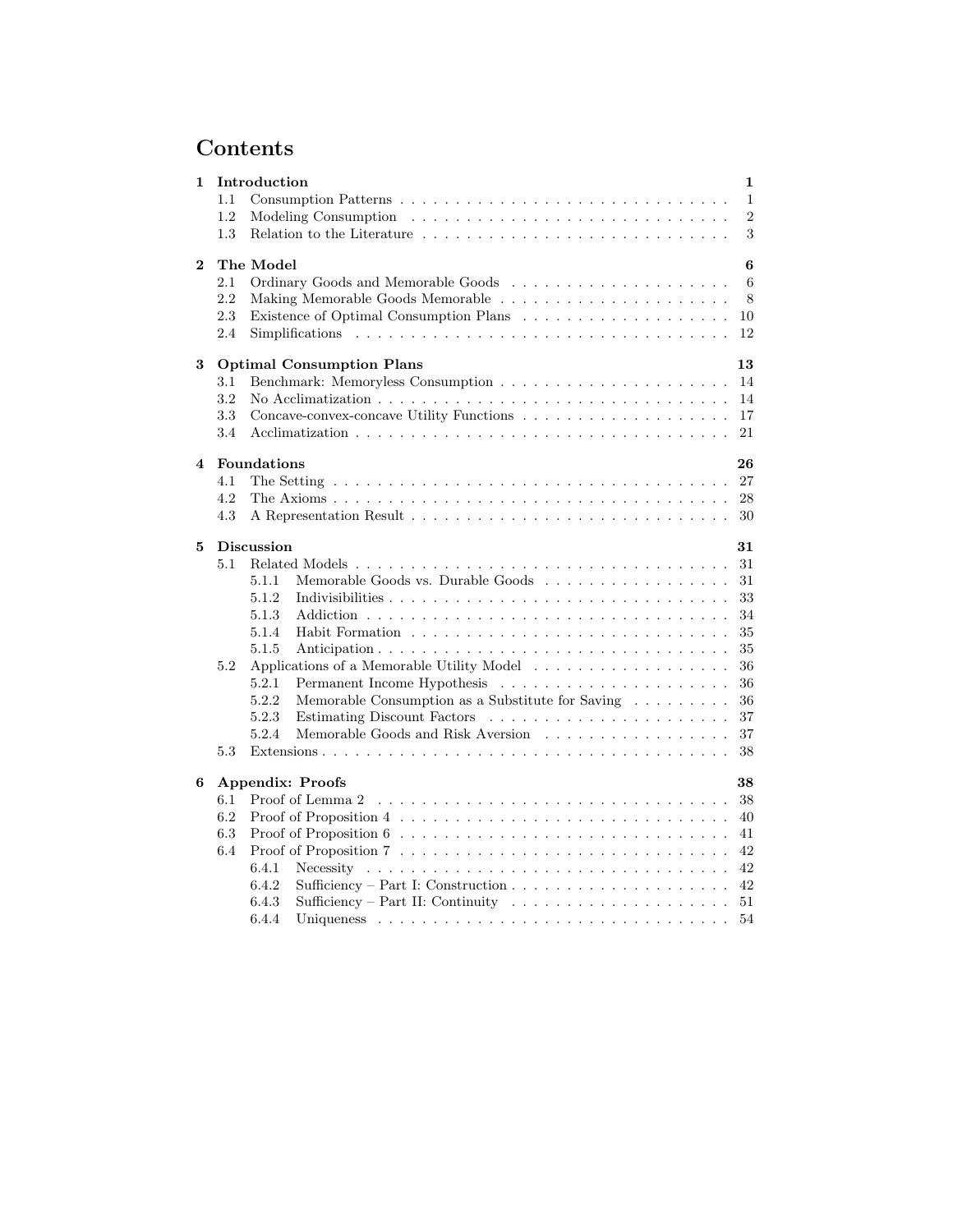## Memorable Consumption

## 1 Introduction

## 1.1 Consumption Patterns

The conceptual point of departure for modeling intertemporal consumption is a utility function of the form

$$
U(c_0, c_1, \dots, c_T) = \sum_{t=0}^{T} \delta^t u(c_t),
$$
\n(1)

where  $c_t$  is consumption in period  $t$ ,  $\delta$  is the (stationary) discount factor,  $u$  is the (stationary) utility function, typically assumed to be concave, and T may be finite or infinity. The discounting built into this model creates an incentive to move consumption toward the present, while the ability to earn a return on unspent income creates a countervailing force. These are typically balanced by perfectly smoothing consumption.

In contrast, when asked whether they would prefer an increasing intertemporal consumption stream, such as (10, 12, 14), or the analogous decreasing consumption stream  $(14, 12, 10)$ , people often prefer the first. Indeed, Kahneman and Tversky [15] have emphasized that people often react to changes in consumption more than to absolute levels. In line with previous contributions (Helson [12] and Markowitz [18]), they suggest that people form reference points and evaluate current consumption relative to these reference points. This idea is consistent with modifications of the standard model according to which the consumer is viewed as maximizing

$$
U(c_0, c_1, \dots, c_T) = \sum_{t=0}^{T} \delta^t u(c_t, \Lambda_t),
$$
\n(2)

where  $\Lambda_t$  designates a reference point that is determined (at least partially) by past consumption levels  $(c_0, c_1, \ldots, c_{t-1})$ .<sup>1</sup>

Elaborations of the standard model along the lines of (2) encounter difficulties when confronted by an example of a young couple who (not atypically) spend a quarter of their combined annual income on a wedding, as well

<sup>&</sup>lt;sup>1</sup>Many reference-point models of consumption assume in addition that people are loss averse, in the sense that losses are felt more keenly than gains, i.e., the left derivative of u in its first argument is larger than the right derivative, when both are evaluated at  $c_t = \Lambda_t$ . Loss aversion does not play a role in our analysis, and we assume the function u is differentiable.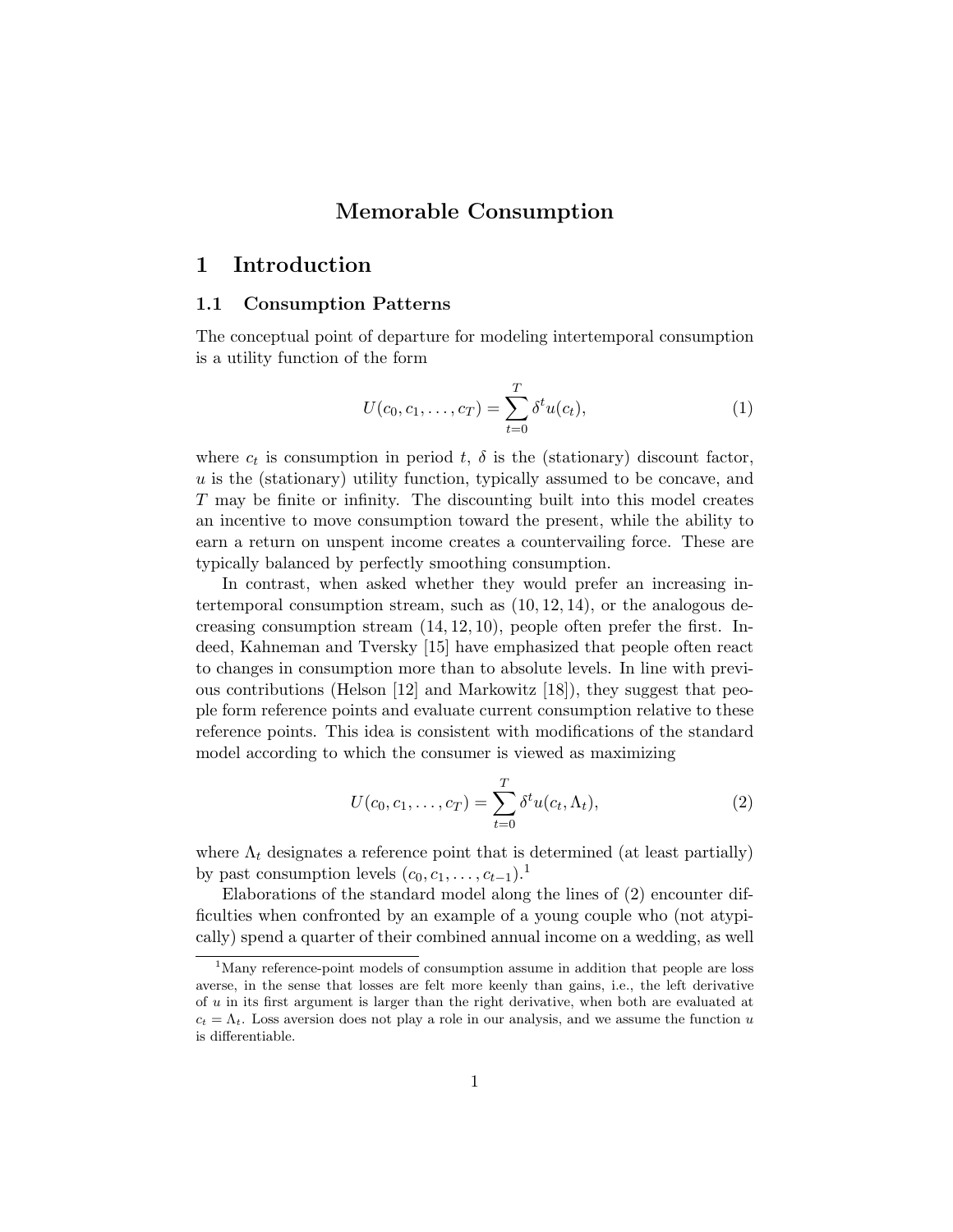as similar examples involving vacations, celebrations, and other seemingly nondurable consumption goods. Such a large expenditure at the very beginning of their life as a couple seems to violate the preference for consumption smoothing generated by (1). It also runs contrary to the optimal management of one's reference point that arises out of (2): the more spectacular the honeymoon, the bleaker will future consumption appear in comparison. The literature is less forthcoming with a model in this case. Our view is that (1) and (2) both fail to capture the effect of memorable consumption goods. When a couple gets married, they can already envisage themselves leafing through their wedding albums in the near future, telling their children about their honeymoon in the more distant future, and generally deriving pleasure from their consumption long after it has physically ended. Indeed, the unusually large wedding expenditure is an essential ingredient in generating the utility that the couple will enjoy later—it is important that the festivities lie sufficiently outside their ordinary experience—and a substantial part of the cost is typically devoted to items (such as photography and keepsakes) designed to reinforce such future utility flows.

We analyze a model of dynamic consumer choice centered around these two key links between past consumption and subsequent utility, namely the effect of past consumption in generating future utility flows and the effect of past consumption in determining reference or "customary" consumption levels that help set the bar for generating more such flows. We seek a minimal extension of the standard dynamic choice model given by (1). This makes it straightforward to identify and quantify the differences in consumer behavior that arise because past consumption affects future utility, and to link these differences to the features of the model. Our model also retains the tractability of the standard model, positioning the model for use in applied work, as in Hai, Krueger and Postlewaite [11].

We make specific assumptions about the particular way that past consumption affects future utilities. These assumptions lie behind the tractability of our model, and it is important to understand how restrictive they are. We accordingly provide an axiomatization of the assumed form of preferences over ordinary and memorable goods that provides a foundation on which we can impose functional form assumptions.

## 1.2 Modeling Consumption

As with any model of decision making, we face a standard interpretational question: is this a revealed-preference exercise, designed only to provide a characterization of behavior? Or is the model intended to capture also some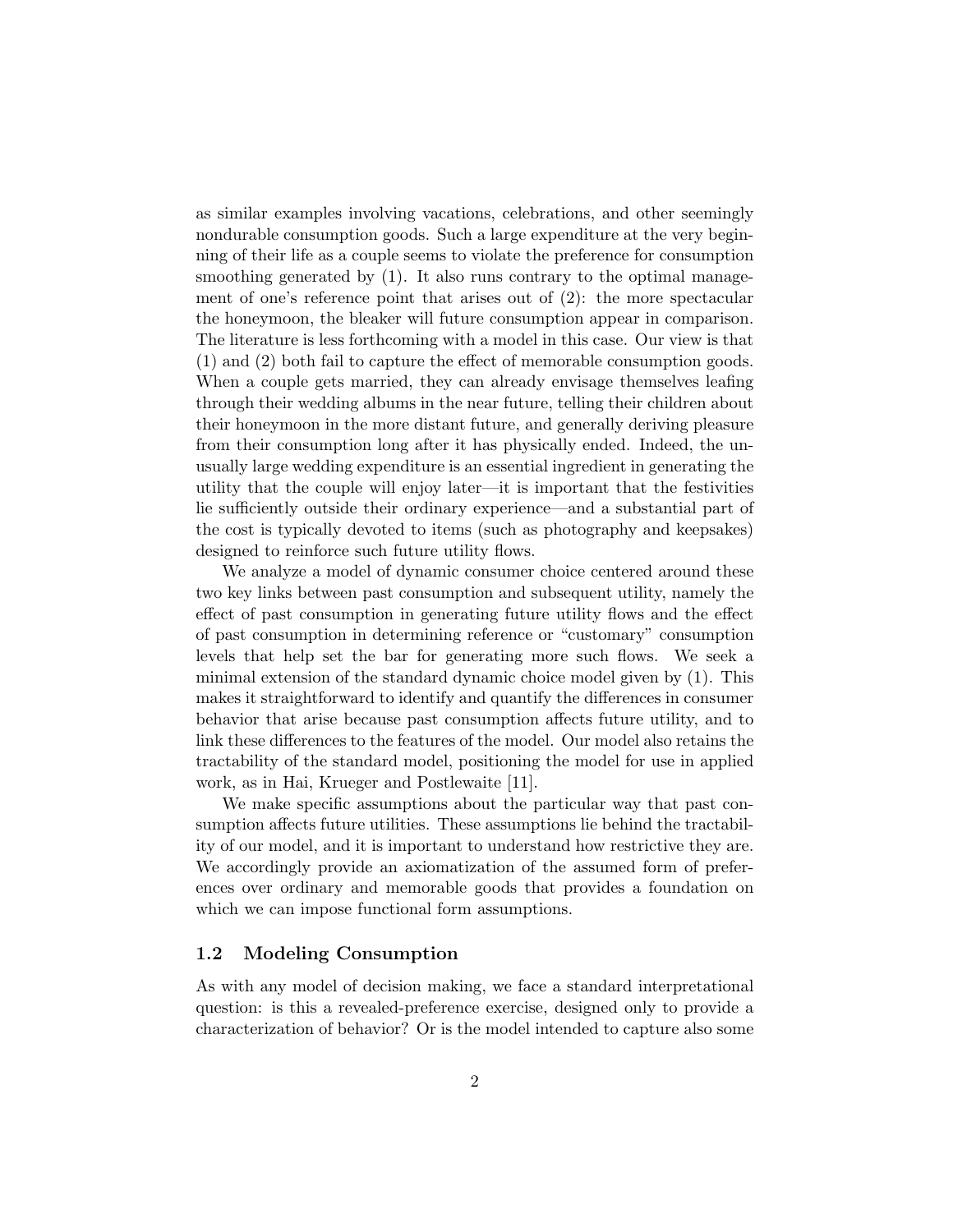of the mental processes underlying the choices it describes?

Our ultimate goal is to describe economic behavior. A mathematical model that could provide perfect quantitative predictions of consumer choice based on observable data would serve this purpose, whether it had a claim also to describe mental processes or not. However, such models do not yet exist. Whether one attempts to develop them, or whether one is willing to make do with models that provide qualitative insights, we believe that looking at mental processes could be a source of useful insights.

We accept it as a scientific fact that consumption generates chemical flows in the brain that provide the motivation for peoples' decisions. Moreover, we believe it to be obvious that there is a temporal dimension to these flows.<sup>2</sup> One enjoys a meal not simply during the instant it is consumed but for some time afterward. One can end a day content in the glow of the utility generated by activities undertaken during the day. This temporal dimension is typically suppressed in models of consumption, while our point of departure is the belief that memorable goods can generate flows of utility that are sufficiently long-lasting as to have a significant effect on consumption patterns.

We emphasize, however, that our goal is to model and study the consumption of memorable goods, not to examine the chemistry of the brain or even produce a high-level model of memory. Why do certain, sometimes seemingly trivial episodes from our childhood remain vivid memories? Why is it so easy to remember some songs, while our memories of even important events in our lives are often imprecise? These are fascinating questions, but we do not address them. Rather, our aim is to examine the economic implications of the assumption that the consumption of some goods generates long-lasting utility flows.

## 1.3 Relation to the Literature

The first component of our model, in the form of a suggestion that one can get pleasure in the future from consumption in the past, appears early in economics, dating back (at least) to Adam Smith's [21, p. 152] observation that "We can entertain ourselves with memories of past pleasures...." Strotz [24] was one of the first to incorporate the utility from past consumption in a model of utility maximization, though as the title of his classic paper on dynamic consistency suggests, his model gives rise to a time inconsistency

<sup>2</sup>See, for example, Speer, Bhanji and Delgado [23], who examine the brain activity associated with remembered events. Zauberman, Ratner and Kim [28] explore some of the implications of utility flows associated with past consumption.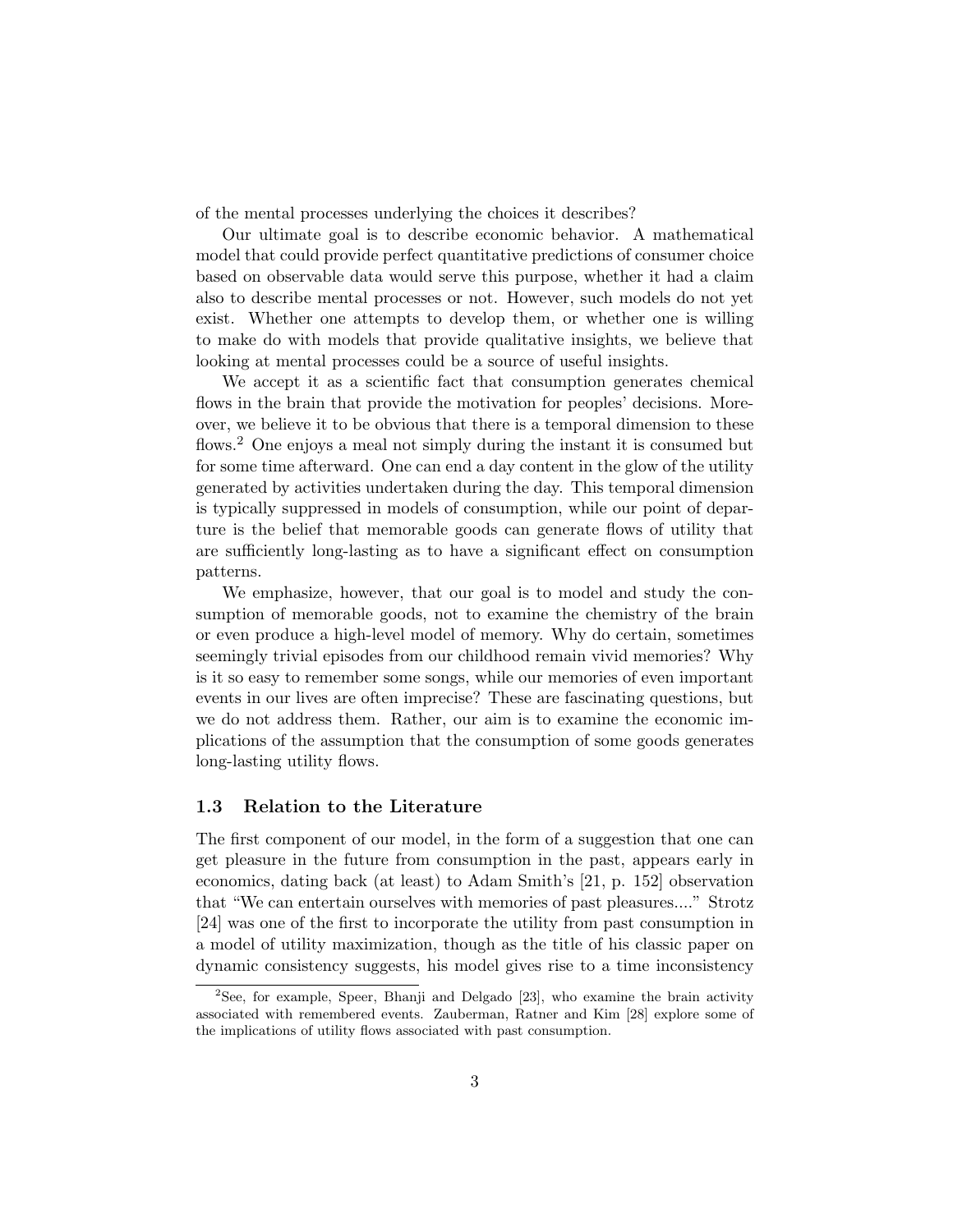problem that renders the very notion of utility maximization ambiguous. No such difficulties arise in our setting.

The second pillar of our model is the idea that a consumer develops a notion of customary consumption that affects her current well-being and that depends on past consumption. This idea is widespread, and is perhaps most familiar from models of habit formation (see Attanasio [1] for a survey). As we explain in Section 5.1 the most general form of our model contains habit-formation and similar models as a special case. The primary difference in implications is that habit-formation and related models typically reinforce motives for consumption smoothing, whereas memorable goods give rise to occasional spikes in consumption.

This paper is closely related to Hai, Krueger and Postlewaite [11], who introduce the notion of memorable goods and examine the implications of memorable goods for evaluating the (excess) volatility of consumption. Hai, Krueger and Postlewaite set out a model in which past consumption affects the future through the two channels in our model. Their empirical results provide support for the importance of memorable goods. In particular, they argue that the excess sensitivity to foreseen income shocks identified by Souleles [22] is largely due to expenditures on memorable goods. As we explain in Section 2.1 below, Hai, Krueger and Postlewaite impose a stronger separability condition on the utility implications of the consumption of ordinary and memorable goods than we do. Section 3 explains how our more general model captures an interaction between the consumption of ordinary and memorable goods that consequently does not appear in Hai, Krueger and Postlewaite. At the same time, as we explain in Section 2.2, Hai, Krueger and Postlewaite impose fewer assumptions on the relationship between the utility implications of the current and past consumption of memorable goods. Our stronger assumptions bring rewards in terms of tractability, while the basic nature of our results continue to hold in the model examined by Hai, Krueger and Postlewaite.

Hindy, Huang and Kreps [13] examine a continuous-time model with a single good in which utility at time  $t$  is a function of the weighted average of consumption up to time  $t$ , including as a special case the familiar separable formulation in which utility at time t depends only on consumption at time t. Hindy, Huang and Kreps [13, Section 8.3] present an example that admits a simple closed-form solution. Ingersoll [14] and Bank and Riedel [2] characterize the optimal consumer behavior for such models in the absence of uncertainty, while Bank and Riedel [3] extend the analysis to uncertainty. These models contain no counterpart of our assumption that some (namely memorable) consumption goods generate continuing flows if utility if and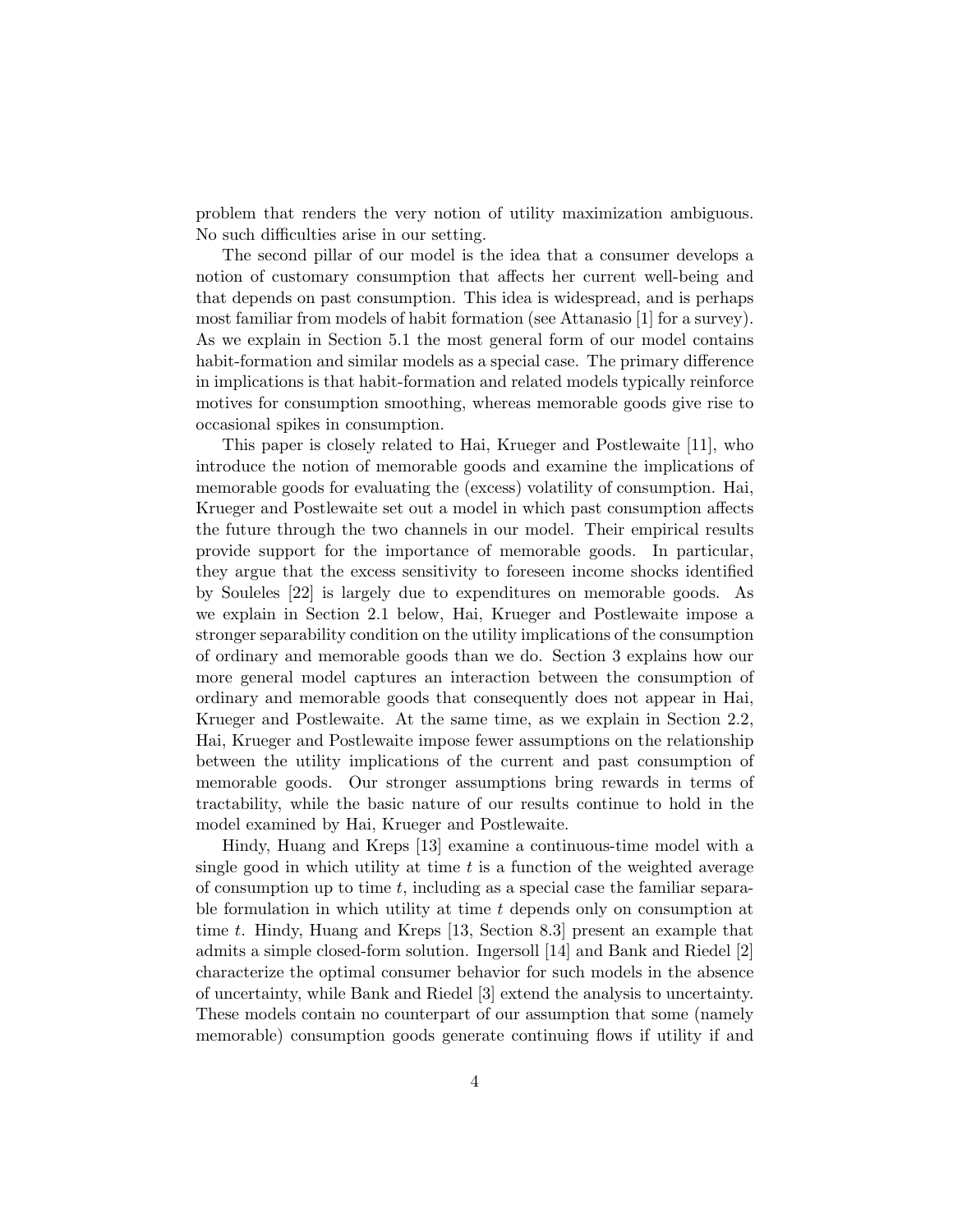only if their consumption sufficiently exceeds some customary level.

As Bank and Riedel [3, p. 751] explain, as time periods grow short, and especially in the continuous-time limit, it is natural to model current utility as depending on past consumption. Suppose, for example, that one is interested in studying the consumption of food, and that food can be consumed in the form of meals that take one hour each. Suppose we work with a separable model in which utility is given by  $\sum_{t=0}^{\infty} \delta^t u(c_t)$ , where the length of a time period is an hour and  $c_t$  is the quantity of food consumed in period t, u is increasing, and  $\delta$  is both the discount factor and the interest factor in the consumer's budget constraint. Then if  $u$  is strictly concave, the consumer will prefer to smooth consumption, eating the same amount of food each hour. If  $u$  is linear, the consumer will be indifferent over when she consumes, and would just as well start at midnight on each Saturday and eat twenty-one meals in the subsequent twenty-one hours as have three meals a day throughout the week. If  $u$  is convex, the consumer will constantly endeavor to put off meals. Each of these outcomes has its own problematic features.

The obvious response is that we have chosen the time period incorrectly, and in particular have chosen a period length too short for separability to be reasonable. One's utility from eating typically depends on whether one has eaten in the previous hour. One then might hope to work with a separable model of utility with discrete periods if the period length is appropriately chosen. In the case of food, it is often (but not always, as this would not be a good model of famine) a reasonable approximation that the utility of consumption today is unaffected by consumption yesterday, and so one can take the period to be a day. However, the utility of a day's vacation typically depends on what one has been doing in recent weeks or months rather than simply the previous day, and a longer time period would be required to make separability a reasonable assumption. In general, one can always make separability a better approximation for more goods by working with longer periods. Unfortunately, as the length of a period grows, questions about the allocation of consumption within the period become more important, but lie beyond the reach of the model. In the extreme, one could take the length of a period to be a lifetime, ensuring that separability is trivial, but precluding the analysis of many interesting intertemporal patterns. Our view is that it is most useful to work with periods long enough that the utility for many goods (such as food) is reasonably modeled as separable, but short enough that nonseparabilities arise in other goods that we capture by modeling them as memorable goods.

Gilovich, Kumar and Jampol [26] argue that people derive greater satis-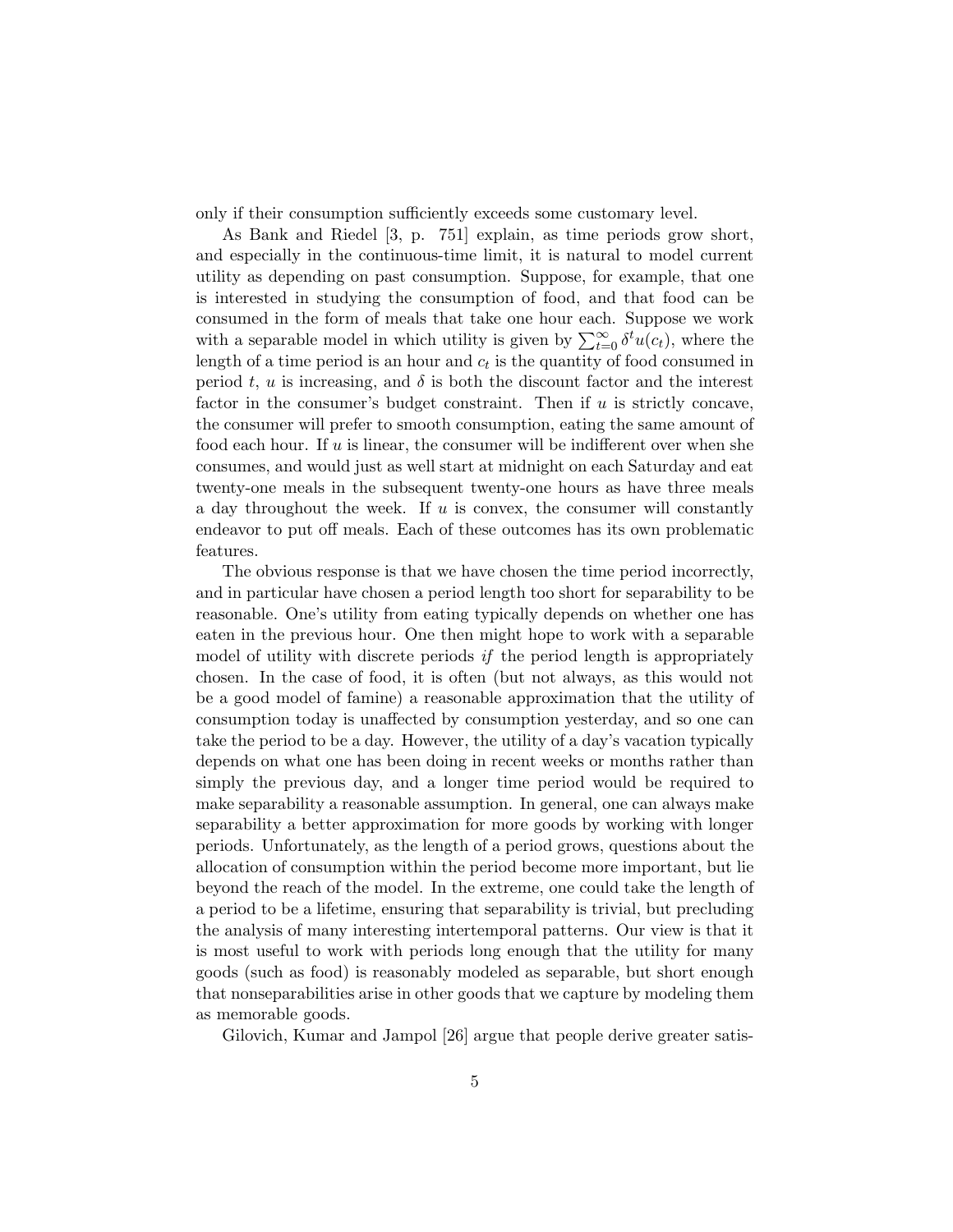faction from experiential purchases than from material purchases. Experiential purchases are those that provide "lasting contributions to well being," and hence share some of the features of our memorable goods. However, their arguments are quite different, resting on the fact that experiential goods enhance social relations, contribute to one's identity, and evoke fewer social comparisons than material goods, rather than any appeal to future utility flows.

## 2 The Model

The following four subsections develop our model. Section 2.1 introduces a distinction between two types of goods that we will refer to as ordinary goods and memorable goods. Section 2.2 introduces the structure that motivates the characterization of the latter as memorable goods. Section 2.3 shows that the resulting utility maximization problem has a solution. Section 2.4 rearranges the utility representation into a more useful form.

## 2.1 Ordinary Goods and Memorable Goods

The point of departure for our model is a distinction between two types of goods, which we refer to as an ordinary good (good 1) and a memorable good (good 2). We consider a consumer who consumes these two goods in each of periods  $t = 0, 1, 2, \ldots$ , and we refer to  $x_{it} \in \mathbb{R}_+$   $(i = 1, 2)$  as the quantity of good  $i$  consumed in period  $t$ . The utility in period  $t$  depends on current consumption of good 1 but also on all past consumption of good 2. That is, utility in period  $t$  is given by a function

$$
\tilde{u}_t(x_{1t}, x_{20}, \dots, x_{2t}). \tag{3}
$$

We will assume (and derive axiomatically in Section 4) a decomposition of the function  $\tilde{u}_t$  as

$$
\tilde{u}_t(x_{1t}, x_{20}, \dots, x_{2t}) = u(x_{1t}, x_{2t}) + \tilde{v}_t(x_{20}, \dots, x_{2t}), \tag{4}
$$

where  $u : \mathbb{R}_+^2 \to \mathbb{R}$  and  $\tilde{v}_t : \mathbb{R}_+^{t+1} \to \mathbb{R}$ . We could generalize the analysis to the case in which good 1 is a bundle of ordinary goods and good 2 is a bundle of memorable goods, with the notation and arguments growing more tedious in the process.

The intertemporal objective is the discounted sum of the functions  $\tilde{u}(x_{1t}, x_{20}, \ldots, x_{2t})$ given by (4). We focus on the case of an infinite horizon, while noting that the adaptation to a finite horizon is straightforward (as illustrated in Section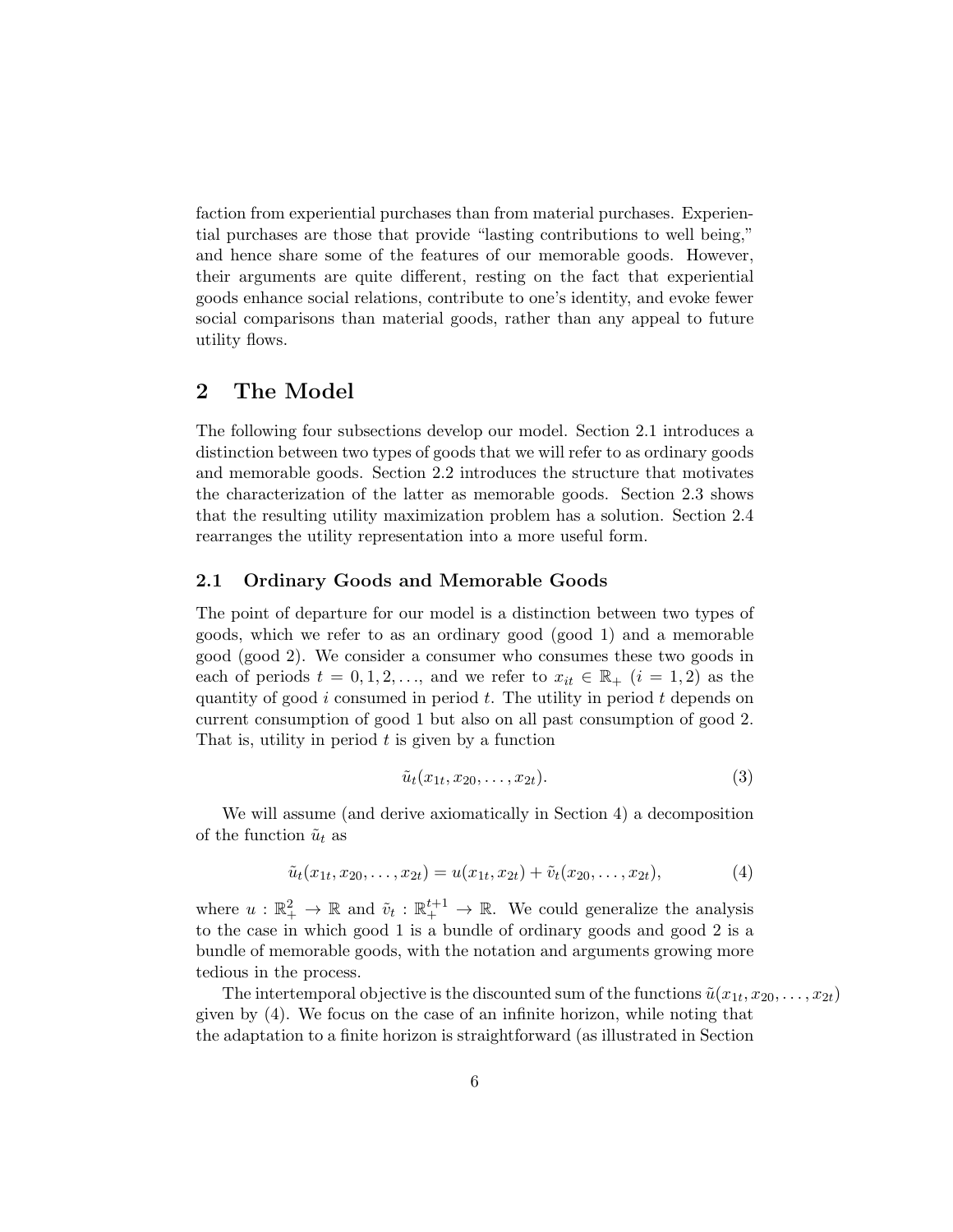3.3). Let  $\mathbf{x} = (\mathbf{x}_1, \mathbf{x}_2)$  denote a pair of infinite sequences  $(x_{10}, x_{11}, \ldots, x_{20}, x_{21}, \ldots)$ of quantities of the two consumption goods. Then the intertemporal objective is given by  $U(\boldsymbol{x})$ , where

$$
U(\boldsymbol{x}) = \sum_{t=0}^{\infty} \delta^t \left[ u(x_{1t}, x_{2t}) + \tilde{v}_t(x_{20}, \dots, x_{2t}) \right]. \tag{5}
$$

Hai, Krueger and Postlewaite [11] work with a special case of (5) in which u depends only on  $x_{1t}$ .

The most general formulation for allowing nonseparabilities in utility would simply assume that the agent has preferences over infinite consumption streams  $x$ . One could then apply standard assumptions to ensure that these preferences can be represented by a utility function defined on the space of such consumption streams.

We have built additional structure into  $(4)$ – $(5)$ . First, we assume that preferences over intertemporal consumption streams are captured by a utility function that is the discounted sum of functions  $\tilde{u}_t$ , each of which depends upon only current and past consumption. Second, we split each function  $\tilde{u}_t$  into two parts, one of which is a function only of current consumption (namely  $u(x_{1t}, x_{2t})$ ) and one of which is a function of the current and all past consumption of good 2 (namely  $\tilde{v}_t(x_{20}, \ldots, x_{2t})$ ). We can think of the function  $u$  as the counterpart of the typical utility function in a discountedsum-of-utilities formulation such as (1), and the function  $\tilde{v}_t$  as capturing nonseparabilities in preferences. Notice that  $\tilde{v}_t$  and hence  $\tilde{u}_t$  need the subscript  $t$ , because in different periods both will be functions of different arguments.

The decomposition of utility of a consumption stream into a discounted sum of instantaneous utility functions is familiar.<sup>3</sup> The transition from a period-t utility function of the form given in  $(3)$  to the form given on the right side of (4) separates the goods into ordinary goods and memorable goods. This is our basic distinction between goods. The foundations for this separation are given in Section 4.

<sup>&</sup>lt;sup>3</sup>Koopmans's [16] axioms do not directly apply, because each  $x_{2t}$  appears also in future instantaneous utility values. Thus, the axioms need to be adjusted to apply to utilityequivalent bundles, where a change in  $x_{2t}$  is compensated by changes in future variables so that only the instantaneous utility at period t is affected. The argument then follows familiar lines but is tedious.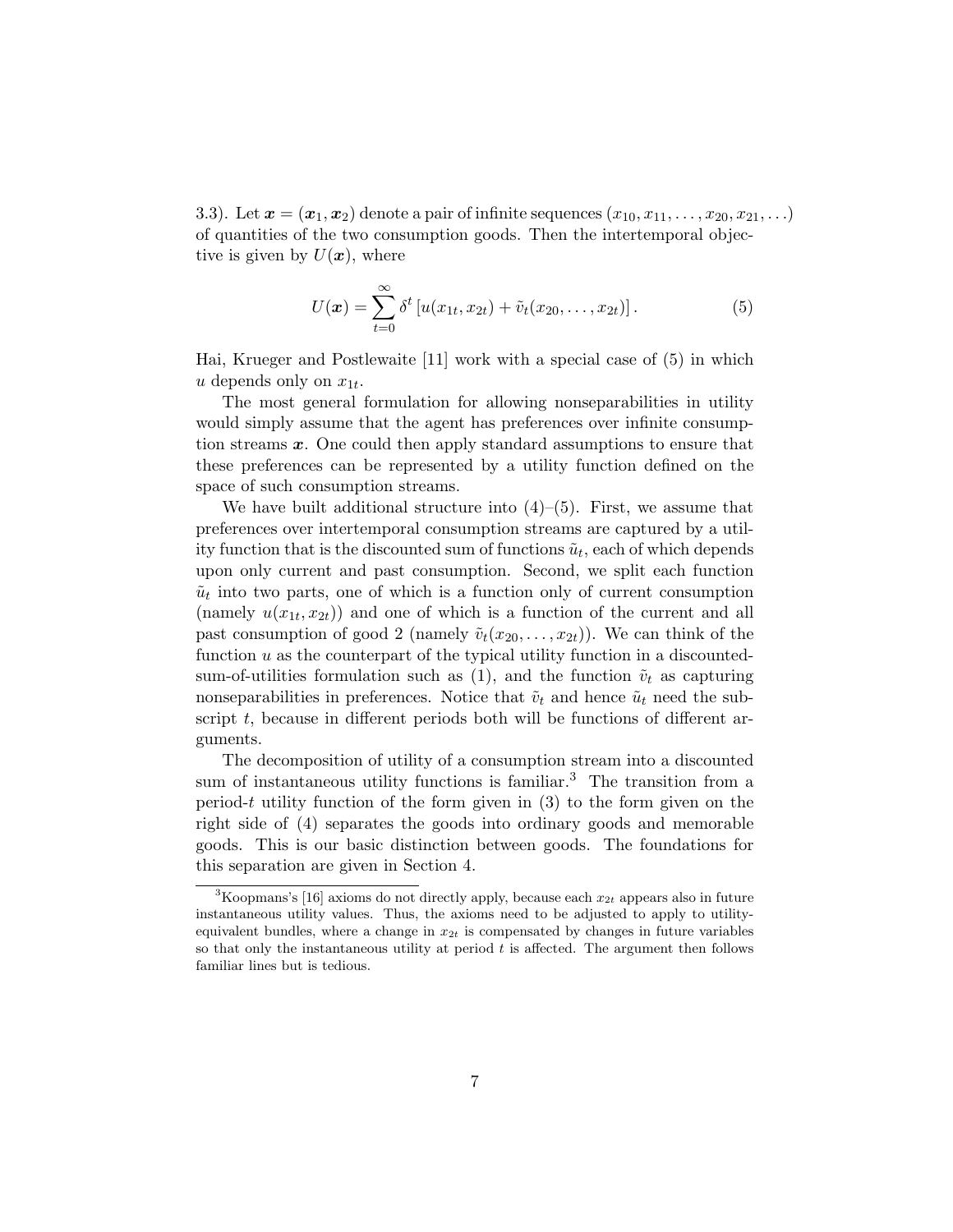## 2.2 Making Memorable Goods Memorable

The role of the ordinary goods in  $(4)$ – $(5)$  is straightforward. Without some additional structure, the intertemporal utility function given by (5) is capable of capturing a variety of nonseparabilities in intertemporal preferences. As we explain in Section 5.1, for example, depending on the functions involved, we might interpret this as a familiar model of habit formation or addiction. This section introduces additional assumptions that allow us to interpret the utility implications of memorable goods as indeed arising out of considerations having to do with the creation of future utility flows.

We would like the model to focus attention on the two aspects of utility highlighted in Section 1. First, the previous consumption of memorable goods  $\{x_{20}, \ldots, x_{2t-1}\}$  enters the period-t utility function  $\tilde{v}_t(x_{20}, \ldots, x_{2t})$ through flows of utility produced by the past consumption of such goods. One may enjoy fond memories of a vacation, wedding, or special night out long after they have occurred. Second, whether the new consumption of memorable goods produces future flows of utility depends on how this consumption compares to the consumer's customary consumption, with future utility flows emanating only from current consumption levels that are out of the ordinary. A dinner in the type of restaurant one visits weekly is unlikely to generate future utility, while a rare treat in a five-star restaurant may contribute to utility long after the evening is finished.

We capture these two forces in a parsimonious form by introducing two state variables,  $\Upsilon_t$  and  $\Lambda_t$ . Intuitively, we interpret  $\Upsilon_t \in \mathbb{R}_+$  as identifying the utility flows at t created by the past consumption of memorable goods and  $\Lambda_t \in \mathbb{R}_+$  as identifying the customary level of consumption of the memorable good at time  $t$ . More precisely:

**Assumption 1.** There exists a function  $\hat{v} : \mathbb{R}^2_+ \to \mathbb{R}$  and a constant  $v \in \mathbb{R}^2$  $(0, 1)$  such that

$$
u(x_{1t}, x_{2t}) + \tilde{v}_t(x_{20}, \dots, x_{2t}) = u(x_{1t}, x_{2t}) + \Upsilon_t + \hat{v}(x_{2t}, \Lambda_t)
$$
  
= 
$$
u(x_{1t}, x_{2t}) + \sum_{\tau=0}^{t-1} \nu^{t-\tau} \hat{v}(x_{2\tau}, \Lambda_\tau) + \hat{v}(x_{2t}, \Lambda_t). (6)
$$

The first equality assumes that the function  $\tilde{v}_t(x_{20}, \ldots, x_{2t})$  can be rewritten as a function of the arguments  $(x_{2t}, \Upsilon_t, \Lambda_t)$ , i.e. as a function of current consumption of the memorable good and the two state variables, and moreover is linear in the state variable  $\Upsilon_t$ . The second equality gives meaning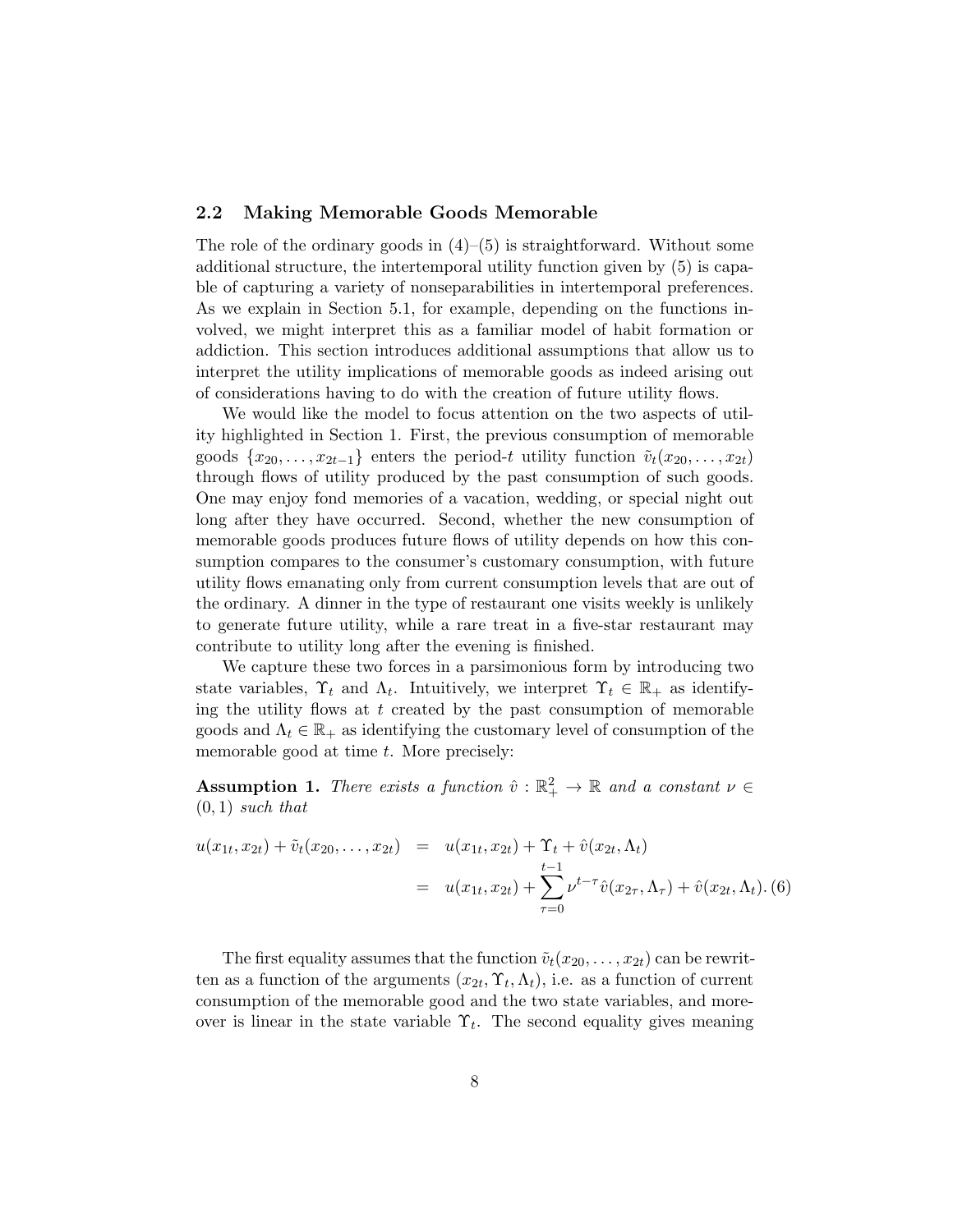to the state variable  $\Upsilon_t$ , assuming that  $\Upsilon_t$  is a discounted sum of utilities generated by the consumption of memorable goods in the past, or

$$
\Upsilon_t = \sum_{\tau=0}^{t-1} \nu^{t-\tau} \hat{v}(x_{2\tau}, \Lambda_\tau).
$$

Notice that the continuing effects of the past consumption of memorable goods are separable from the effects of the current consumption of memorable goods.<sup>4</sup> When  $\hat{v}(x_{2t}, \Lambda_t) > 0$ , we say that the current consumption of good 2 is memorable, and such memorable consumption yields utility in the current and each subsequent period.

We next address the role of  $\Lambda$  in the function  $\hat{v}$ , in the process describing what (in our model) makes consumption memorable. The first two parts of our next assumption ensures that goods 1 and 2 are indeed "goods," in the sense that increased consumption increases the current utility  $u$ . In addition, we assume  $([2.3])$  that the consumption of  $x_2$  generates additional utility in the current and future periods, in the form of a value  $\hat{v}_t(x_{2t}, \Lambda_t)$ 0, if but only if the consumption  $x_{2t}$  is sufficiently large relative to the customary level of consumption of good 2. Assumption [2.4] indicates that the customary level of memorable-good consumption drifts in the direction of current consumption.

#### Assumption 2.

 $[2.1]$  The function u is strictly increasing.

[2.2] The function  $\hat{v}$  is increasing in  $x_2$  and decreasing in  $\Lambda$ , and is strictly increasing in  $x_2$  and strictly decreasing in  $\Lambda$  whenever  $\hat{v}(x_2,\Lambda) > 0$ .

[2.3] There exists  $\gamma > 1$  such that  $x_2 \leq \gamma \Lambda \Longrightarrow \hat{v}_1(x_2, \Lambda) = 0$ .

[2.4] The customary consumption level  $\Lambda_t$  evolves according to, for  $\lambda \in$  $[0, 1],$ 

$$
\Lambda_t = \lambda \Lambda_{t-1} + (1 - \lambda)x_{2t-1}.
$$

Assumptions [2.1] and [2.2] indicate that current utility is increasing in the consumption of both goods 1 and 2, but is decreasing in the customary consumption. The function U is monotonic in  $x_{1t}$  but need not be monotonic in  $x_{2t}$ , as an increase in the consumption of good 2 can have detrimental effects future customary levels of utility that outweigh the salutary effects on current utility. Assumption [2.1] suffices to ensure that any optimal consumption plan must exhaust the consumers budget.

<sup>&</sup>lt;sup>4</sup>Hai, Krueger and Postlewaite [11] do not impose this assumption, though they do work with an analogue of the discounted sum condition imposed by our next equality.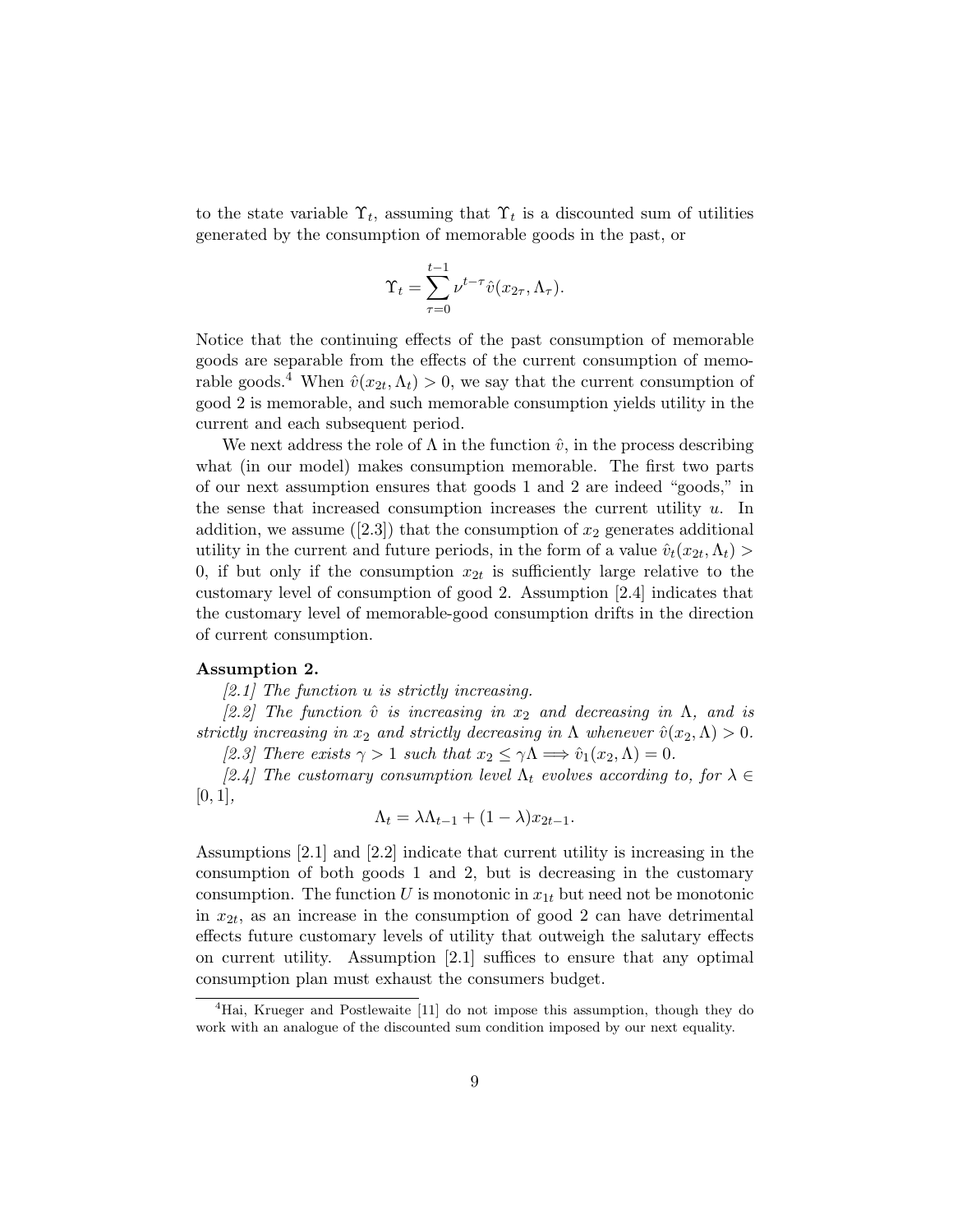## 2.3 Existence of Optimal Consumption Plans

This section introduces the budget constraint and establishes that an optimal consumption plan exists.

We assume that the consumer has income  $I$  in each period, and that the interest factor at which she can borrow and save is equal to her discount factor,  $\delta$ . Goods 1 and 2 are measured in units such that their prices are each 1.

Let  $Y_t$  denote the largest expenditure the consumer can make in period t, given that she can borrow any future income and spend any saved income, but has paid for her previous consumption. Hence, we have

$$
Y_0 = \frac{I}{1-\delta}
$$

and

$$
Y_t = [Y_{t-1} - x_{1t-1} - x_{2t-1}] \frac{1}{\delta}.
$$

The intertemporal budget constraint is that  $Y_t \geq 0$ , for all t. Any expenditure larger than  $Y_{t-1}$  in period  $t-1$  is impossible, being sufficiently large that the consumer's savings and discounted future income would not suffice to pay for it, which in turn ensures  $Y_t \geq 0$ .

There is an upper bound  $\overline{Y}_t$  which the consumer achieves by spending nothing on consumption in periods  $\{0, \ldots, t-1\}$ , given by

$$
\overline{Y}_t = \frac{I}{\delta^t} + \frac{I}{\delta^{t-1}} + \ldots + \frac{I}{\delta^2} + \frac{I}{\delta} + \frac{I}{1-\delta} = \frac{I}{\delta^t (1-\delta)}.
$$

We thus have  $Y_t \in [0, \overline{Y}_t]$ . Notice that  $\overline{Y}_t$  grows arbitrarily large as does t.

The consumer's objective is then to maximize

$$
\sum_{t=0}^{\infty} \delta^t \left[ u(x_{1t}, x_{2t}) + \Upsilon_t + \hat{v}_\tau(x_{2t}, \Lambda_t) \right]
$$
 (7)

s.t. 
$$
Y_{t+1} = [Y_t - x_{1t} - x_{2t}] \frac{1}{\delta} \ge 0
$$
 (8)

$$
\Upsilon_t = \nu(\Upsilon_{t-1} + \hat{v}(x_{2t-1}, \Lambda_{t-1})) \tag{9}
$$

$$
\Lambda_t = \lambda \Lambda_{t-1} + (1 - \lambda)x_{2t-1} \tag{10}
$$

$$
(x_{1t}, x_{2t}) \in \mathbb{R}^2_+, \tag{11}
$$

given initial values  $(Y_0, \Upsilon_0, \Lambda_0)$ .

Without further assumption, this problem need not have a solution. We accordingly invoke the following. There is some scope for weakening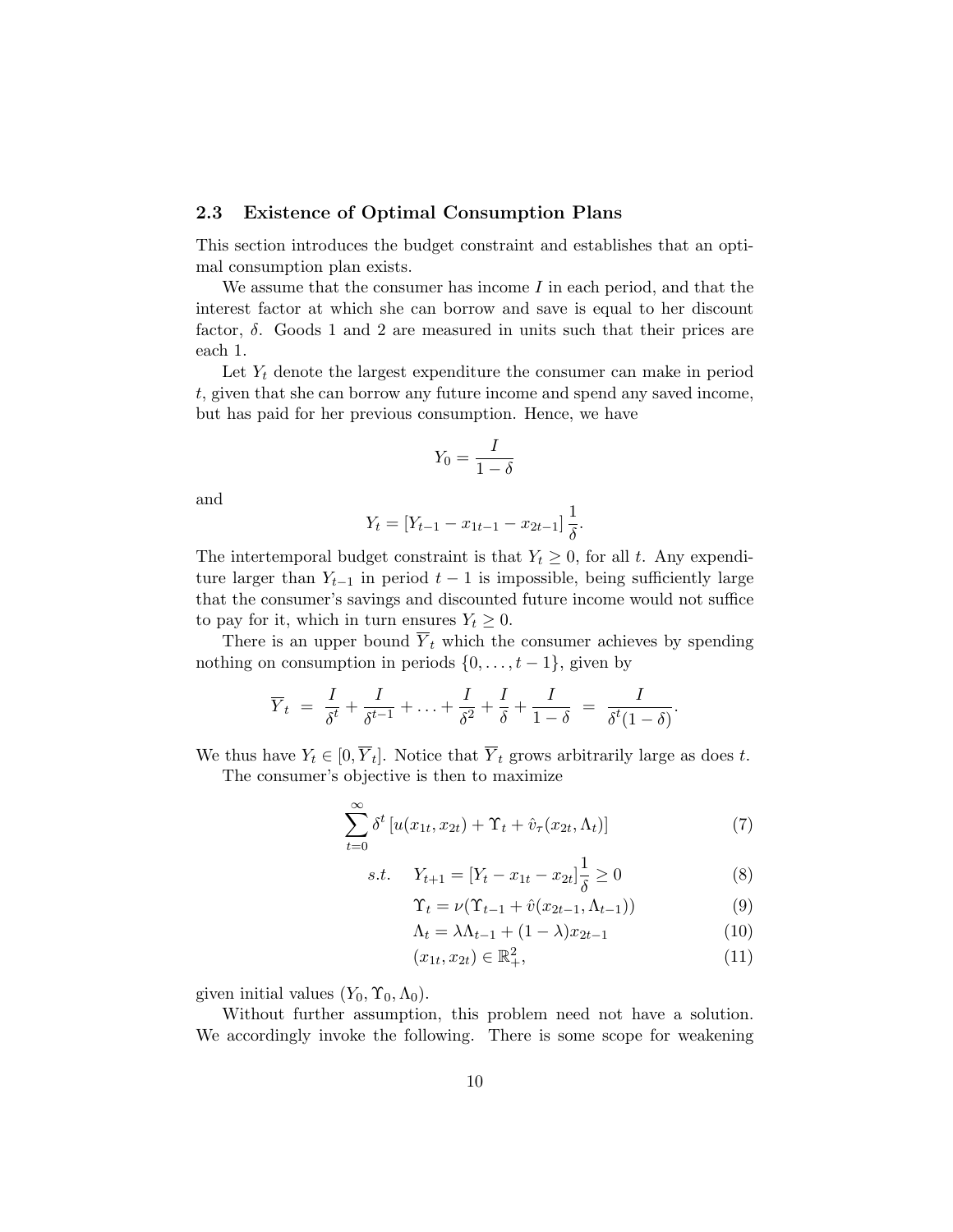these assumptions—for example, differentiability is not essential, but it is convenient.

## Assumption 3.

[3.1] The function u is continuously differentiable. The function  $\hat{v}$  is continuously differentiable when it is positive.

[3.2] For all sequences  $\{x_\tau\}_{\tau=0}^\infty$  with either  $\lim_{\tau\to\infty} x_{1\tau} = \infty$  or  $\lim_{\tau\to\infty} x_{2\tau} =$  $\infty$ , either it is the case that  $\lim_{\tau \to \infty} \frac{du(x_1, x_2, x_1)}{dx_1}$  $\frac{x_{1\tau},x_{2\tau}}{dx_{1\tau}} = 0$  or it is the case that  $\lim_{\tau \to \infty} \frac{du(x_{1\tau}, x_{2\tau})}{dx_{2\tau}}$  $rac{x_{1\tau},x_{2\tau}}{dx_{2\tau}}=0.$ 

[3.3] For all sequences  $\{x_\tau\}_{\tau=0}^\infty$  with  $\lim_{\tau\to\infty} x_{2\tau} = \infty$ , we have  $\lim_{\tau\to\infty} \frac{d\hat{v}(x_{2\tau},\Lambda)}{dx_{2\tau}}$  $\frac{(x_{2\tau},\Lambda)}{dx_{2\tau}}=$ 0 *uniformly in*  $Λ$ .

Assumption 3.1 imposes familiar smoothness conditions. Assumptions 3.2–3.3 impose versions of diminishing marginal utility assumptions. Assumption 3.2 indicates that arbitrarily large values of consumption ensure that at least one of the marginal utilities of  $u$  is arbitrarily small, and the final assumption imposes a similar requirement for the function  $\hat{v}$ . The uniform convergence requirement in Assumption 3.3 may appear to be stringent. However, we will typically think of  $\frac{d^2\hat{v}(x_{2\tau},\Lambda_{\tau})}{dx_{2\tau}d\Lambda_{\tau}}$  $\frac{\partial u(x_2, \Lambda_\tau)}{\partial x_2 \tau d\Lambda_t} \leq 0$ . It will then suffice for the condition in Assumption 3.3 to hold when  $\Lambda = 0$ .

The consumer's intertemporal maximization problem has a solution:

**Proposition 1.** Let Assumptions 1–3 hold. Then there exists a consumption  $plan\; x^{*}\;:\;\mathbb{R}^{3}_{+}\;\rightarrow\;\mathbb{R}^{2}_{+},\; identifying\; values\; of\; (x_{1t},x_{2t})\; \; in\; \; each\; period\; t\; \; as$ a function of  $(Y_t, \Upsilon_t, \Lambda_t)$ , that solves  $(\Upsilon)$ - $(11)$ . Moreover, there exists a continuous value function  $V : \mathbb{R}^3_+ \to \mathbb{R}$  such that the maximization problem can be written as

$$
V(Y_t, \Upsilon_t, \Lambda_t) = \max_{x_{1t}, x_{2t}} u(x_{1t}, x_{2t}) + \Upsilon_t + \hat{v}(x_{2t}, \Lambda_t) + \delta V(Y_{t+1}, \Upsilon_{t+1}, \Lambda_{t+1})
$$

subject to the constraints given in  $(8)$ – $(11)$ , given initial values  $(Y_0, \Upsilon_0, \Lambda_0)$ .

Given its additive form in (6), the variable  $\Upsilon$  affects the value of V, but not the optimal continuation strategy.

The remainder of this section comprises the proof of Proposition 1. Our first step in establishing this result is to show that there is no loss of generality in replacing (11) with the constraint

$$
(x_{1t}, x_{2t}) \in X,\tag{12}
$$

for some compact  $X \subset \mathbb{R}^2_+$ .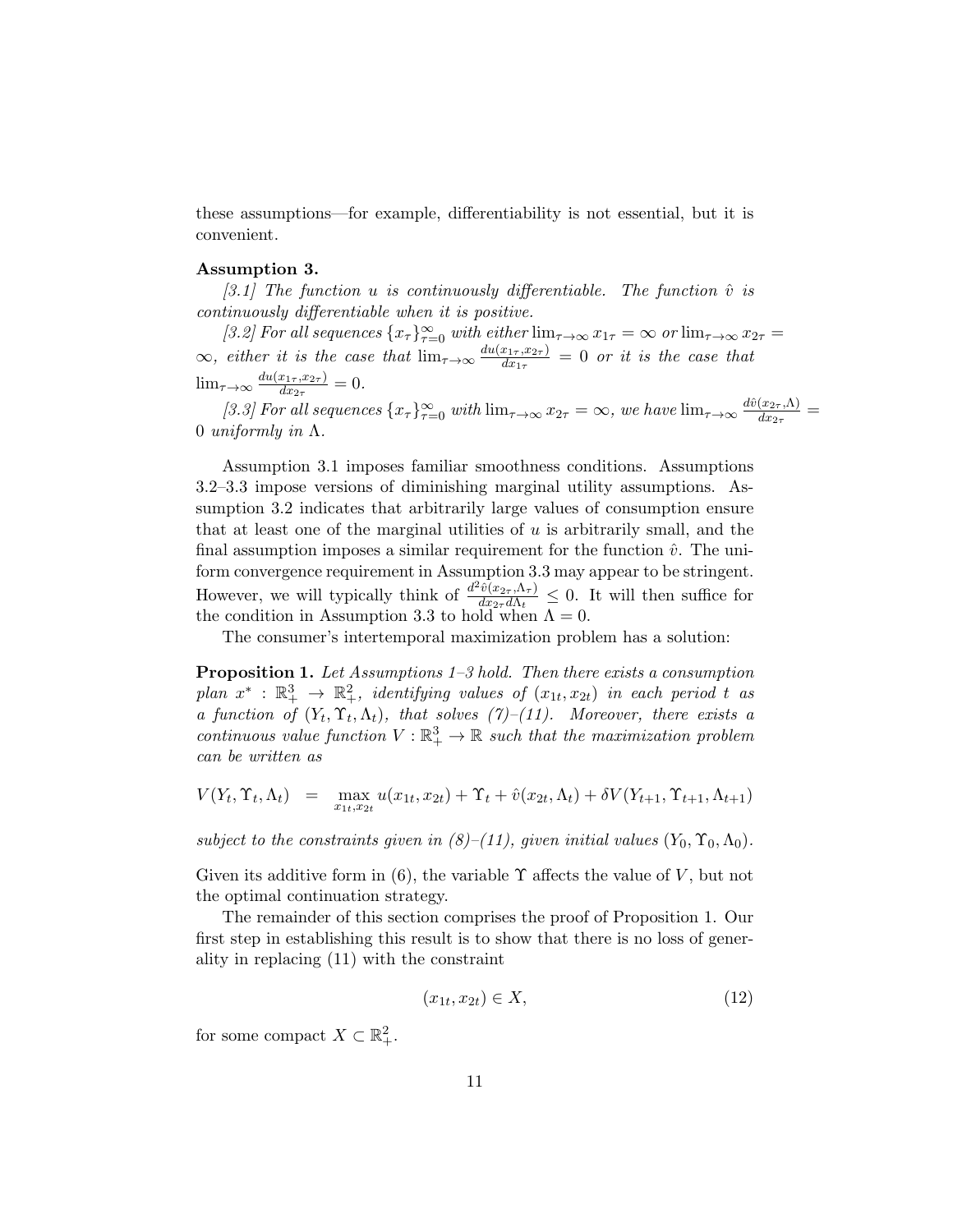**Lemma 2.** Let Assumption 3 hold. Then there exists a finite  $\bar{x}$  such that any consumption plan featuring a period t in which  $x_{it} > \overline{x}$  for either  $i = 1, 2$ is dominated by a consumption plan in which  $x_{it} \leq \overline{x}$  for  $i = 1, 2$  and all t.

The proof, contained in Section 6.1, first notes that the consumer's marginal utilities in the first period are bounded below, even if the consumer concentrates all of her consumption in the first period. We then use Assumptions 3.2–3.3 to argue that any unbounded consumption plan must eventually feature a marginal utility smaller than the bound from the first period. The consumer can then increase utility by shifting consumption to the first period, ensuring that the plan in question is not optimal. The intertemporal links created by memorable goods introduce only slight complications in this otherwise quite familiar line of argument.

We can thus take the set X in (12) to be the set  $[0, \overline{x}]^2$ , and our task is to show that the problem given by  $(7)-(10)$  and  $(12)$  has a solution. We then need only note that Assumption 3, along with the compactness of  $X$ , ensure that the hypotheses of Theorem 12.19 of Sundaram [25] are satisfied, which delivers the result.

## 2.4 Simplifications

This section introduces three simplifications. We are interested in cases in which one would expect consumption to be smoothed. We accordingly assume:

Assumption 4. The utility function u is strictly concave. The utility function  $\hat{v}$  is strictly concave in  $x_2$  on that part of its domain in which it is positive.

The following assumption is used in Section 3.4, but not elsewhere in the paper:

**Assumption 5.** The functions u and  $\hat{v}$  are homogeneous of degree  $\alpha < 1$ .

The final simplification is purely a matter of notation. It is helpful to rearrange the intertemporal objective as follows: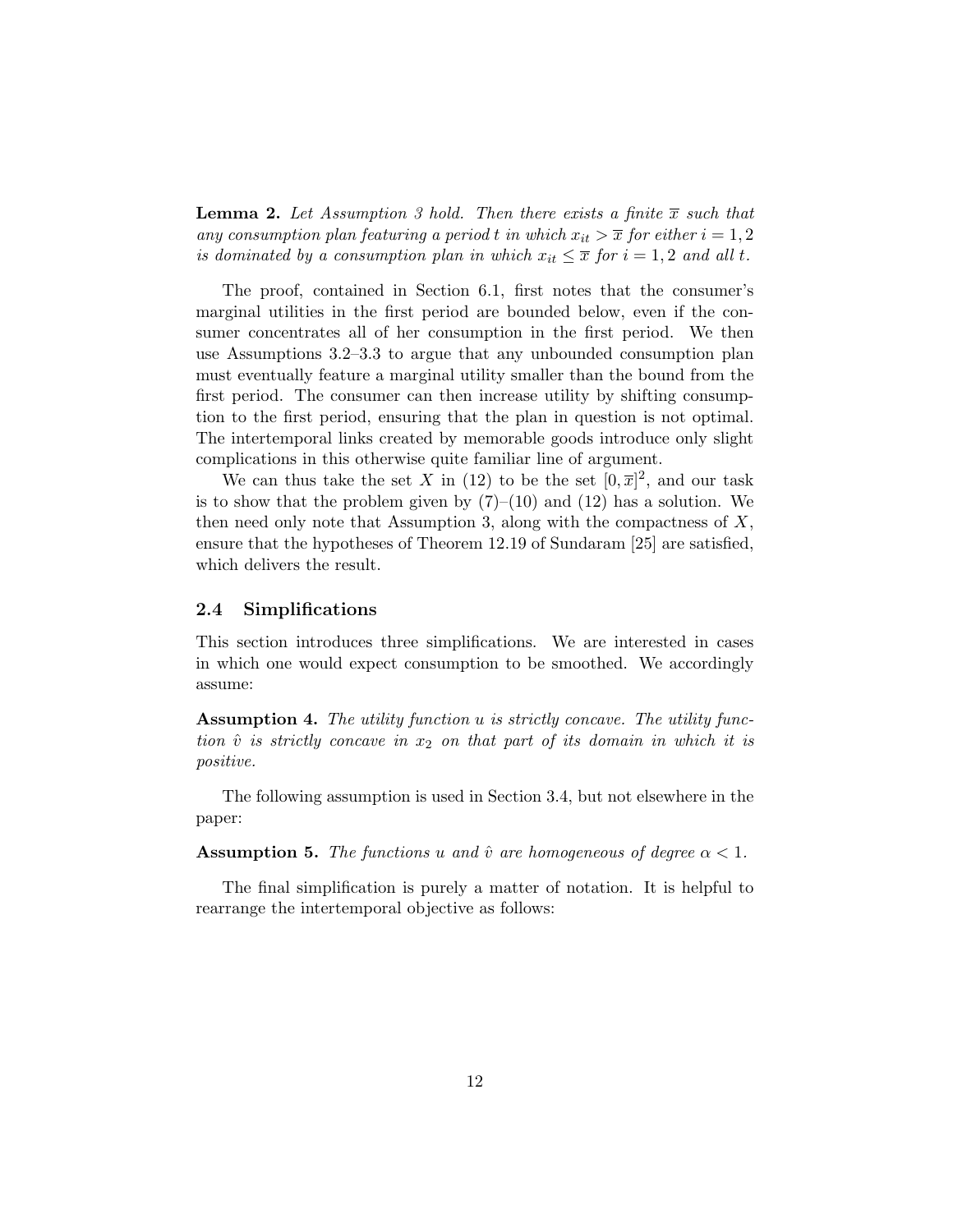$$
\sum_{t=0}^{\infty} \delta^t \left[ u(x_{1t}, x_{2t}) + \sum_{\tau=0}^{t-1} \nu^{t-\tau} \hat{v}(x_{2\tau}, \Lambda_{\tau}) + \hat{v}_{\tau}(x_{2t}, \Lambda_t) \right]
$$
\n
$$
= \sum_{t=0}^{\infty} \delta^t u(x_{1t}, x_{2t}) + \sum_{t=0}^{\infty} \delta^t \sum_{\tau=0}^t \nu^{t-\tau} \hat{v}(x_{2\tau}, \Lambda_{\tau})
$$
\n
$$
= \sum_{t=0}^{\infty} \delta^t u(x_{1t}, x_{2t}) + \sum_{\tau=0}^{\infty} \sum_{t=\tau}^{\infty} \delta^t \nu^{t-\tau} \hat{v}(x_{2\tau}, \Lambda_{\tau})
$$
\n
$$
= \sum_{t=0}^{\infty} \delta^t u(x_{1t}, x_{2t}) + \sum_{\tau=0}^{\infty} \delta^{\tau} \frac{1}{1 - \delta \nu} \hat{v}(x_{2\tau}, \Lambda_{\tau})
$$
\n
$$
= \sum_{t=0}^{\infty} \delta^t u(x_{1t}, x_{2t}) + \sum_{\tau=0}^{\infty} \delta^{\tau} v(x_{2\tau}, \Lambda_{\tau})
$$
\n
$$
= \sum_{t=0}^{\infty} \delta^t \left[ u(x_{1t}, x_{2t}) + v(x_{2t}, \Lambda_t) \right].
$$

The first expression is taken from (7) and the definition of  $\Upsilon_t$ . The first equality distributes the initial summation. The next equality interchanges the order of summation in the double sum. The next equality then simplifies the second sum in the double sum. The following equality introduces the function  $v = \frac{1}{1-\delta \nu} \hat{v}$ . The final equality collects the terms in a single summation.

This formulation has the advantage of focussing attention on the periods in which the consumption of memorable goods gives rise to lasting flows of utility, while clearing from view (but not neglecting) the subsequent accounting for these flows. The function v is proportional to  $\hat{v}$ , and hence inherits the properties of  $\hat{v}$  given in Assumptions 3–5.

## 3 Optimal Consumption Plans

We now turn to a characterization of optimal consumption plans in the presence of memorable goods. We examine an infinite-horizon model in which consumption would be perfectly smoothed in the absence of memorable consumption, with a particular emphasis on whether the presence of memorable goods disrupts this smoothing.<sup>5</sup>

<sup>&</sup>lt;sup>5</sup>We cannot expect perfect consumption smoothing in the presence of memorable consumption and a finite, deterministic lifetime. Memorable consumption generated in the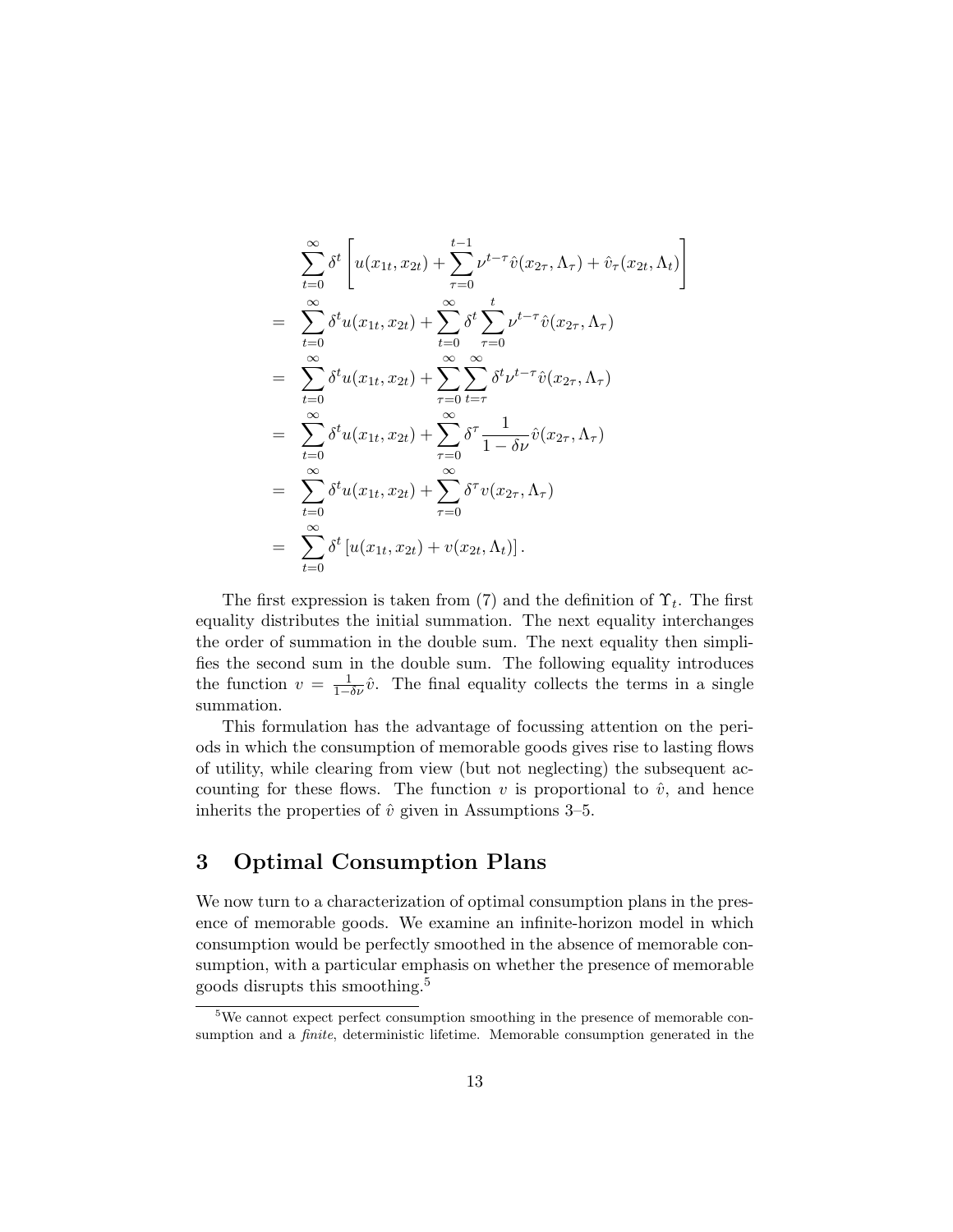## 3.1 Benchmark: Memoryless Consumption

To provide a comparison, let us recall the familiar special case in which there is no memorable consumption. We assume that the relevant parts of Assumptions  $3-4$  hold, so that u is differentiable, increasing and concave.

The consumer's problem is

$$
\max_{\{x_{1t}, x_{2t}\}_{t=0}^{\infty}} \sum_{t=0}^{\infty} \delta^t u(x_{1t}, x_{2t})
$$
  
s.t. 
$$
\sum_{\tau=0}^{\infty} \delta^t (x_{1t} + x_{2t}) = Y_0.
$$

The first-order conditions for this maximization problem call for the marginal utilities to be equalized across goods and across periods. The concavity of u then ensures that we have perfect consumption smoothing. There exist quantities  $x_1^*$  and  $x_2^*$  with  $x_1^* + x_2^* = I$  such that  $x_{1t} = x_1^*$  and  $x_{2t} = x_2^*$  for all t.

## 3.2 No Acclimatization

We first consider a special case, namely that in which  $\lambda = 1$ , so that there is no acclimatization. This case is particularly easy to characterize—either the consumer will perfectly smooth consumption, or the consumer's indirect utility function will be effectively linear over the relevant range. In the latter case, consumption may not be perfectly smoothed, but this lack of smoothing is inconsequential. The path of consumption will be drawn from a set of optimal consumption paths, with the linearity of the indirect utility function ensuring that all such plans have equivalent utilities. These results show that the tendency of the customary consumption level to drift toward actual consumption plays an essential role in the link between memorable consumption and lumpy consumption.

Suppose that the customary level of consumption is perfectly persistent, so that  $\Lambda_t = \Lambda$  for all t, regardless of history. The utility function is constant across periods in this case, and is given by

 $u(x_1, x_2)$ 

first period of a two-period model is enjoyed in both periods, while memorable consumption generated in the final period can necessarily be enjoyed only in that period. This provides a natural tendency to front-load memorable consumption. It is then no surprise that young people spend a relatively larger share of their income on weddings than do senior citizens.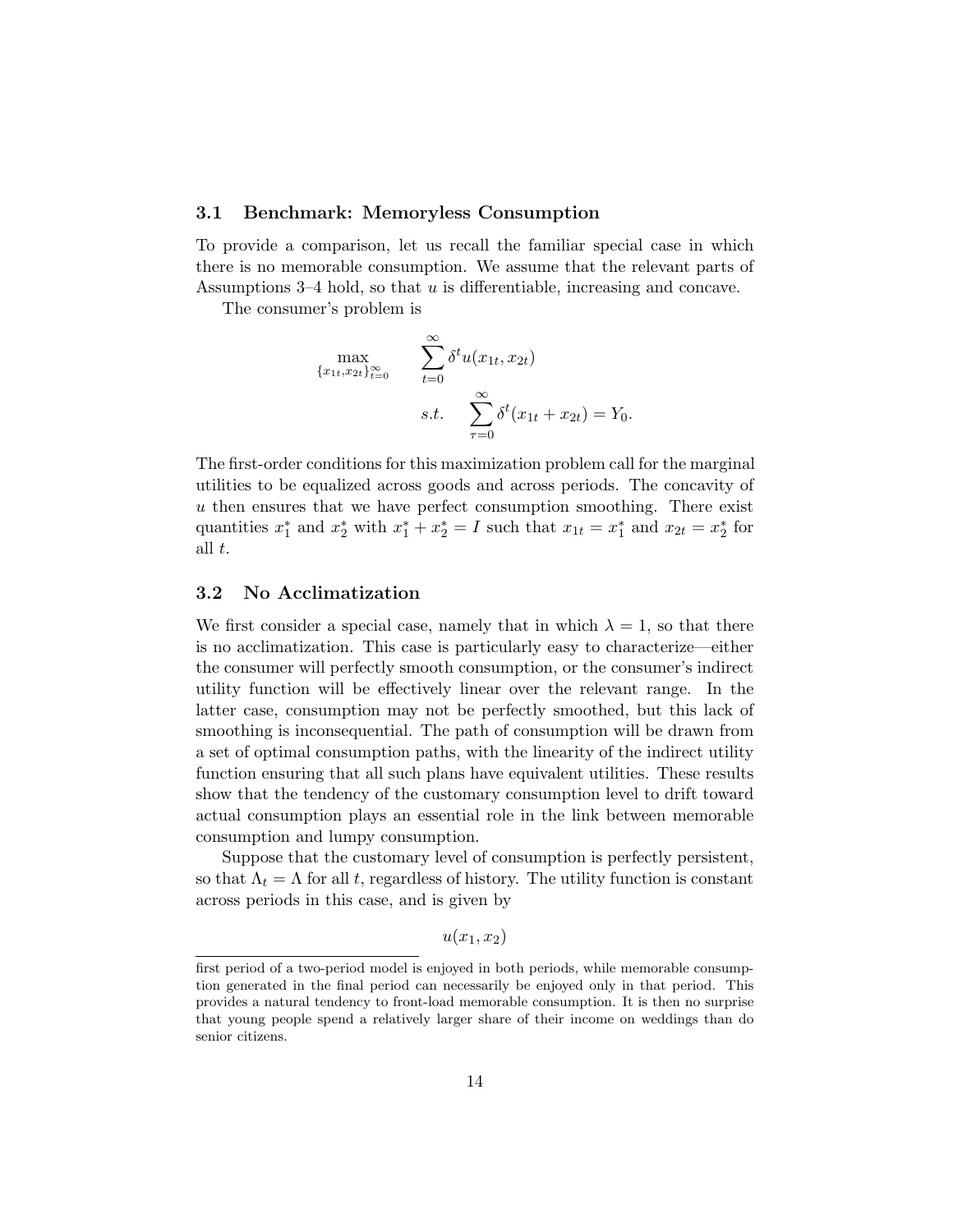

Figure 1: Indirect utility functions for the case of a perfectly persistent customary level  $\Lambda$ . Expenditure on consumption within a period is denoted by c, and  $w(c)$  and  $\overline{w}(c)$  denote the maximal utility in that period given that memorable consumption does not  $(\underline{w})$  or does  $(\overline{w})$  occur.

when  $x_2 \leq \gamma \Lambda$  and is given by

 $u(x_2, x_2) + v(x_2, \Lambda)$ 

when  $x_2 \geq \gamma \Lambda$ . Let  $c_t$  be the total amount spent on consumption in period t. Then we can define single-period indirect utility functions  $w(c)$  for the case in which memorable consumption does not occur in the period in question and  $\overline{w}(c)$  for the case in which memorable consumption occurs. Given the stationarity of  $\Lambda$ , we can write these solely as a function of c. In particular, no intertemporal considerations are involved in deriving these functions. We illustrate the indirect utility functions in Figure 1. Let  $w(c) = \max\{w(c), \overline{w}(c)\}\$ . We can use these indirect utility functions to characterize the optimal consumption plan in this case.

Let  $\hat{w}$  be the smallest concave function larger than  $w(c)$ . Then  $\hat{w}$  is given by the upper envelope of the utility functions  $w, \overline{w}$  and the dashed tangent in Figure 1, and c and  $\bar{c}$  are the points of intersection of the tangent and the functions w and  $\overline{w}$ .

Our strategy is now as follows. We derive the optimal consumption plan for the function  $\hat{w}$ . This is relatively straightforward, since we have a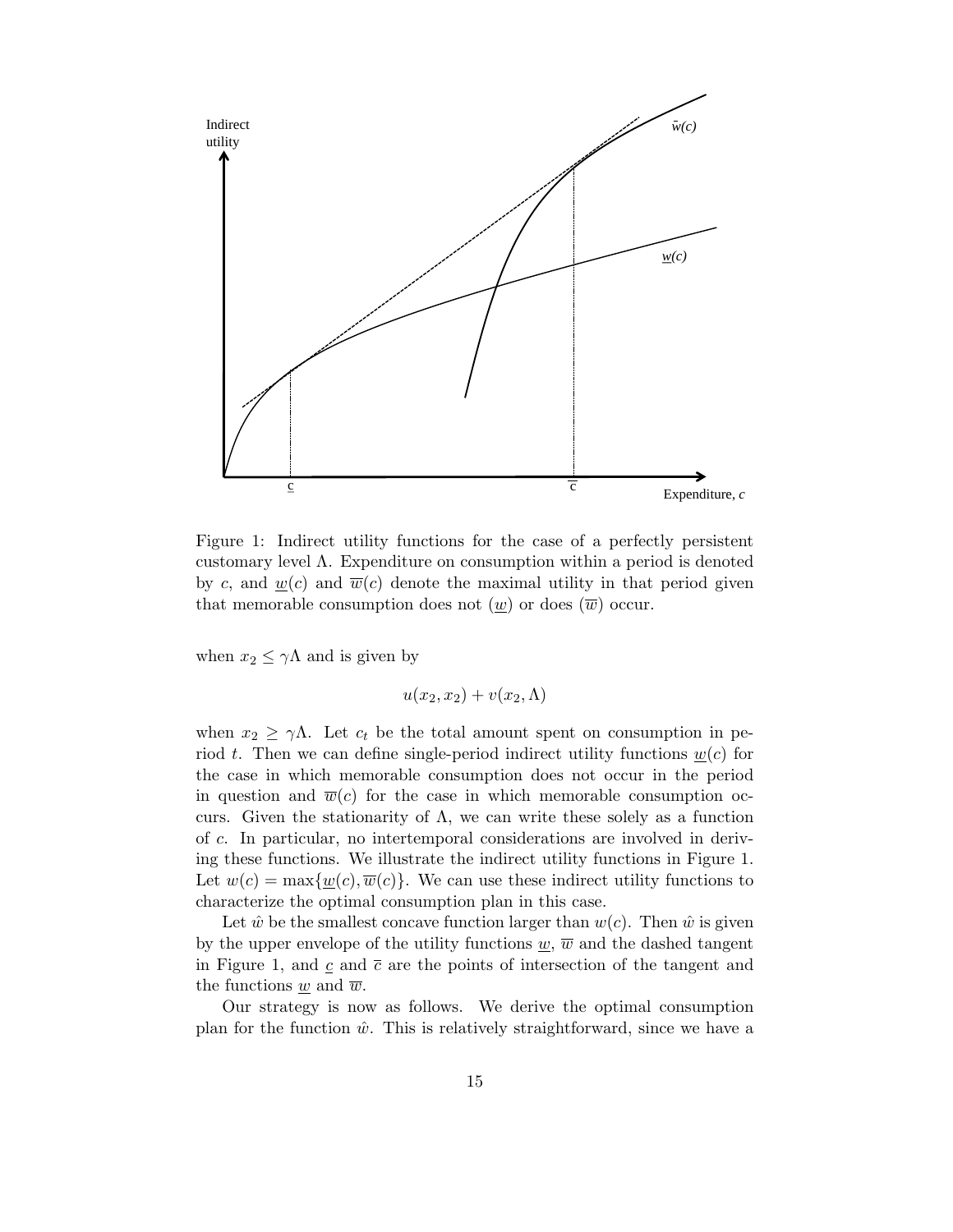utility function that is fixed across periods and concave. The details of this plan will depend on the level of income. For each level of income, we have an optimal consumption plan and an induced sequence of utilities, given utility function  $\hat{w}$ . We then show that either the original induced sequence of utilities, or in some cases a different but feasible sequence, gives the same total (discounted) utility under utility function  $w$ . This ensures that the resulting plan is optimal for w.

The first observation is that since  $\hat{w}$  is concave, it is always optimal to equalize consumption across periods. Let

$$
\frac{\hat{c}}{1-\delta}=Y_0.
$$

Then  $\hat{c}$  is the unique consumption level consistent with the consumer's income and consuming the same amount in each period. This now leads to three cases.

If  $\hat{c} \leq \underline{c}$ , then consuming  $\hat{c}$  in each period under utility function w gives  $w(\hat{c}) = \hat{w}(\hat{c})$ , and hence we have an optimal consumption plan for utility  $w$ . In this case, the consumer's income is too low to make it worth engaging in memorable consumption. The fixed customary level  $\Lambda$  ensures that, even though the consumer never undertakes memorable consumption, the customary level never falls to a point that would make memorable consumption worthwhile.

If  $\hat{c} \geq \underline{c}$ , then consuming  $\hat{c}$  in each period under utility function w gives  $w(\hat{c}) = \hat{w}(\hat{c})$ , and hence we have an optimal consumption plan for utility w. In this case, the consumer's income is sufficiently large that the consumer enjoys memorable consumption in every period, with the customary level  $\Lambda$ never increasing as a result.

Suppose  $\hat{c} \in (c, \overline{c})$ . Now we do not have  $w(\hat{c}) = \hat{w}(\hat{c})$ , since  $\hat{w}(\hat{c})$  falls on the line segment that "concavifies" w. However, this line segment is linear. As a result, we can replace the sequence that consumes  $\hat{c}$  in every period with a sequence that consumes c in some periods and  $\bar{c}$  in others. The latter is feasible, and we argue that when this sequence is evaluated with the utility function  $w$ , it gives the same discounted utility sum as does the constant sequence  $\hat{c}$  evaluated under the utility function  $\hat{w}$ . As we have argued, this suffices for the result.

In particular, given two periods t and  $t' > t$ , the hypothetical with utility  $\hat{w}(\hat{c})$  is indifferent over pairs  $(c_t, c_{t'})$  that satisfy  $\underline{c} \leq c_t, c_{t'} \leq \overline{c}$  and  $c_t + \delta^{t'-t} c_{t'} = \hat{c}(1 + \delta^{t'-t})$ . This in turn means that the consumer is indifferent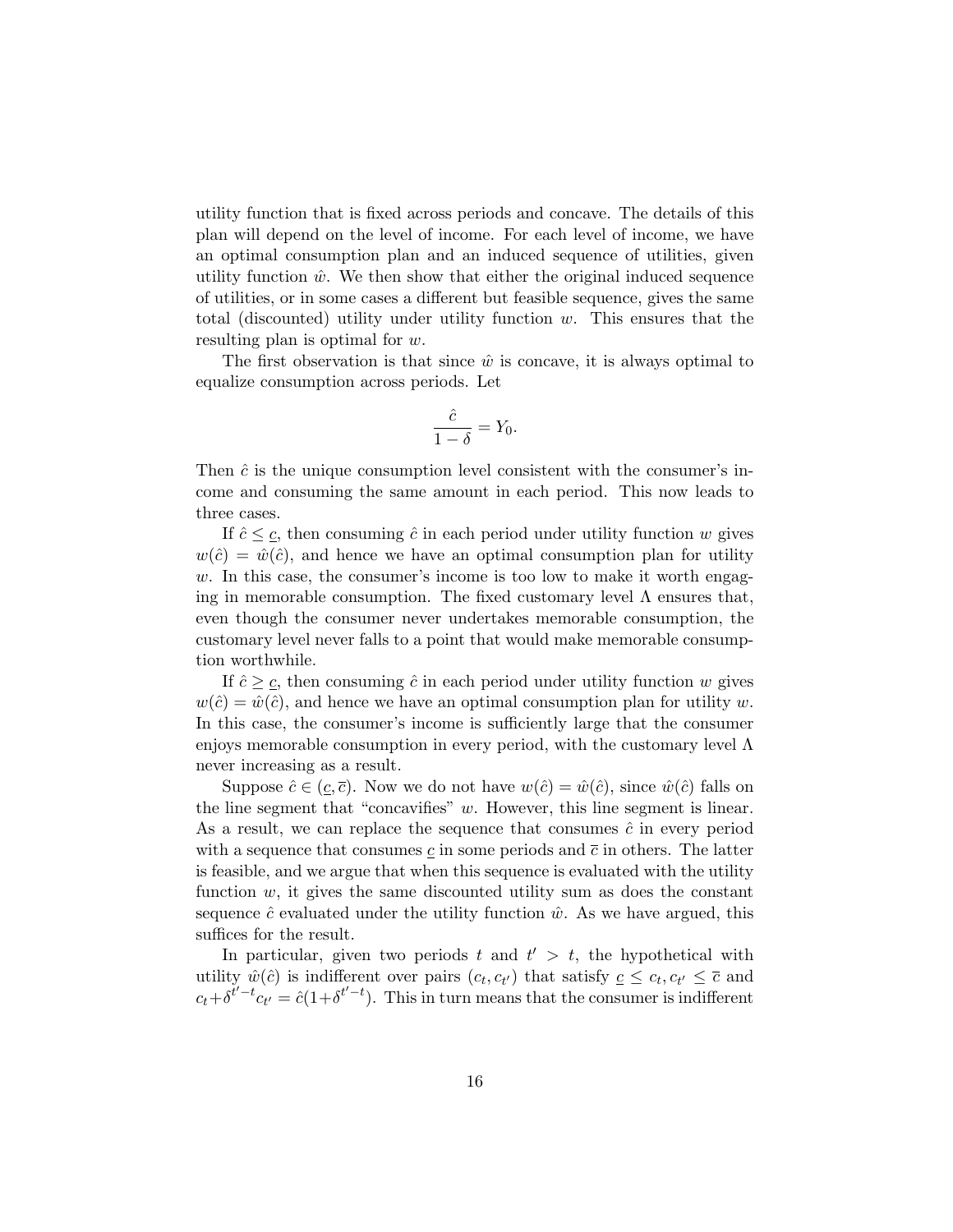over variations in  $c_t$  and  $c'_t$  that satisfy

$$
\frac{dc_{t'}}{dc_t} = -\frac{1}{\delta^{t'-t}},
$$

which is precisely the rate at which these two can be traded off in order to preserve feasibility. This in turn implies that any feasible consumption plan that features only c and  $\bar{c}$  is optimal—when this sequence is evaluated with the utility function  $w$ , it gives the same discounted utility sum as does the constant sequence  $\hat{c}$  evaluated under the utility function  $\hat{w}$ . At one extreme in the collection of such sequences is a plan that first consumes only  $\bar{c}$ , until switching to the perpetual consumption of  $c$ . This is a consumer who first binges on memorable consumption, and then forsakes it entirely. At the other extreme is a plan that first consumes only  $c$ , until switching to the perpetual consumption of  $\bar{c}$ . This is a consumer who delays gratification. We have thus established the following:

**Proposition 3.** Let Assumptions 1–4 hold, and let  $\lambda = 1$ , so that the level of customary memorable-good consumption shows no acclimatization. Then either

- (i) the consumer never attains memorable consumption (if  $Y_0$  is sufficiently small);
- (ii) the consumer always enjoys memorable consumption (if  $Y_0$  is sufficiently large); or
- (iii) there will exist expenditure levels  $\underline{c} < \overline{c}$  such that any consumption plan that satisfies the budget constraint and exhibits only the consumption levels  $\underline{c}$  and  $\overline{c}$  is optimal.

The third case includes an infinite number of consumption plans that distribute  $c$  and  $\bar{c}$  seemingly arbitrarily across periods, with the only constraint being that the resulting consumption plan exhausts the consumer's budget.

## 3.3 Concave-convex-concave Utility Functions

The utility functions shown in Figure 1 exhibit the concave-convex-concave shape discussed by Friedman and Savage. If we assumed that the consumer uses the same function  $w$  for utility maximization under risk, then we would apparently have an explanation for the simultaneous purchases of insurance and lotteries. Intuitively, the bonus provided by the ability to translate a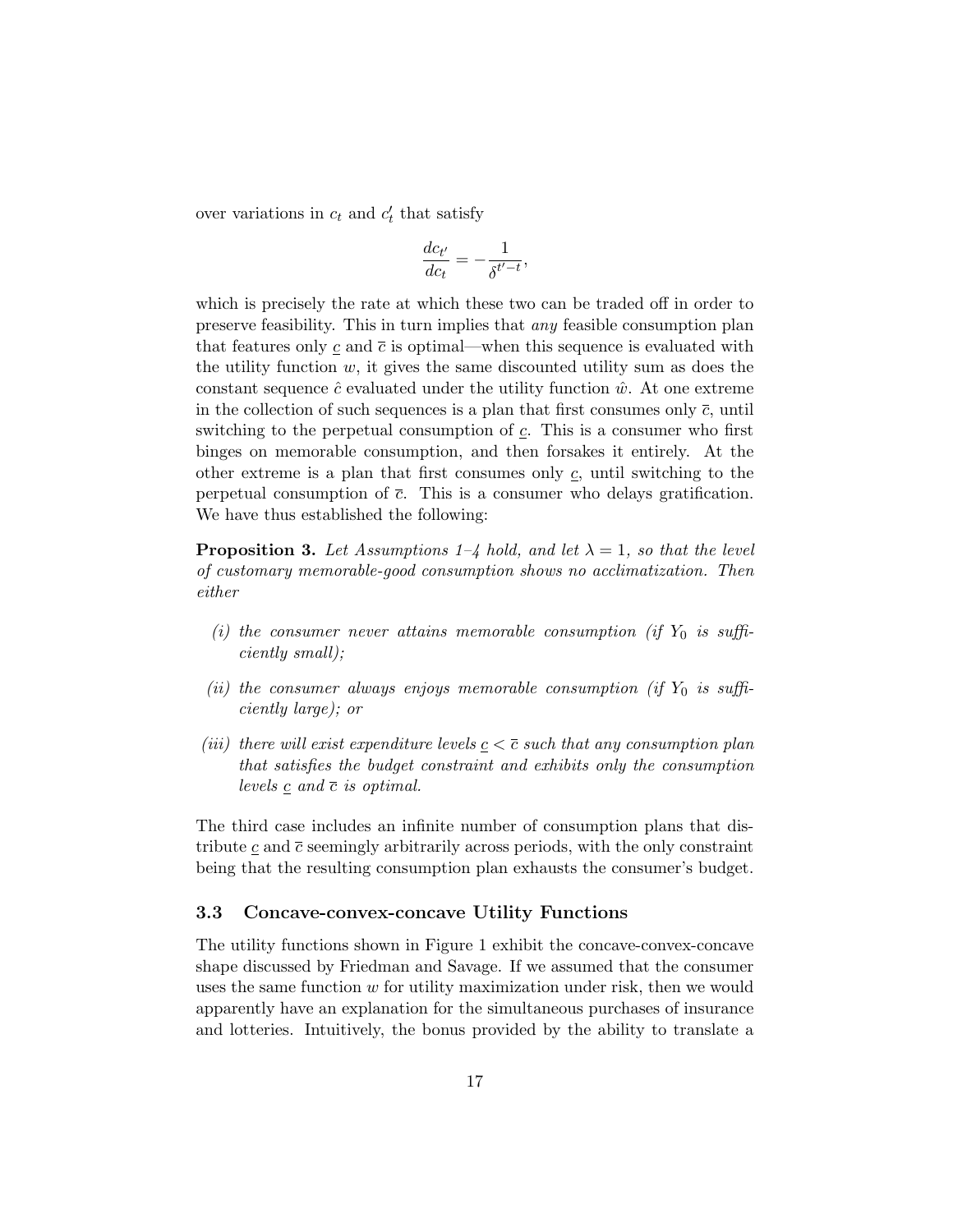large payoff into memorable consumption can make an actuarially fair lottery attractive. However, in the presence of an infinite horizon, this consumer would have no interest in buying a lottery. No fair (or worse than fair) lottery can offer the consumer the possibility of memorable consumption on terms better than the consumer can achieve by shifting consumption across periods.

We can gain some insight into this by examining a two-period example. The agent's objective is

$$
\max_{x_{10},x_{20},x_{11},x_{21}} \left\{ u(x_{10},x_{20}) + \hat{v}(x_{20},\Lambda) + \delta \left[ u(x_{11},x_{21}) + \hat{v}(x_{20},\Lambda) + \hat{v}(x_{21},\Lambda) \right] \right\},\,
$$

subject to the budget constraint

$$
x_{10} + x_{20} + \delta(x_{11} + x_{21}) = Y_0.
$$

We make the example more concrete by assuming

$$
u(x_1, x_2) = \frac{x_1^{\alpha}}{\alpha} + \frac{x_2^{\alpha}}{\alpha} \tag{13}
$$

$$
v(x_2, \Lambda) = \xi \max \left\{ 0, \frac{x_2^{\alpha}}{\alpha} - \gamma \frac{\Lambda^{\alpha}}{\alpha} \right\}
$$
 (14)

for  $\xi > 0$  and  $\gamma > 1$ . We assume  $\alpha \in (0,1)$ , with  $\alpha < 1$  ensuring that the functions are concave, and  $\alpha > 0$  ensuring that utilities are nonnegative and hence 0 is a relevant comparison for the maximum in the specification of  $v$ .

Because it contains two maximum operators, in the two functions  $\hat{v}$ , the objective given by (14) is neither concave nor differentiable. In response, we examine three cases, corresponding to three ways the maximum operators might be resolved (explaining below why the fourth possibility is irrelevant). For each case we have a concave and differentiable function, allowing us to use first-order conditions to find their (interior) solutions. We derive the indirect utility function for each case, and then note that the solution to the problem is given by the upper envelope of these three indirect utility functions.

In the first case, the consumer engages in no memorable consumption. The consumer's utility is then given by

$$
\frac{x_{10}^{\alpha}}{\alpha} + \frac{x_{20}^{\alpha}}{\alpha} + \delta \left[ \frac{x_{11}^{\alpha}}{\alpha} + \frac{x_{21}^{\alpha}}{\alpha} \right].
$$

The first-order conditions for utility maximization give  $x_{10}^{\alpha-1} = x_{20}^{\alpha-1} =$  $x_{11}^{\alpha-1} = x_{21}^{\alpha-1}$ , and we can solve for

$$
x_{10} = x_{20} = x_{11} = x_{21} = \frac{Y_0}{2 + 2\delta}.
$$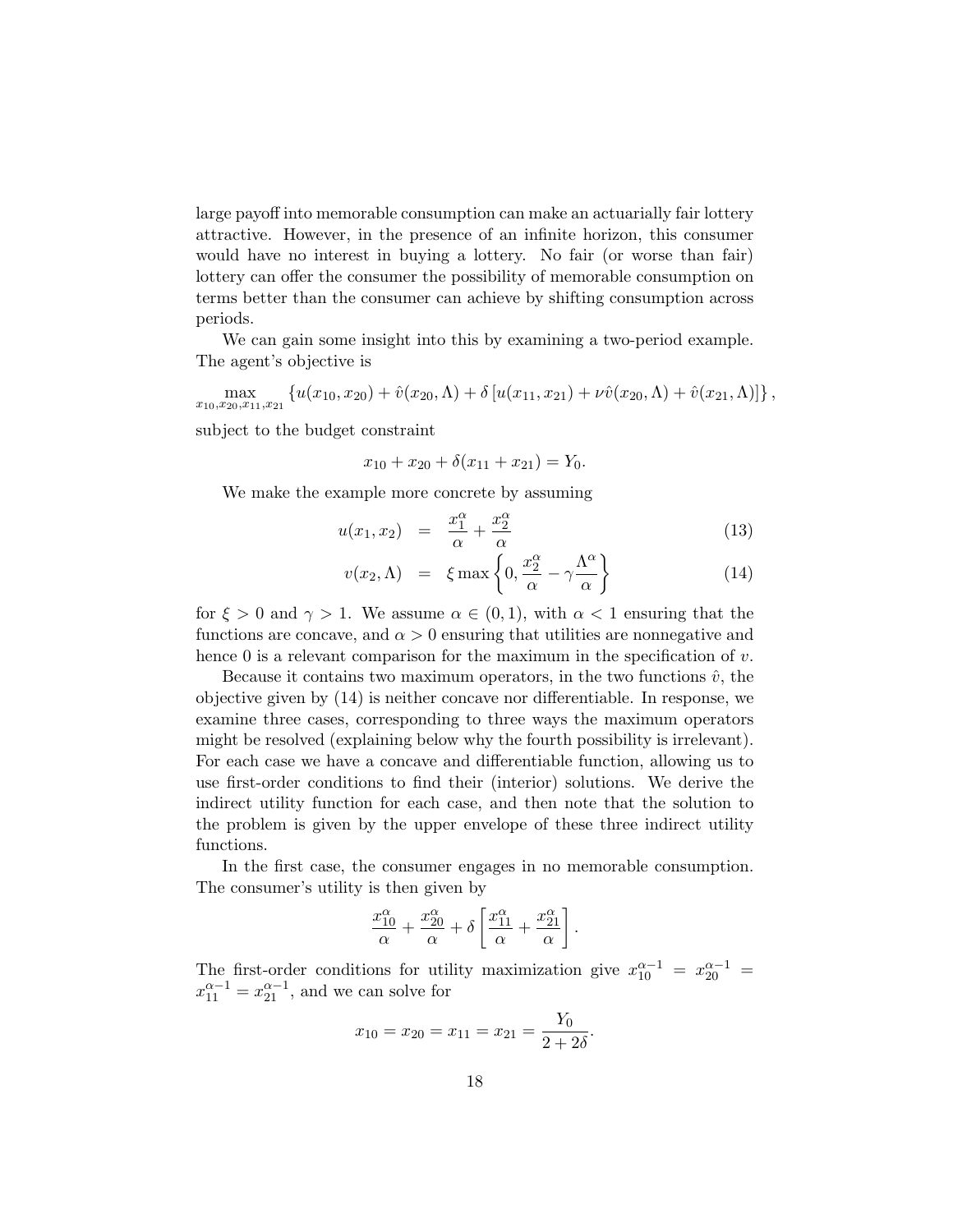Let  $V(Y_0)$  be the indirect utility function, given the constraint that the consumer never generates memorable utility (and holding all other variables, most notably  $\Lambda$ , fixed). The envelope theorem then gives<sup>6</sup>

$$
\frac{d\underline{V}}{dY_0} = \left(\frac{Y_0}{2+2\delta}\right)^{\alpha-1}
$$

.

Notice that  $V(Y_0)$  is concave.

In the second consumption plan, the consumer engages in memorable consumption in only a single period. It is immediate that the consumer will do so in period 0. It is here that we see implications of the durability of the utility flows generated by memorable consumption. Given that the customary level of memorable-good consumption is fixed, and given that memorable consumption occurs in only one period, then that period will be the first, so as to take advantage of the additional utility generated in the second period. The consumer's utility is then

$$
\frac{x_{10}^{\alpha}}{\alpha} + \frac{x_{20}^{\alpha}}{\alpha} + \left(\frac{x_{20}^{\alpha}}{\alpha} - \gamma \frac{\Lambda_0^{\alpha}}{\alpha}\right) \xi(1 + \delta \nu) + \delta \left[\frac{x_{11}^{\alpha}}{\alpha} + \frac{x_{21}^{\alpha}}{\alpha}\right].
$$

The first-order conditions for utility maximization give  $x_{10}^{\alpha-1} = x_{20}^{\alpha-1} [1 + \xi +$  $\xi \nu \delta] = x_{11}^{\alpha - 1} = x_{21}^{\alpha - 1}$ , and we can solve for

$$
x_{10} = x_{11} = x_{21} = \frac{\theta Y_0}{\theta(1+2\delta) + 1} \qquad x_{20} = \frac{Y_0}{\theta(1+2\delta) + 1},
$$

where

$$
\theta = [1 + \xi + \xi \nu \delta]^{\frac{1}{\alpha - 1}} \in (0, 1).
$$

Compared to the previous case, the memorable consumption in period 0 prompts an increase in  $x_{20}$ , because the memorable consumption increases the marginal utility of  $x_{20}$ , and prompts a corresponding decrease in all other variables so as to preserve the budget constraint. Let  $V(Y_0)$  be the indirect utility function given the constraint that the consumer engages in memorable consumption in period 0 (only). The envelope theorem then gives<sup>7</sup>

$$
\frac{dV}{dY_0} = \left(\frac{\theta Y_0}{\theta(1+2\delta)+1}\right)^{\alpha-1}
$$

.

<sup>&</sup>lt;sup>6</sup>The domain of this indirect utility function is restricted to income levels  $Y_0$  sufficiently small that no memorable utility is generated when consumption is perfectly smooth.

<sup>&</sup>lt;sup>7</sup>The domain of this indirect utility function is restricted to income levels  $Y_0$  sufficiently large that memorable consumption is possible in the first period, but not so large that the consumption bundle solving the resulting first-order conditions would also give memorable consumption in the second period.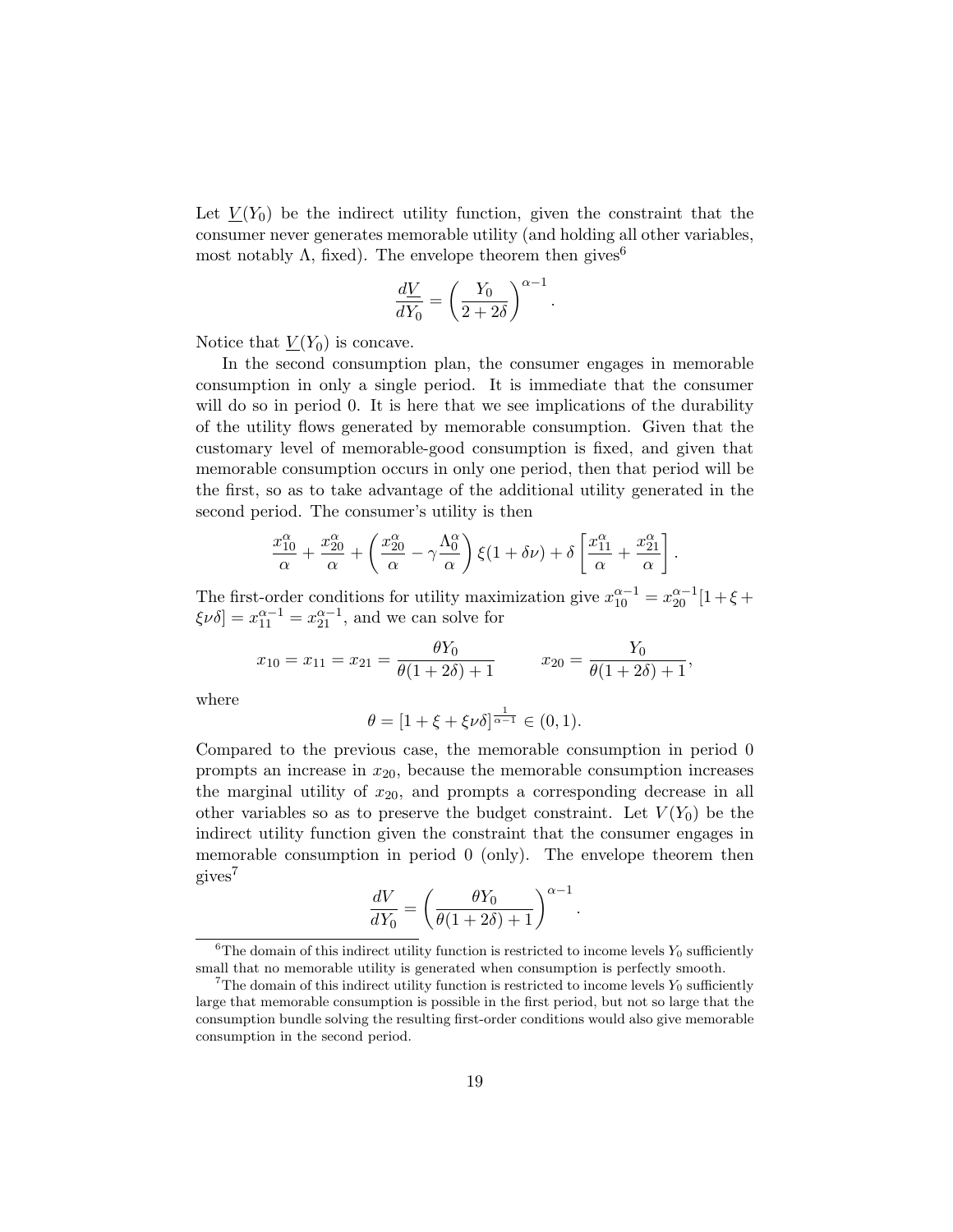Notice that  $V(Y_0)$  is concave and is steeper than  $\underline{V}$ .

Now suppose that the consumer engages in memorable consumption in both periods. The consumer's utility is then

$$
\frac{x_{10}^{\alpha}}{\alpha} + \frac{x_{20}^{\alpha}}{\alpha} + \left(\frac{x_{20}^{\alpha}}{\alpha} - \gamma \frac{\Lambda_0^{\alpha}}{\alpha}\right) \xi(1 + \delta \nu) + \delta \left[\frac{x_{11}^{\alpha}}{\alpha} + \frac{x_{21}^{\alpha}}{\alpha} + \left(\frac{x_{21}^{\alpha}}{\alpha} - \gamma \frac{\Lambda_0^{\alpha}}{\alpha}\right) \xi\right]
$$

The first-order conditions for utility maximization give  $x_{10}^{\alpha-1} = x_{20}^{\alpha-1} [1 + \xi +$  $\xi \nu \delta] = x_{11}^{\alpha - 1} = x_{21}^{\alpha - 1} (1 + \xi)$ , and we can solve for

$$
x_{10} = x_{11} = \frac{\theta \phi Y_0}{(1+\delta)\theta\phi + \phi + \delta\theta}, \qquad x_{20} = \frac{\phi Y_0}{(1+\delta)\theta\phi + \phi + \delta\theta} \qquad x_{21} = \frac{\theta Y_0}{(1+\delta)\theta\phi + \phi + \delta\theta},
$$

.

where  $\theta$  is as before and

$$
\phi = [1 + \xi]^{\frac{1}{\alpha - 1}} \in (0, 1).
$$

Compared to the previous case, the additional memorable consumption in period 1 prompts an additional decrease in  $x_{10} = x_{11}$ , since the presence of memorable consumption in both periods increases yet further the marginal utility gains from doing so. Let  $V(Y_0)$  be the indirect utility function given the constraint that the consumer generate memorable utility in both periods. The envelope theorem then gives<sup>8</sup>

$$
\frac{d\overline{V}}{dY_0} = \left(\frac{\theta \phi Y_0}{(1+\delta)\theta \phi + \phi + \delta \theta}\right)^{\alpha - 1}.
$$

Notice that  $\overline{V}(Y_0)$  is concave and is steeper than V.

Figure 2 illustrates the indirect utility functions for this example. In this case we find a utility function that is concave in some regions but not others. An agent described by this utility function could well be willing to both purchase insurance and gamble. However, the willingness to do so in general rests on some "friction" in the consumer's ability to transfer consumption across periods. One such friction is a finite lifetime, appearing in Friedman and Savage [10] in the form of a single-period horizon. Were the agent Friedman and Savage analyze infinitely-lived, the ability to transfer consumption across periods would obviate the gains from gambling.

<sup>&</sup>lt;sup>8</sup>The domain of this indirect utility function is restricted to income levels  $Y_0$  sufficiently large that memorable consumption is possible in both periods.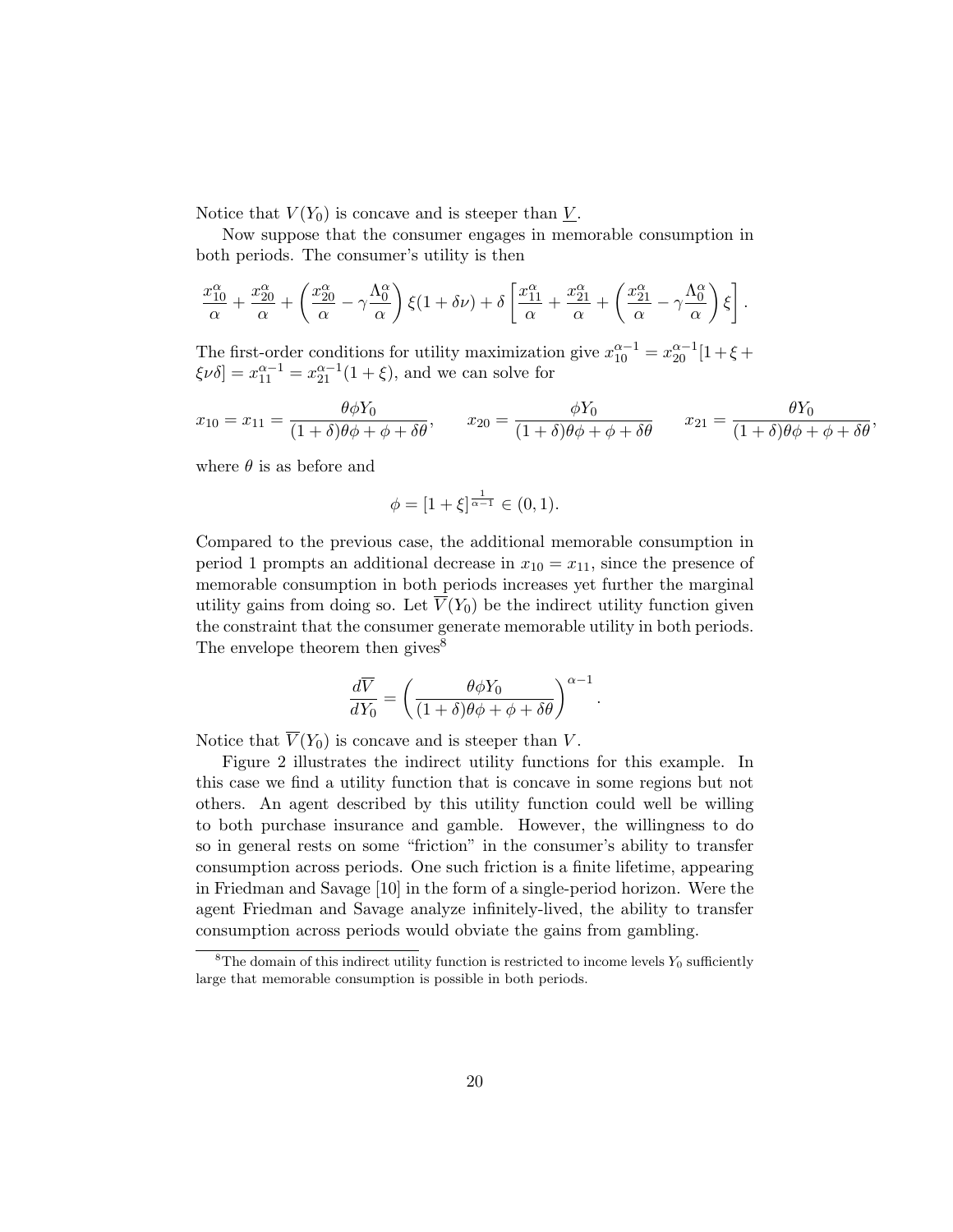

Figure 2: Indirect utility functions for the first specification of the example, featuring no acclimatization. The three indirect utility functions correspond to the case in which there is no memorable consumption  $(V)$ , there is memorable consumption only in the first period  $(V)$ , and memorable consumption in both periods  $(V)$ .

## 3.4 Acclimatization

We now turn to the case  $\lambda \in [0, 1)$ , so that acclimatization occurs, including the special case of  $\lambda = 0$ , or immediate acclimatization. We maintain Assumptions 1–5 throughout.

We first argue that memorable consumption is not in general a transient phenomenon—the consumer avails herself of memorable utility infinitely often. Let  $x_1^*(Y_0)$  and  $x_2^*(Y_0)$  be the consumption quantities that would be optimal, in period 0 and every subsequent period, if we assumed that the function v is identically equal to zero. The stock  $\Lambda$  is irrelevant in this case, and these quantities can be written solely as a function of  $Y_0$ . As we have noted in Section 3.1, these quantities will be constant across time periods, and so no time subscripts are needed. We are of course interested in the case in which v is nonzero, and  $x_1^*(Y_0)$  and  $x_2^*(Y_0)$  will be useful for the analysis of this case.

**Definition 1.** We say that memorable consumption is felicitous if, when  $\Lambda_0 = x_2^*(Y_0)$ , the optimal consumption plan calls for memorable consumption at least once, and yields a utility strictly higher than never engaging in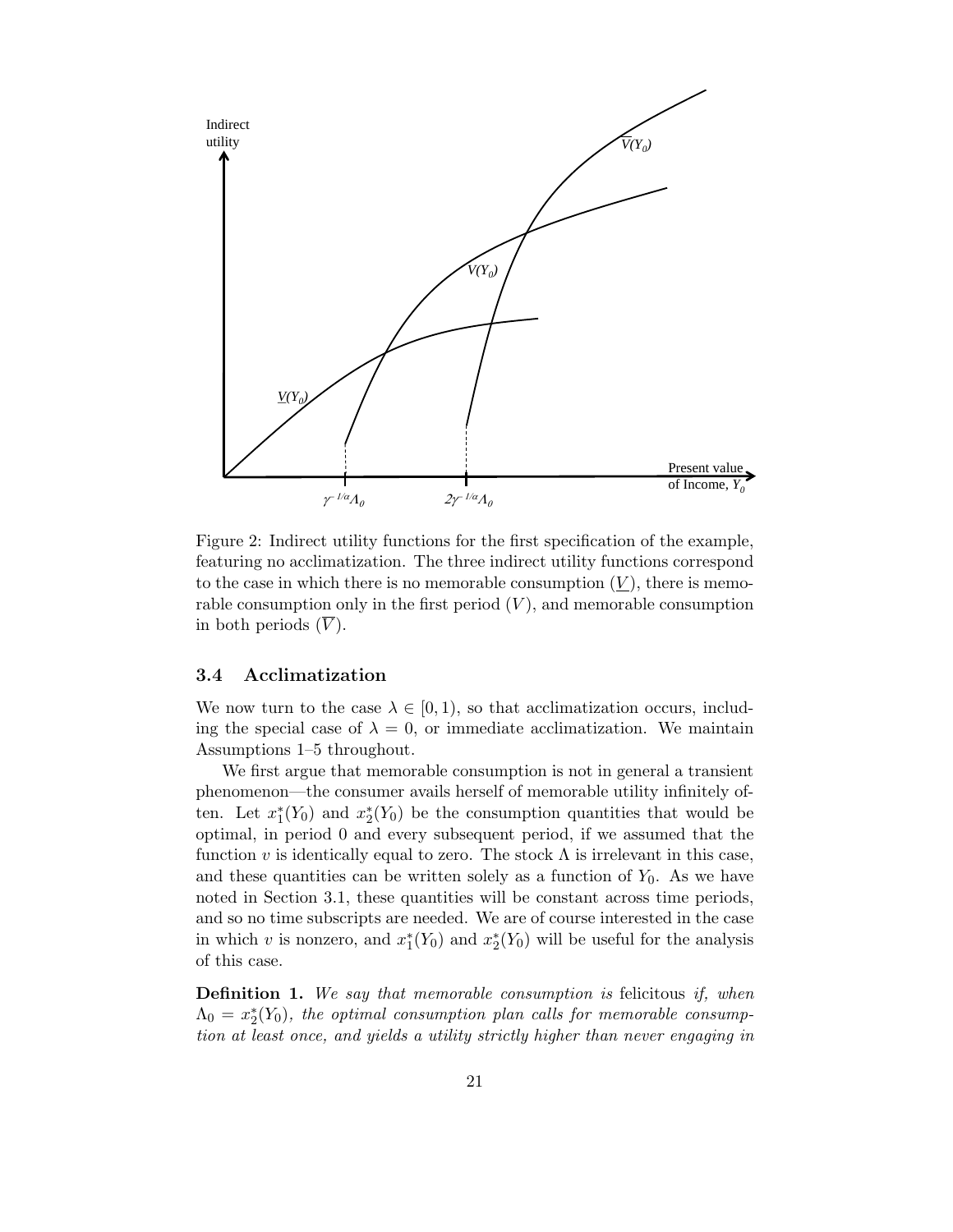#### memorable consumption.

The interpretation of the condition that  $\Lambda_0 = x_2^*(Y_0)$  is that the consumer's initial customary level of consumption of the memorable good matches the level of consumption that would be relevant if memorable consumption never occurred. Memorable consumption is felicitous if, in this circumstance, the consumer would find it optimal to at least sometimes engage in memorable consumption.

Assumption 5 requires that the functions u and  $\hat{v}$  be homogeneous of degree  $\alpha < 1$ . Nothing to this point needed this assumption, but we use it in what follows. An implication is that if  $\{x_{1t}^*, x_{2t}^*\}_{t=0}^\infty$  is an optimal consumption plan given  $(Y_0, \Lambda_0)$ , then  $\{\alpha x_{1t}^*, \alpha x_{2t}^*\}_{t=0}^\infty$  is an optimal consumption plan given  $(\alpha Y_0, \alpha \Lambda_0)$  for any  $\alpha > 0$ . Hence, the question of whether memorable consumption is felicitous does not depend on  $Y_0$ , ensuring that the property of felicity is well defined.

Felicity is defined in terms of endogenous objects. However, we can easily find (less insightful) conditions on primitives ensuring that memorable consumption is felicitous. For example, let  $\{v_n\}$  be a sequence of functions, satisfying the properties placed on  $v$  by Assumptions 3–5, and suppose that the sequence is pointwise increasing and pointwise unbounded for any argument  $(x_2, \Lambda_0)$  with  $x_2 > \Lambda_0$ .<sup>9</sup> Then there exists a value N such that for all  $n \geq N$ , letting  $v = v_n$  ensures that memorable utility is felicitous. Hence, memorable consumption is felicitous if the technology for generating future utility flows is sufficiently productive.

If memorable consumption is felicitous, then not only does an optimal consumption plan exhibit memorable consumption, but it does so infinitely often:

**Proposition 4.** Let  $\lambda \in [0, 1)$ , let Assumptions 1–5 hold, and let memorable consumption be felicitous. Then in an optimal consumption plan, memorable consumption occurs infinitely often.

The proof, in Section 6.2, begins by supposing that memorable consumption occurs at most finitely many times. After the last incidence of memorable consumption, the problem of maximizing the continuation utility is equivalent to the memoryless utility maximization problem considered in Section 3.1. Then, we note that the continuation consumption plan must exhibit the consumption of some bundle  $(x_1^*, x_2^*)$  in every period, and hence

<sup>&</sup>lt;sup>9</sup>Notice that along the sequence  $\{v_n\}$ , the factor  $\gamma$  determining the extent to which the consumption of memorable goods must exceed the customary level in order to generate memorable utility is shrinking.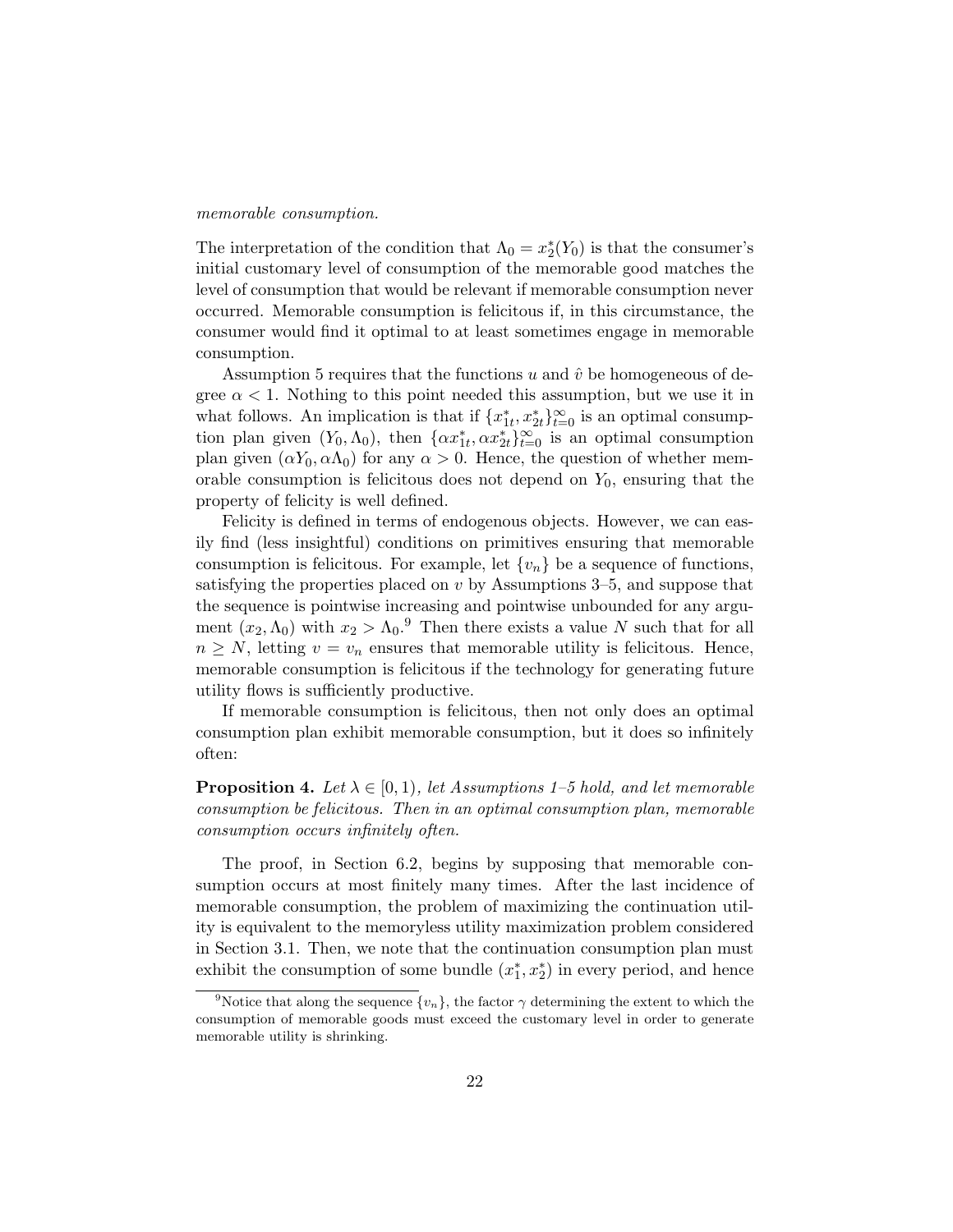$\lim_{t\to\infty} \Lambda_t = x_2^*$ . But then the homogeneity imposed by Assumption 5 ensures that the optimal continuation consumption plan must be proportional to the original plan, which combined with the assumption that memorable consumption is felicitous ensures that memorable consumption once again occurs.

In the setting of Section 3.2, with no acclimatization, the initial customary level  $\Lambda_0$  plays a key role in determining whether the optimal consumption plan exhibits memorable consumption. The optimal consumption plan calls for memorable consumption if  $\Lambda_0$  is sufficiently small and does not if  $\Lambda_0$  is sufficiently large. In the current setting, the initial level  $\Lambda_0$  plays no role in determining whether memorable consumption is felicitous, and hence plays no role in determining whether optimal consumption plans exhibit memorable consumption. Notice that if memorable utility is *not* felicitous, then the optimal consumption plan will exhibit memorable consumption if  $\Lambda_0$  is sufficiently small, but need not do so infinitely often.

On the other side, and once again in contrast to the case of no acclimatization, even if memorable consumption sometimes occurs, it cannot do so in every period:

**Proposition 5.** Let  $\lambda \in [0, 1)$  and let Assumptions 1–5 hold. Then for every T, there exists a period  $t > T$  in which memorable consumption does not occur.

The proof is straightforward, and so we offer only a sketch of the argument. If memorable consumption occurs in period  $t$ , we have

$$
\begin{array}{rcl}\n\Lambda_{t+1} & = & \lambda \Lambda_t + (1 - \lambda)x_{2t} \\
& \geq & \lambda \Lambda_t + (1 - \lambda)\gamma \Lambda_t \\
& = & [\lambda + (1 - \lambda)\gamma] \Lambda_t.\n\end{array}
$$

Hence, if there exists a time after which memorable consumption occurs in every period, then the customary level  $\Lambda_t$  must grow without bound (since  $\lambda + (1 - \lambda)\gamma > 1$ , as must the consumption level  $x_{2t}$ . We have already seen, as the essential Lemma used in proving Proposition 1, that optimal consumption plans are bounded.

Paired with Proposition 4, this result indicates that an optimal consumption plan must involve memorable consumption infinitely often, but must intersperse such consumption with periods in which no memorable consumption occurs. A key feature of the latter is that they allow the customary level to decline to the point that memorable consumption is again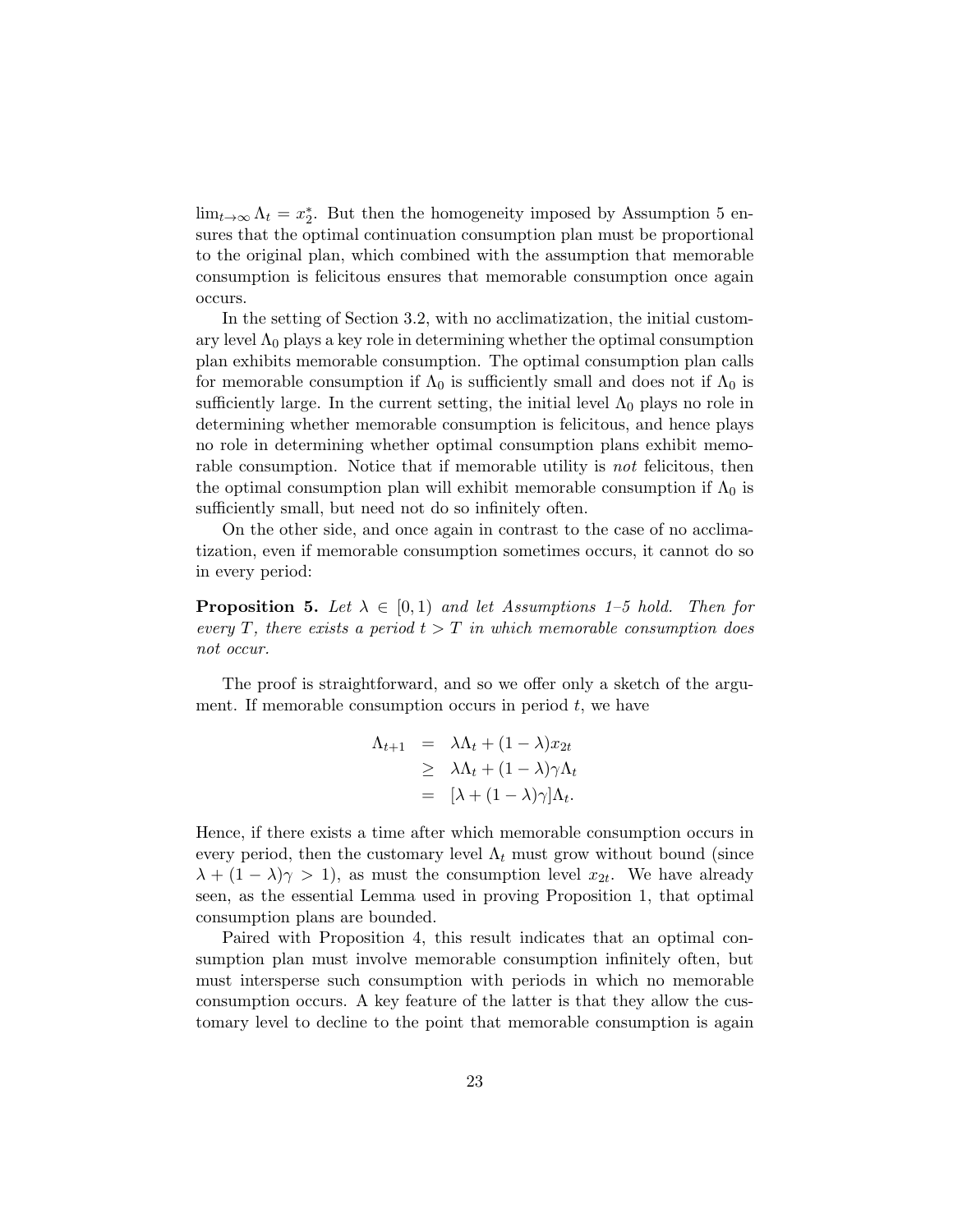optimal. Consumption thus switches back and forth between periods involving memorable consumption and periods in which the customary level of memorable good consumption is allowed to decline.

We can say something about the intervals in which memorable consumption occurs. Section 6.3 proves:

**Proposition 6.** Let  $\lambda \in [0,1]$  and let Assumptions 1–5 hold. Suppose that the optimal consumption plan involves memorable consumption in period  $t'$ and  $t'' > t'$ , but not in the intervening periods. Then over the course of the periods  $(t' + 1, \ldots t'' - 1)$ , the marginal utility  $u_1(x_{1t}, x_{2t})$  of good 1 remains constant, while the direct marginal utility  $u_2(x_{1t}, x_{2t})$  of good 2 increases.

It is a standard result that as long as  $\delta > 0$ , the marginal utility of good 1 is optimally equalized across periods. If not, the discounted sum of utilities could be increased by shifting the consumption of good 1 from lowmarginal-utility to high-marginal-utility periods. Much the same intuition holds for good 2. In this case, however, the relevant marginal utility considerations involve not only the immediate marginal utility in the period of consumption, but also the marginal effect on the customary level of good-2 consumption in each future period in which memorable consumption occurs. Indeed, the optimality conditions for good 2 trade off the immediate utilityenhancing effects of increased consumption against the utility-decreasing effects of higher future customary levels. The difference between periods  $t$ and  $t+1$  (with  $t' < t < t+1 < t''$ ) is that in the case of the latter, these future impacts on customary levels are stronger and closer. This makes it all the more important to attenuate these future effects in period  $t + 1$ , leading to a higher marginal utility.

These forces are especially convenient to illustrate when the switching back and forth between periods in which memorable consumption occurs and intervals without memorable consumption induces a perfect cycle. Such a cycle is characterized by a number  $n$ , with memorable consumption occurring every n periods. Let a sequence of such periods be numbered  $1, 2, \ldots, n$ with memorable consumption in period 1. We can let the consumption levels in these *n* periods be denoted by  $((x_{11}, x_{12}), \ldots, (x_{1n}, x_{2n}))$ . Then there exists a wealth level  $Y$ , intuitively giving the current discounted value of expenditures over the  $n$  periods beginning with memorable utility generation, and a level of customary consumption  $\Lambda$ , giving the customary consumption at the beginning of each period in which memorable consumption occurs,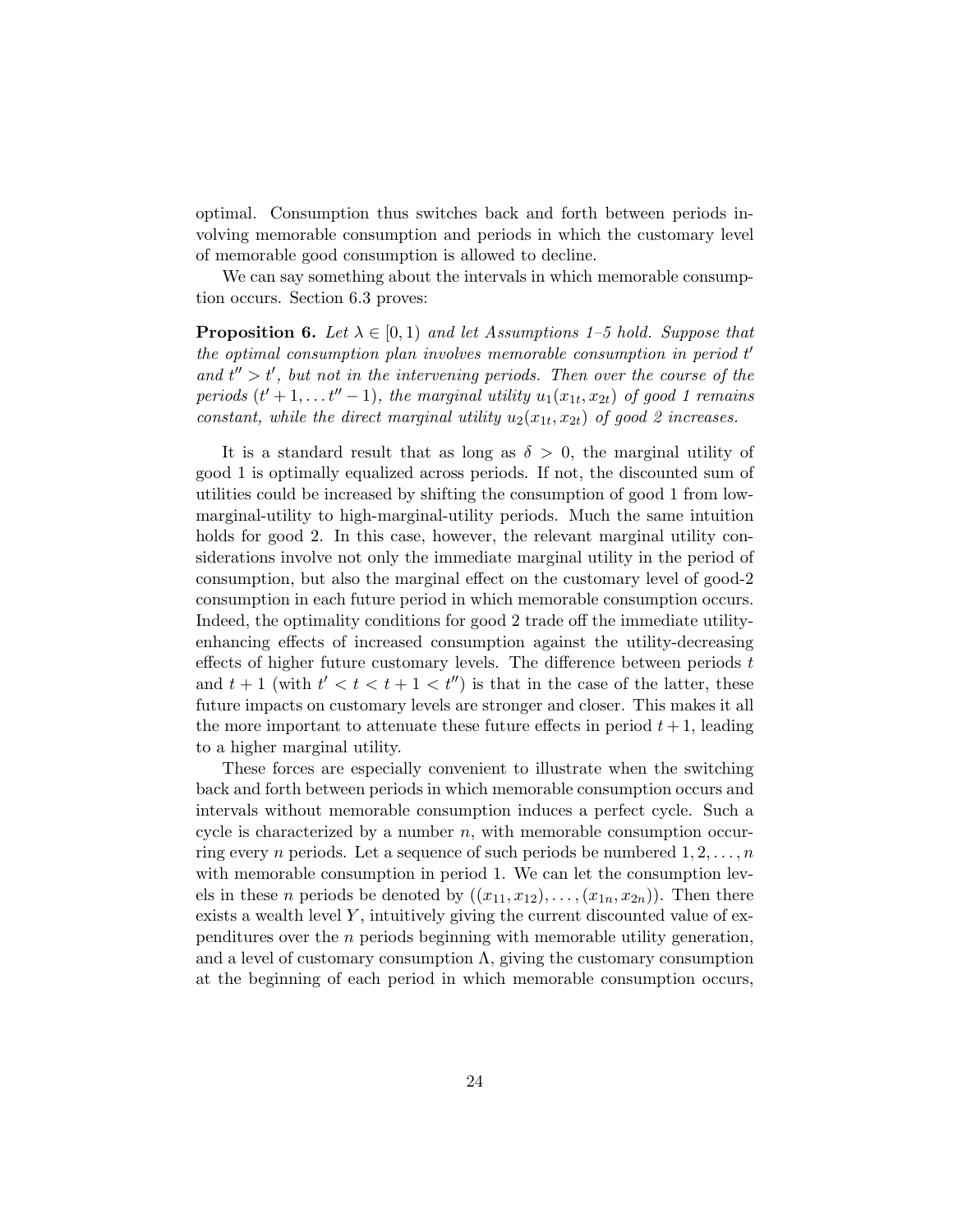such that the optimal consumption plan must satisfy:

$$
\max_{((x_{11}, x_{21}), \dots, (x_{1n}, x_{2n}))} u(x_{11}, x_{21}) + v(x_{21}, \Lambda_1) + \delta u(x_{12}, x_{22}) + \dots + \delta^{n-1} u(x_{1n}, x_{2n})
$$
  
s.t.  $Y = x_{11} + x_{21} + \delta(x_{12} + x_{22}) + \delta^2(x_{13} + x_{23}) + \dots + \delta^{n-1}(x_{1n} + x_{2n})$   

$$
\Lambda = \lambda^n \Lambda + \lambda^{n-1} (1 - \lambda) x_{21} + \lambda^{n-2} (1 - \lambda) x_{22} + \dots + \lambda (1 - \lambda) x_{2n-1} + (1 - \lambda) x_{2n}.
$$

This maximization problem says nothing about what determines  $n, Y$  and  $\Lambda$ , but nonetheless the optimal stationary policy must solve this maximization problem.

Letting  $\zeta$  be the multiplier on the first constraint and  $\psi$  the multiplier on the second, we can formulate the first-order conditions as

$$
u_1(x_{11}, x_{21}) + \zeta = 0
$$
  
\n
$$
u_1(x_{12}, x_{22}) + \zeta = 0
$$
  
\n
$$
\vdots
$$
  
\n
$$
u_1(x_{1n-1}, x_{2n-1}) + \zeta = 0
$$
  
\n
$$
u_1(x_{1n}, x_{2n}) + \zeta = 0
$$

and

$$
u_2(x_{11}, x_{21}) + v_2(x_{21}, \Lambda_1) + \zeta + \psi \lambda^{n-1} (1 - \lambda) = 0
$$
  
\n
$$
u_2(x_{12}, x_{22}) + \zeta + \psi \lambda^{n-2} \delta^{-1} (1 - \lambda) = 0
$$
  
\n
$$
\vdots
$$
  
\n
$$
u_2(x_{1n-1}, x_{2n-1}) + \zeta + \psi \lambda \delta^{-(n-2)} (1 - \lambda) = 0
$$
  
\n
$$
u_2(x_{1n}, x_{2n}) + \zeta + \psi \delta^{-(n-1)} (1 - \lambda) = 0.
$$

The marginal utility of good 1 is equalized across periods. This reflects a standard consumption-smoothing argument. The marginal utility of good 2 increases as the next bout of memorable consumption draws near. Reducing the consumption of good 2 reduces the customary level against which the next instance of memorable consumption is measured. The closer is the next instance of memorable consumption, the more valuable is this reduction, and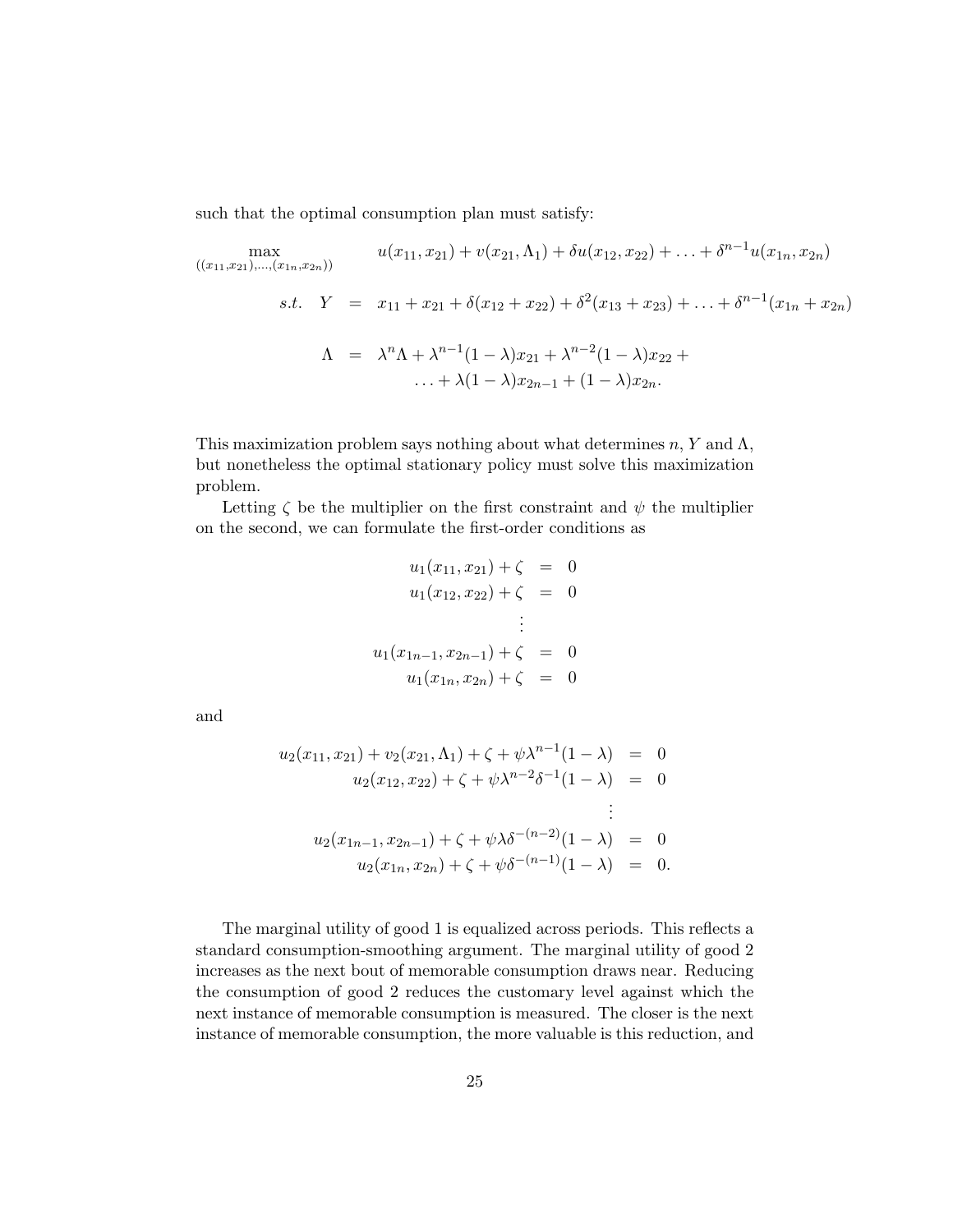hence the larger the marginal utility of good 2. This gives us a consumption pattern for good 2 that peaks with the incidence of memorable consumption, then takes a drop, and then declines until the next occurrence of memorable consumption.

If the utility function exhibits a positive cross partial derivative, then the consumption pattern for memorable goods will spill over into a similarly cyclic behavior for the consumption of good 1. Hence, memorable consumption can induce cycles in the consumption of goods that are inherently nonmemorable.<sup>10</sup>

## 4 Foundations

A key feature of our model is that past consumption can affect utility through acclimatization and through future utility flows. This calls for a model in which the utility function at time  $t$  depends not only on current values of consumption  $x_{1t}$  and  $x_{2t}$ , but also on their past values. However, such a function allows for a wide variety of history-dependent utility functions. In order to focus on the effects that are of interest to us, we suggested the instantaneous utility function given in (4), which is the sum of two functions. One function depends only on the goods consumed at present,  $x_{1t}$ and  $x_{2t}$ , capturing the standard, non-memory-related utility, and the other function depends only on past and current values of  $x_2$ , capturing the effects of acclimatization and memorable consumption.

It is not entirely clear what we assume by this functional form. According to the classical notion of separability the utility function is the sum of two (or more) functions, each of which has a disjoint set of variables. But what is assumed by a summation of two functions whose sets of variables are not disjoint? Clearly, not every function can be so written. Yet, such functions do not satisfy the conditions of separability.

The purpose of this section is to axiomatize a functional form as in (4). In general, axioms on presumably observed preferences (interpreted as the instantaneous preferences at time  $t$ ) that are equivalent to such a decomposition of the utility function clarify what is assumed by the model. In this case, we couple standard requirements of weak order, continuity and nontriviality with an axiom called cross-consistency, directing attention to the latter as capturing our departure from standard models. In addition, the axiomatization may in turn facilitate further analysis and testing of the model, as it may be easier to design and conduct empirical or experimental

 $10$ As noted in Section 1.3, this effect does not arise in Hai, Krueger and Postlewaite [11].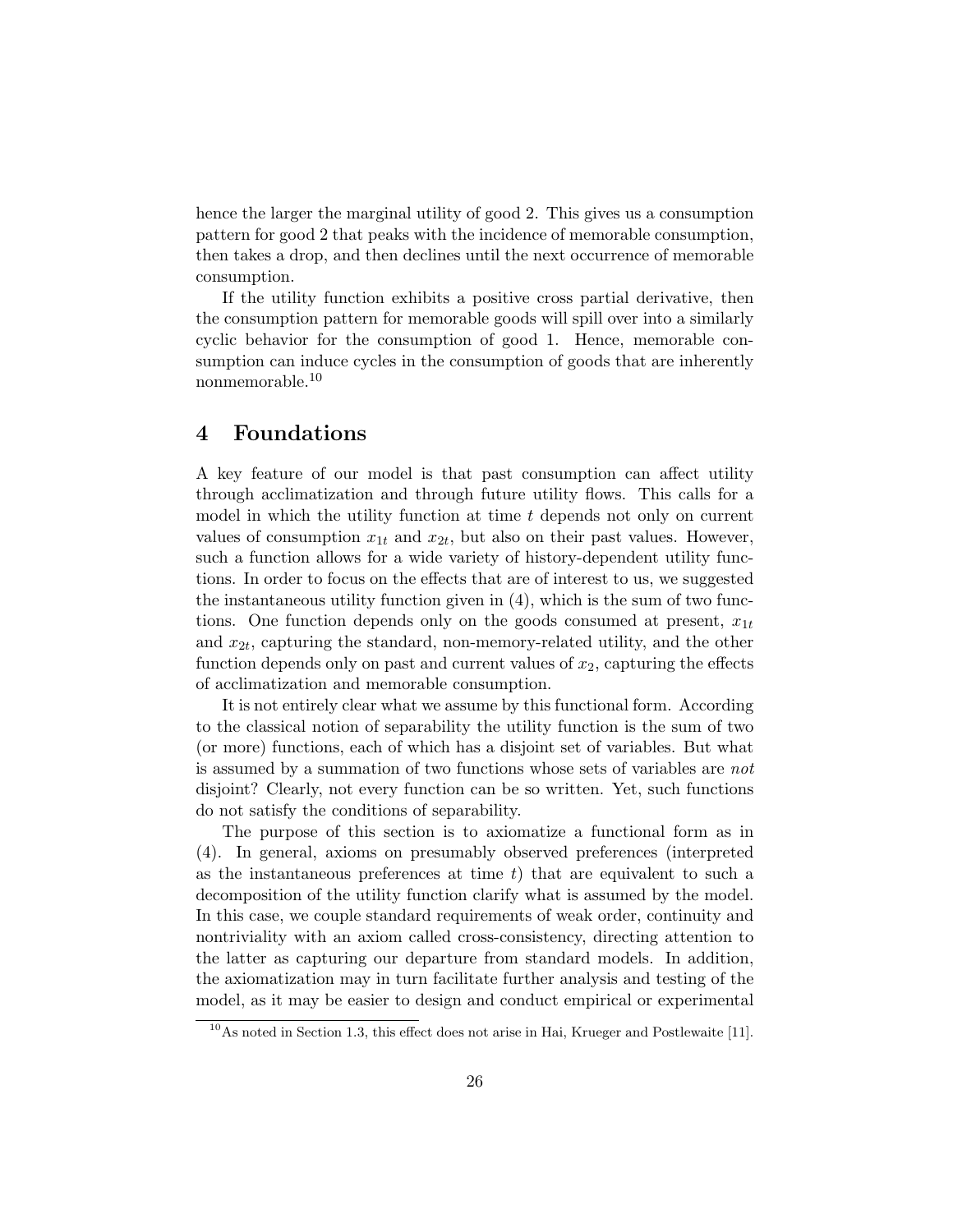exercises that focus on this axiom than taking on the entire memorableconsumption package at once. Finally, we believe that, when interpreting  $x_2$  as the memory-generating good, the axioms we impose are quite plausible, supporting our belief that the functional form is neither too peculiar nor ad hoc.

Our result applies to more general set-ups, and axiomatizes quasi-separable utility functions, defined as utility functions that can be written as the sum of two functions, each of which depends on a proper subset of the variables, where these subsets are not disjoint.<sup>11</sup>

## 4.1 The Setting

Let  $X, Y, Z$  be convex subsets of Euclidean spaces. Denote their product by

$$
A=X\times Y\times Z
$$

and endow it with the product topology. We are interested in binary relations  $\sum_{n=1}^{\infty}$  A × A that can be represented by maximization of a function

$$
f(x,y,z)
$$

that can be written as

$$
f(x, y, z) = u(x, y) + v(y, z)
$$

 $u: X \times Y \to \mathbb{R}$ 

where

and

$$
v: Y \times Z \to \mathbb{R}
$$

are continuous, non-constant functions.

In the memorable-good application,  $X$  is the bundle of ordinary goods; Y is the bundle of memorable goods consumed at present; and Z consists of bundles of memorable goods consumed in the past (or the corresponding levels of  $\Upsilon_t$  and  $\Lambda_t$  defined by them). Clearly, the same structure can be used for other applications as well.

<sup>&</sup>lt;sup>11</sup>See Fishburn [9, Theorem 11.3] for decompositions in a similar spirit.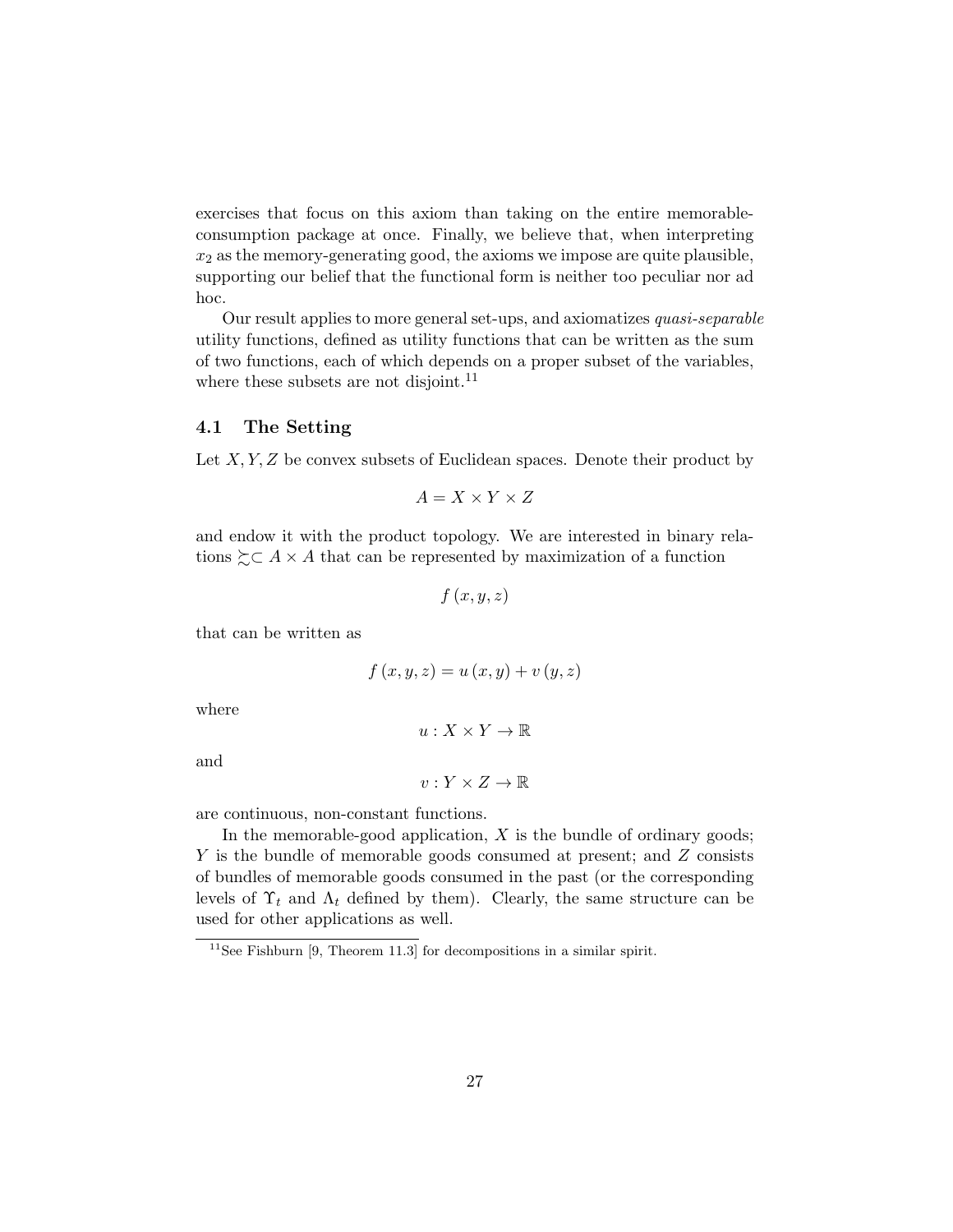## 4.2 The Axioms

For a binary relation  $\succsim \subset A \times A$  (with  $A = X \times Y \times Z$ ) we state the following axioms:

A1. Weak order:  $\succsim$  is complete and transitive.

**A2.** Continuity: For every  $a \in A$ , the sets  $\{b \in A \mid b \succ a\}$ ,  $\{b \in A \mid a \succ b\}$ are open.

A3. Cross-Consistency: For every  $y_0, y_1 \in Y$ , every  $x_1, x_2, x_3, x_4 \in Y$ X, and every  $z_1, z_2, z_3, z_4 \in Z$ , if

$$
(x_1, y_0, z_1) \geq (x_3, y_1, z_3)
$$
  
\n $(x_2, y_0, z_1) \leq (x_3, y_1, z_4)$   
\n $(x_1, y_0, z_2) \leq (x_4, y_1, z_3)$ 

then

 $(x_2, y_0, z_2) \preceq (x_4, y_1, z_4)$ 

**A4. Essentiality:** For every  $y \in Y$ , there exist  $x_1, x_2 \in X$  and  $z \in Z$ such that  $(x_1, y, z) \succ (x_2, y, z)$  and there exist  $x \in X$  and  $z_1, z_2 \in Z$  such that  $(x, y, z_1) \succ (x, y, z_2)$ .

The first two axioms and the final axiom are obvious and intuitive. We thus assume that  $\geq$  is a continuous weak order—which is necessarily the case for any continuous representation—and that  $\succeq$  satisfies a sensitivity assumption, so that, given any value of y, neither of the other variables will be immaterial. (We comment on the importance of this assumption in the course of the proof.)

To understand the meaning of Cross-Consistency, consider first the pair of preferences

$$
(x_1, y_0, z_1) \succeq (x_3, y_1, z_3)
$$
  
 $(x_2, y_0, z_1) \preceq (x_3, y_1, z_4).$ 

For the sake of the argument, imagine that preferences are monotonic in all coordinates, that  $x_2$  is better than  $x_1$ , and that  $z_4$  is better than  $z_3$ . On the left side,  $x_1$  was replaced by  $x_2$ . On the right side,  $z_3$  was replaced by  $z_4$ . As a result, the right side, which used to be not as highly ranked as the left side, became at least as good as the (modified) left side. This means, intuitively, that the difference in utility between  $z_4$  and  $z_3$  (at the level  $y_1$ ) is at least as high as the difference in utility between  $x_2$  and  $x_1$  (at the level  $y_0$ ).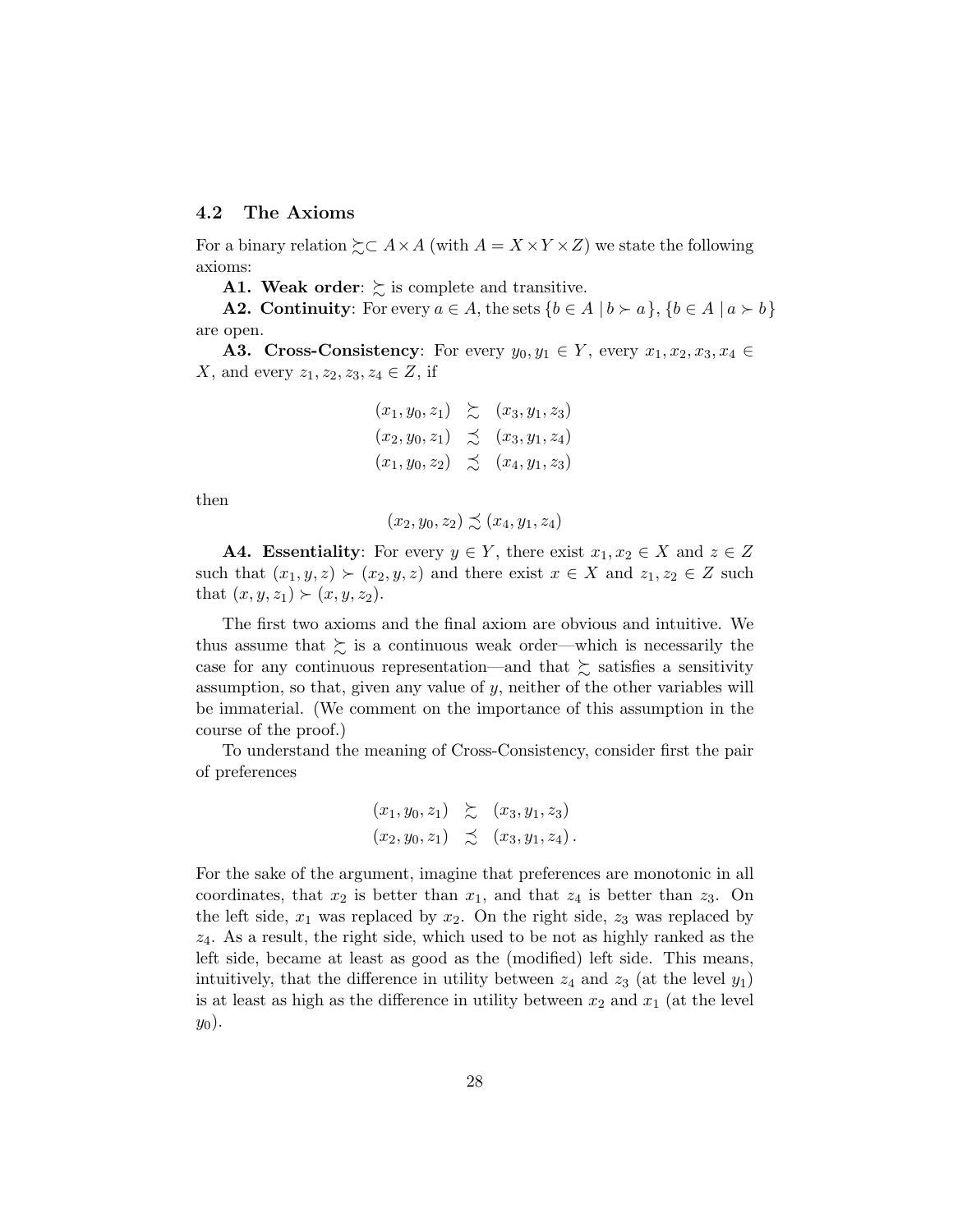Next consider the pair

$$
(x_1, y_0, z_1) \geq (x_3, y_1, z_3)
$$
  
 $(x_1, y_0, z_2) \geq (x_4, y_1, z_3).$ 

Again, to understand the intuition, assume that  $z_2$  is better than  $z_1$  and the same holds for  $x_4$  and  $x_3$ . By similar reasoning, the difference in utility between  $x_4$  and  $x_3$  (at the level  $y_1$ ) is at least as high as the difference in utility between  $z_2$  and  $z_1$  (at the level  $y_0$ ).

Finally, consider the first preference,

$$
(x_1,y_0,z_1)\succsim(x_3,y_1,z_3),
$$

and the question of which way the fourth should go, or

$$
(x_2, y_0, z_2)
$$
???  $(x_4, y_1, z_4)$ .

Moving from the first to the second of these comparisons, we see two improvements on the left side:  $x_1$  was replaced by  $x_2$  and  $z_1$  was replaced by  $z_2$ . However, there are also two improvements on the right side:  $x_3$  was replaced by  $x_4$  and  $z_3$  was replaced by  $z_4$ . The left side improvements occur at the level  $y = y_0$  and those on the right side occur at the level  $y = y_1$ . But these are precisely the levels of y for which we have some information from the first two comparisons. And since we know that the  $z_3-z_4$  improvement (at  $y_1$ ) beats the  $x_1-x_2$  improvement (at  $y_0$ ) and that the  $x_3-x_4$  improvement (at  $y_1$ ) beats the  $z_1-z_2$  improvement (at  $y_0$ ), we expect that the addition of the (respective) former will beat the addition of the (respective) latter, that is, that  $(x_2, y_0, z_2) \precsim (x_4, y_1, z_4)$ .

We thus find Cross-Consistency a reasonably compelling property. Section 6.4 exploits this line of argument to achieve a rather straightforward demonstration that Cross-Consistency is necessary for our representation. The main point of Proposition 7 is that together the additional mild assumptions imposed by the other axioms presented above, Cross-Consistency is also sufficient for the representation.

Remark. One may consider a weaker version of Cross-Consistency that is restricted to a single y level, that is, a version that requires  $y_0 = y_1$ . As will be clear from the proof, such a version implies Debreu's [8] "Double" Cancellation" axiom and is the basic driving force behind additive separability at each level of y. It is not hard to see, however, that such a weaker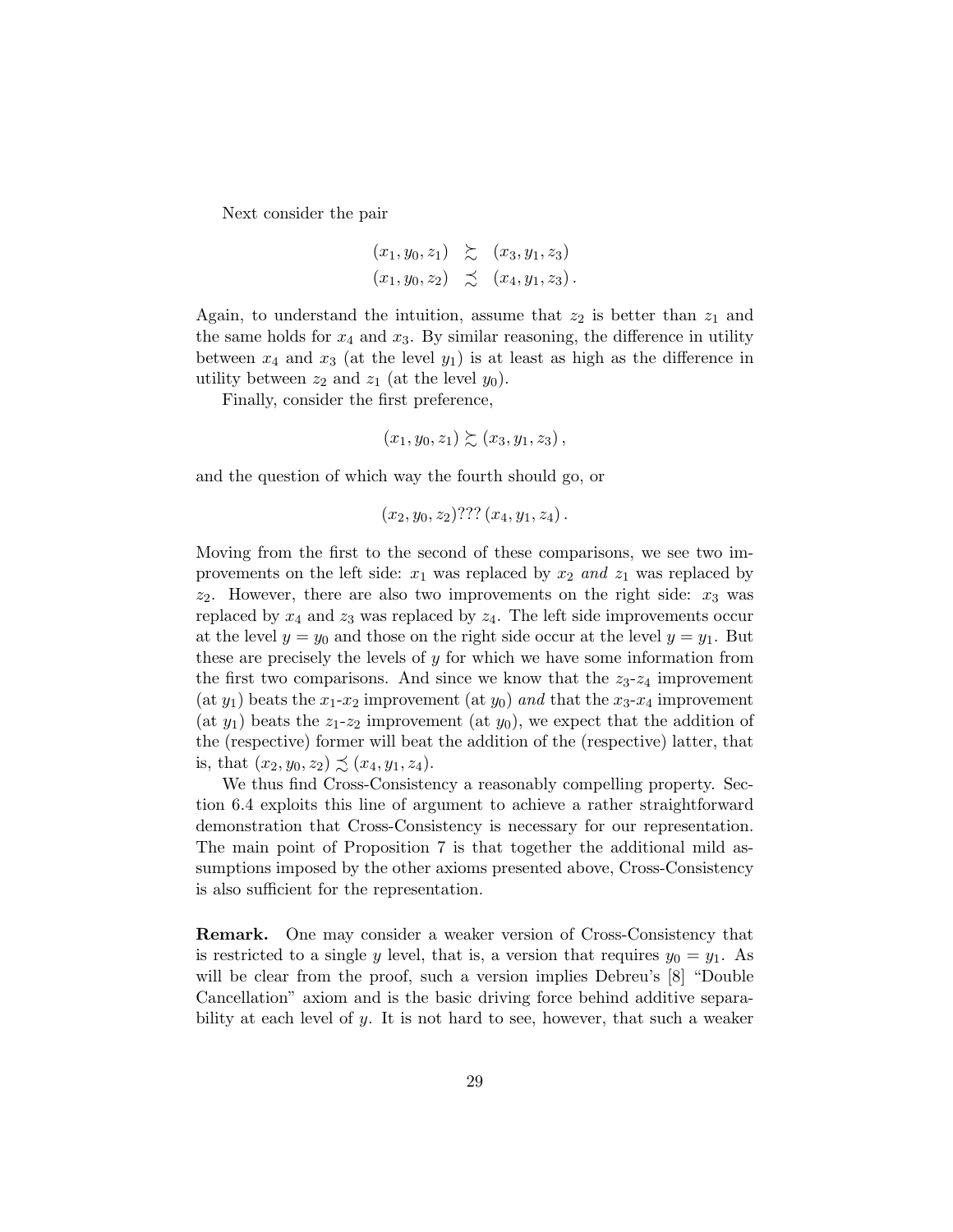version would not suffice for our purposes. For example, assume that  $x, y, z$ are positive real variables, and that  $\succsim$  is defined by maximization of

$$
f(x, y, z) = y \log (x + z).
$$

Clearly, at each level of y preferences are defined by maximization of  $\log (x + z)$ or, equivalently, of  $x + z$  and are therefore separable. Yet, it is not hard to see that such preferences cannot be represented by  $u(x, y) + v(y, z)$  over the entire space, as they will not satisfy the necessary condition of Cross-Consistency.

## 4.3 A Representation Result

Section 6.4 proves:

**Proposition 7.** The relation  $\succsim \subset A \times A$  satisfies A1-A4 if and only if there are continuous functions

$$
u : X \times Y \to \mathbb{R}
$$
  

$$
v : Y \times Z \to \mathbb{R}
$$

such that  $\sum$  is represented by

$$
f(x, y, z) = u(x, y) + v(y, z)
$$

and such that, for each  $y \in Y$ , neither  $u(\cdot, y)$  nor  $v(y, \cdot)$  is a constant. Furthermore, in this case  $u$  and  $v$  are unique in the following sense:  $u'$  and v' also satisfy the representation above iff there are  $\alpha > 0$ , a continuous function  $\beta: Y \to \mathbb{R}$ , and  $\gamma \in \mathbb{R}$  such that

$$
u'(x, y) = \alpha u(x, y) + \beta(y)
$$
  
\n
$$
v'(y, z) = \alpha v(y, z) - \beta(y) + \gamma.
$$

When interpreting this representation result in the context of memorable consumption, one may take the elements of Z to be vectors of past consumption, so that preferences are represented by the function

$$
u(x_{1t},x_{2t})+\tilde{v}_t(x_{20},\ldots,x_{2t}).
$$

The specific assumptions we impose on  $\tilde{v}_t$ , namely, the way that it depends on  $x_{20}, \ldots, x_{2(t-1)}$  only through  $\Upsilon_t, \Lambda_t$ , are then functional form assumptions. We could seek axiomatic foundations for this functional form, but do not expect such an axiomatization to add significantly to our understanding of the model.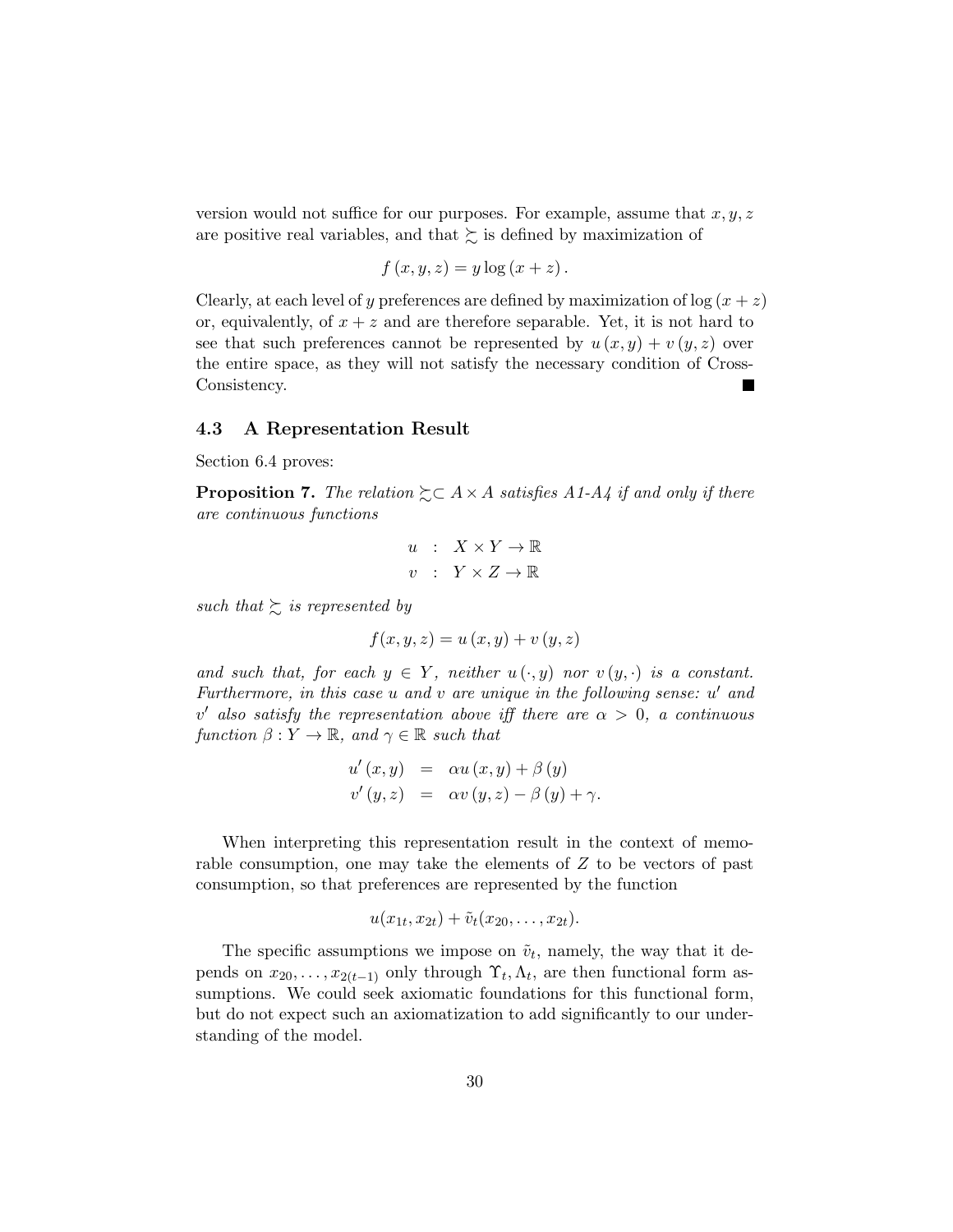## 5 Discussion

## 5.1 Related Models

We discuss here the more prominent of the many other ways one can imagine current utility depending on past consumption, or that lumpiness in consumption might arise. Our basic model, given by (4), is general enough to capture these as special cases. It is the more particular assumptions made in Section 2.2 that make ours a model of memorable consumption, and that distinguish it from more familiar models.

#### 5.1.1 Memorable Goods vs. Durable Goods

Memorable consumption goods generate a subsequent flow of utility, just as do durable goods. Have we simply expanded the list of durable goods? There are some important differences. To compare, let us first construct a simple model of consumption with a durable good that sticks as closely as possible to our model of memorable goods. We interpret good 1 as a perishable consumption good and good 2 as a durable good. Utility is derived in each period from the consumption of good 1 in that period and from the consumption of a stock of the durable good. The consumer's objective is to maximize

$$
\sum_{t=0}^{\infty} \delta^t u(x_{1t}, K_{2t}),
$$

subject to the budget constraint

$$
Y_{t+1} = [Y_t - x_{1t} - x_{2t}] \frac{1}{\delta} \ge 0,
$$

where  $x_{2t}$  is the expenditure on the durable good in period t and  $K_{2t}$  is the period  $t$  stock of the durable good, with

$$
K_{2t} = \lambda K_{2t-1} + (1 - \lambda)x_{2t-1}.
$$

In this case, the optimal consumption plan will converge to a steady state in which  $x_{1t} = x_1^*$  and  $x_{2t} = x_2^*$  for some  $(x_1^*, x_2^*)$ . Consumption is perfectly smoothed, unlike the case of memorable goods.

The previous example may make the durable good too pliable, essentially stripping the model of the lumpiness characteristically associated with durable goods. To construct a simple alternative, suppose that in any period the consumer can consume either one unit or no unit of the durable good. Once purchased, the durable good remains intact for a randomly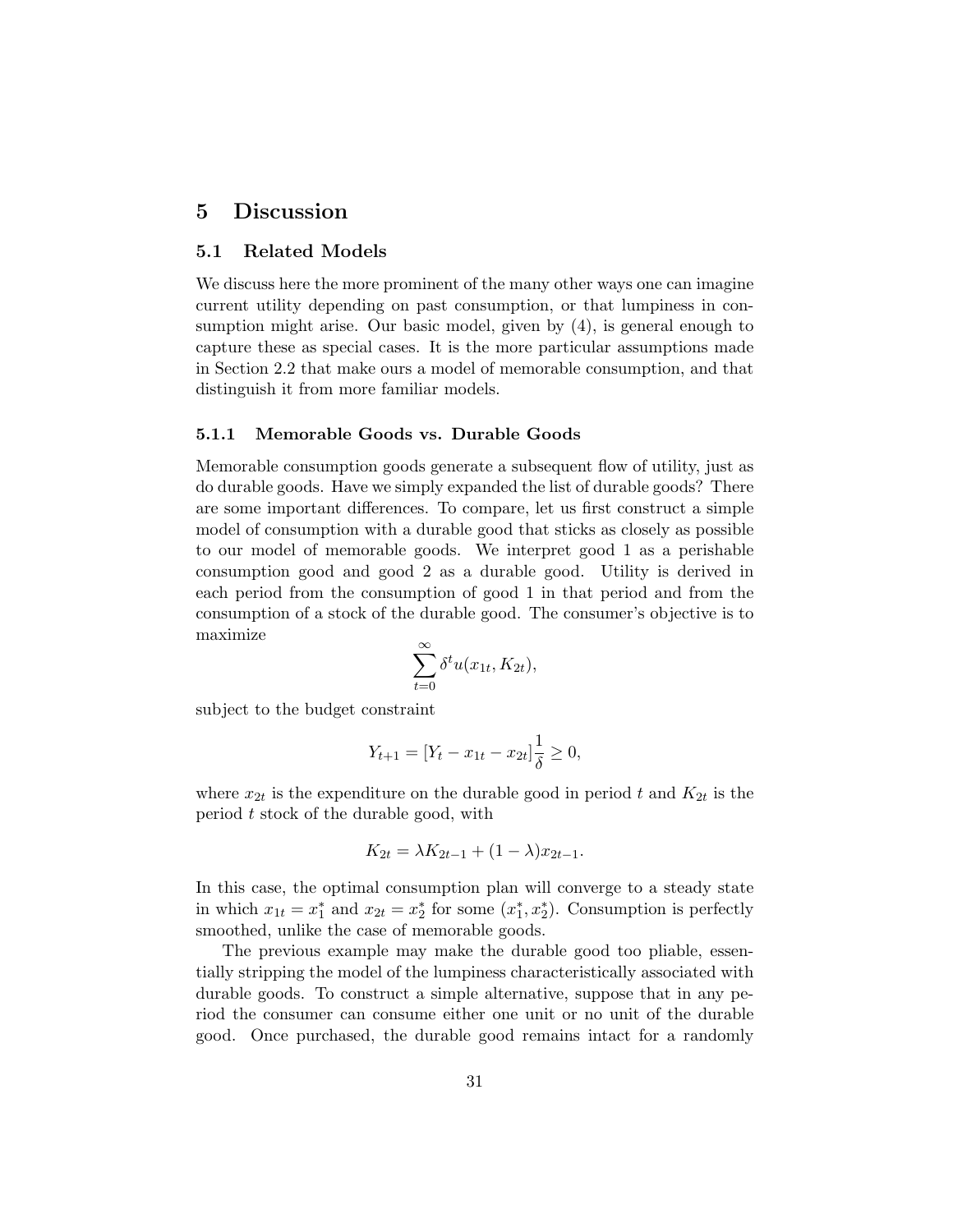drawn number of periods before disintegrating completely. The consumer then faces the choice of either buying a new (randomly lived) durable good or going without the durable good.

To model this situation, we let  $\overline{u}(x_1)$  be the utility derived from consuming  $x_1$  of the ordinary consumption good as well as the durable good. Let  $u(x_1)$  be the utility gained from consuming  $x_1$  of the ordinary consumption good and none of the durable good. Let  $\overline{V}(Y)$  be the optimal value of the future consumption stream, given that the consumer currently owns a unit of the durable good and has a lifetime income whose present value is  $Y$ , and let  $V(Y)$  be the corresponding value when no good is owned. Let p be the price of the durable good. Then we have

$$
\overline{V}(Y_t) = \max_{x_{1t}} \overline{u}(x_{1t}) + \lambda \overline{V} \left( \frac{Y_t - x_{1t}}{\delta} \right) + (1 - \lambda) \underline{V} \left( \frac{Y_t - x_{1t}}{\delta} \right)
$$
  

$$
\underline{V}(Y) = \max_{x_{1t}, \mathbf{1}_t} \mathbf{1}_t \left[ \overline{u}(x_{1t}) + \lambda \overline{V} \left( \frac{Y_t - x_{1t} - p}{\delta} \right) + (1 - \lambda) \underline{V} \left( \frac{Y_t - x_{1t} - p}{\delta} \right) \right]
$$
  

$$
+ (1 - \mathbf{1}_t) \left[ \underline{u}(x_{1t}) + \underline{V} \left( \frac{Y_t - x_{1t}}{\delta} \right) \right],
$$

where  $\mathbf{1}_t$  is an indicator for purchasing the durable good in period t. It is then straightforward to find conditions under which the durable good is initially purchased, and is purchased after each subsequent period in which the previous durable disintegrates, until an unlucky stream of disintegrating durables pushes income so low that the durable good is never subsequently purchased.

Behind this result lies the fact that an expenditure on a durable good generates a stream of benefits that is independent of past expenditures. The flow of benefits from the purchase of a sixty-inch flat screen television is the same whether this is the first television one ever owned or whether it is a replacement of the previous sixty-inch flat screen television that failed last week. In the absence of such a television, listening to the radio does not increase the subsequent utility generated by the television. As a result, a consumer whose income is sufficiently large smooths consumption by invariably replacing a defunct durable, while a consumer whose income is sufficiently small also smooths consumption, but this time by never purchasing the durable. In contrast, an expenditure on the memorable good generates future utility flows only if the expenditure is sufficiently above the customary level. A consumer who plans to spend a large amount on the memorable good next period might be better off if her consumption this period decreased, something not possible with durable goods. This gives rise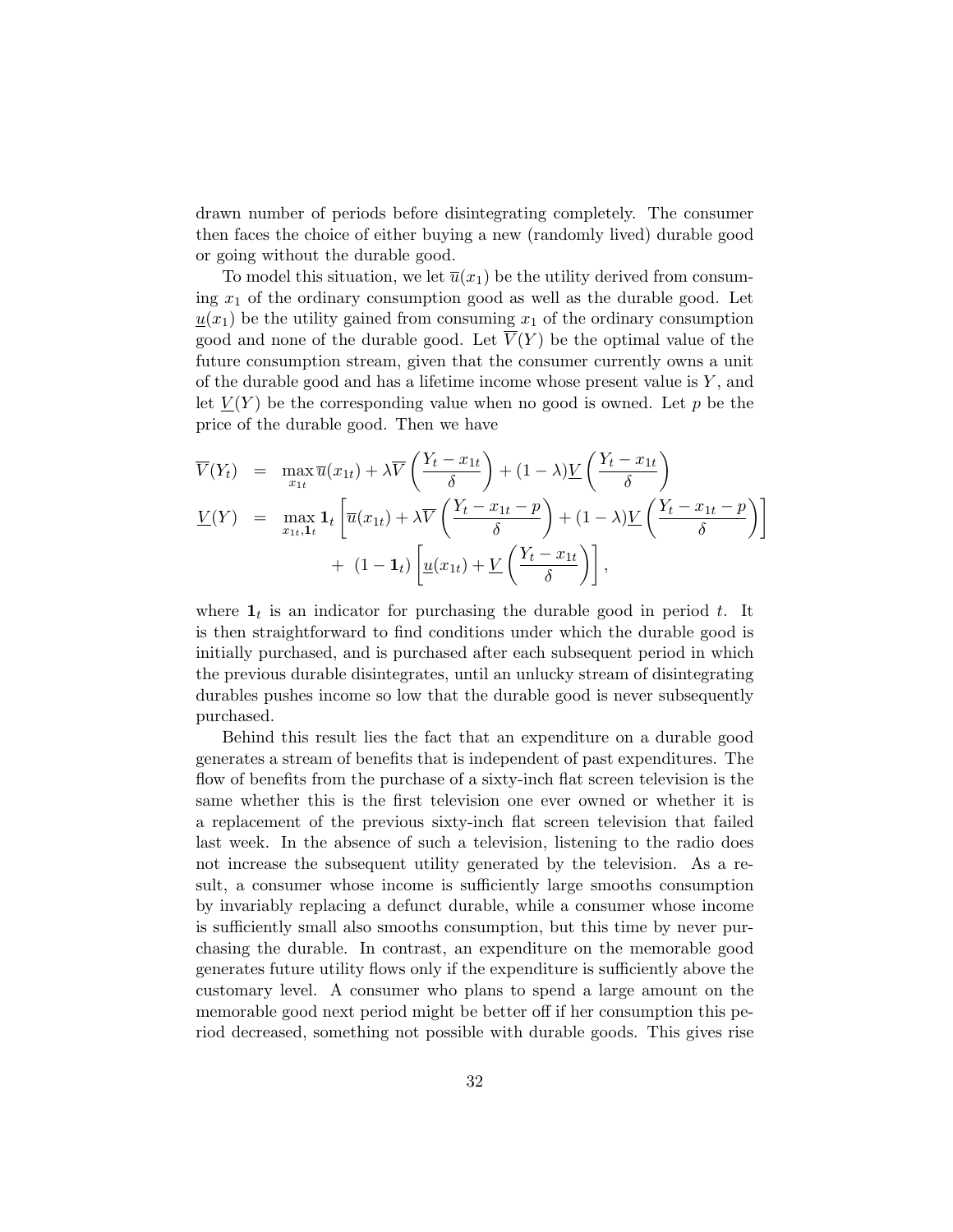to incentives to bunch consumption that do not arise with the durable good, and expenditure patterns that do not arise in the case of the durable. A consumer often delays her next consumption of a memorable good, but will never forego such consumption forever, while both of these properties are reversed in the case of a durable good. A spike in consumption with durable goods stems from a technological constraint while a spike in consumption of a memorable good is a choice which typically varies across consumers.

## 5.1.2 Indivisibilities

One might be concerned that the patterns we associate with memorable consumption simply reflect indivisibilities in consumption goods. There may be a minimum amount one has to spend on a wedding, or carnival costume, or vacation.

The interpretation of this possibility depends importantly on the source of the indivisibilities. One possibility is that these indivisibilities arise out of technological factors. One cannot splurge on half of a bungee jump or half of a skydive, and vacations may entail fixed costs such as plane tickets. We would expect these costs to be reflected in consumption—people with higher incomes would purchase more expensive indivisible goods. A person near the median income may occasionally treat herself to dinner and a show, while a person in the top tenth of a percent may be one of the first space tourists. In either case, we would see some spikes in consumption. However, if only indivisibilities and not memorable consumption are at work, we would expect the person to otherwise perfectly smooth consumption, and (unlike the case of memorable consumption) would see no interaction between the expenditures on the indivisible good and other expenditures. In addition, if the indivisible goods are memorable, we would expect the spikes in consumption to be exacerbated. Consider an agent who has just returned from a week-long trip to Greece. Even if there are no monetary or time constraints, she might choose not to immediately take another week-long trip, but instead defer the trip until the utility flows she has just generated have faded. A fixed cost alone may thus give rise to a spike in expenditure on a memorable good, but we expect these spikes to be more pronounced when the goods are memorable.

Alternatively, suppose that the minimum expenditure required on an indivisible good arises out of an interaction with the consumer's income rather than technological considerations. It may be that one can spend any amount on a wedding, ranging from a virtually free ceremony at a Justice of the Peace to inviting your closest 500 friends to the party of a lifetime.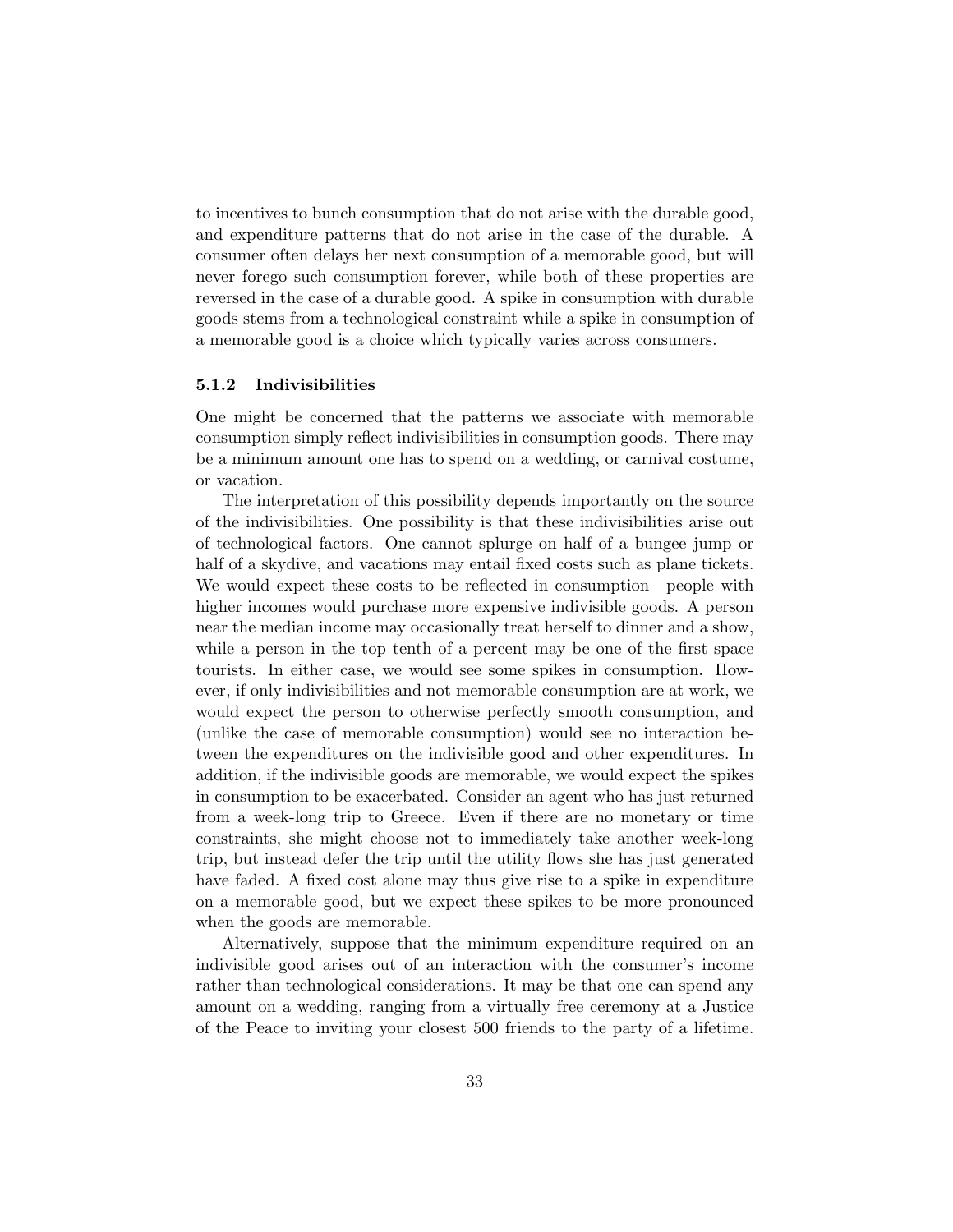Similarly, one can spend any amount on a vacation, from taking an afternoon off to walk on the beach to a round-the-world-cruise. However, it may also be that the resulting consumption contributes to utility only if it is sufficiently lavish compared to one's usual consumption. We can capture this in a model where the intertemporal objective of the consumer is given by:

$$
\sum_{t=0}^{\infty} \delta^t \left[ u(x_{1t}, x_{2t}) + v(x_{2t}, \Lambda_t) \right].
$$

This differs from our memorable consumption model only in that the function  $v(x_{2t}, \Lambda_t)$  is now interpreted not as the discounted sum of future utility flows, but simply as a burst of current utility. This is a difference of interpretation only, with the models being otherwise identical.

The key to this interpretation is the link between customary consumption and the level of indivisibility faced by the consumer; this link takes center stage in our analysis. We regard the presence of such a link as taking us outside the realm of what is typically meant by an indivisibility. We also regard the memorable nature of the consumption goods involved as a particularly plausible source of such a link.

#### 5.1.3 Addiction

The presence of the stock  $\Lambda_t$  in our memorable utility specification prompts a comparison to models of addiction, with Becker and Murphy [4] being the obvious counterpart. In their model, the utility function in period  $t$  is given by

$$
u(y_t, c_t, \Lambda_t),
$$

where  $y_t$  is the consumption of a nonaddictive good,  $c_t$  is the consumption of an addictive good, and  $\Lambda_t$  is the stock of the addictive good. We can assume this stock evolves according to  $\Lambda_{2t} = \lambda \Lambda_{2t-1} + (1 - \lambda)c_{t-1}$ .

A first departure from our model of memorable utility is that the stock  $\Lambda_t$ is allowed to enter the utility function with either a positive or negative sign, so that an increased stock of consumption may decrease utility (perhaps with something like smoking) or increase utility (perhaps with something like exercise). In addition, the cross derivative  $u_{c\Lambda}$  may be either positive or negative, so that an increased stock may either enhance or attenuate the urge for current consumption. The primary difference is that the function  $u$  in the addiction model as assumed to be concave. This allows a straightforward optimization in each period, and contrasts with the nonconcavities that appear in our case. Once again the distinction is that there is no counterpart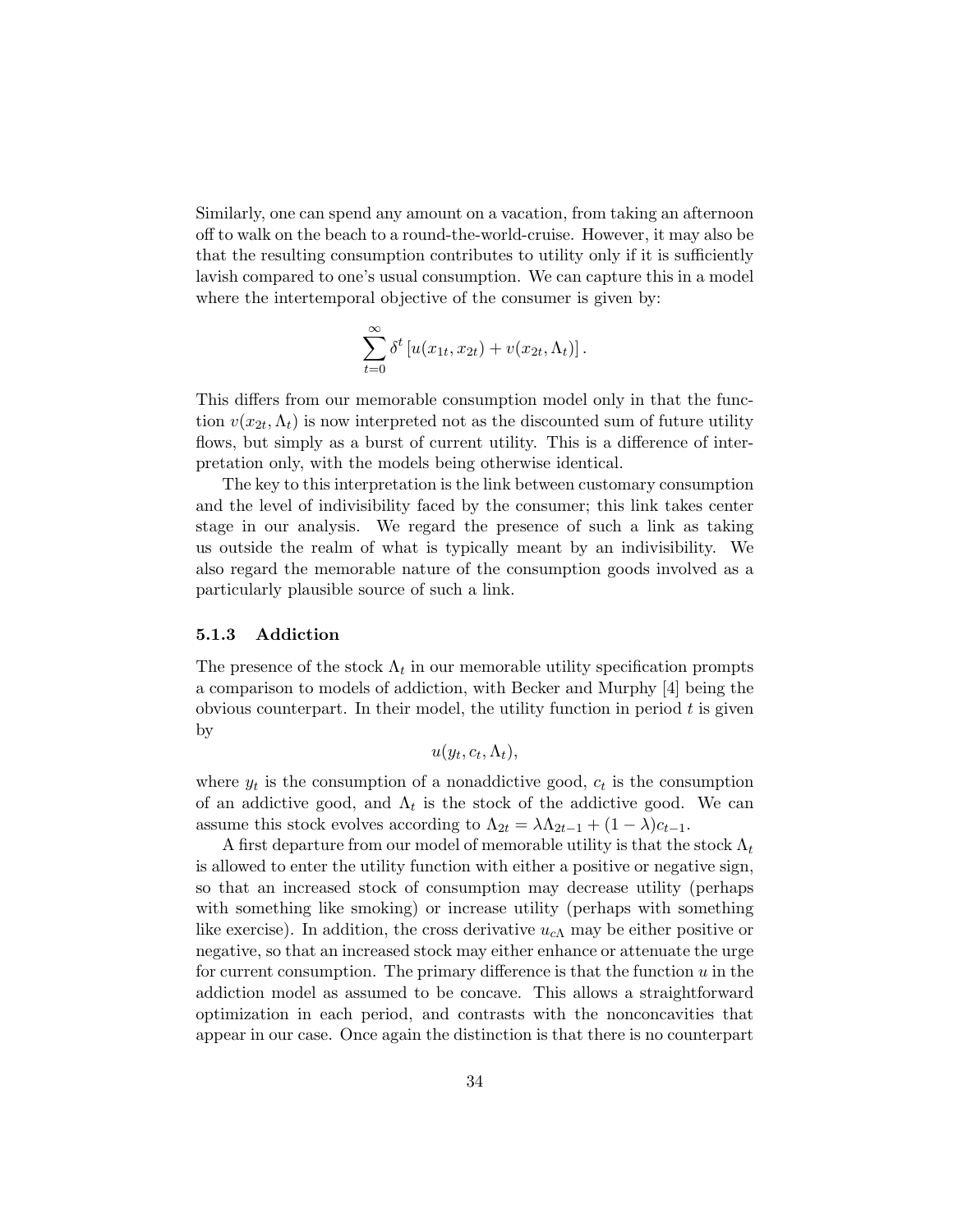in the addiction model to the premium on lumpy consumption that appears in the case of memorable goods.

#### 5.1.4 Habit Formation

If we eliminate Υ from the model and write the second component of our utility function as

$$
\tilde{v}_t(x_{20},\ldots,x_{2t})=\hat{v}(x_{2t},\Lambda_t),
$$

then the effect of past consumption on the immediate utility from expenditure on the memorable good  $x_{2t}$  depends only on  $\Lambda_t$ . There then exist simple specifications for the evolution of  $\Lambda$  for which the model becomes a model of habit formation. Once again, however, the distinction arises out of the specification of the function  $\hat{v}$ . In a typical habit formation model, this function is strictly increasing in  $x_{2t}$  and is concave. In the case of memorable goods, this function increases in  $x_{2t}$  only after  $x_{2t}$  hits an extraordinary level, precluding the concavity of  $\hat{v}$ . Again, the behavioral distinction is between that of a tendency to smooth consumption in the case of habit formation (albeit at a different level than would appear without habit formation) and to bunch consumption in the case of memorable consumption.

## 5.1.5 Anticipation

Once one has incorporated the idea that an agent can enjoy pleasant thoughts of consumption long after the physical act of consumption, it is natural to consider pleasant thoughts before consumption, that is "anticipation utility". Indeed, as Loewenstein [17] has emphasized, there are many consumption experiences (among others, he offers the example of a chance to kiss a movie star of your choice) that one might deliberately postpone in order to savor the anticipation.

There is an important difference between anticipation utility and memorable utility. Anticipation gives rise to a game between the various selves that govern consumption at various times. If I enjoy the anticipation of a meal at a three star restaurant for a full month prior to eating there, why not postpone the meal for another month when the day comes, in order to enjoy yet more anticipation? Carrying this possibility to its logical conclusion, one might well never consume the meal. However, one would then presumably anticipate that the meal will not occur, undermining the intervening flows of anticipation utility.

Anticipation thus gives rise to problems of time inconsistency that do not arise in our model of memorable consumption. How long can consumption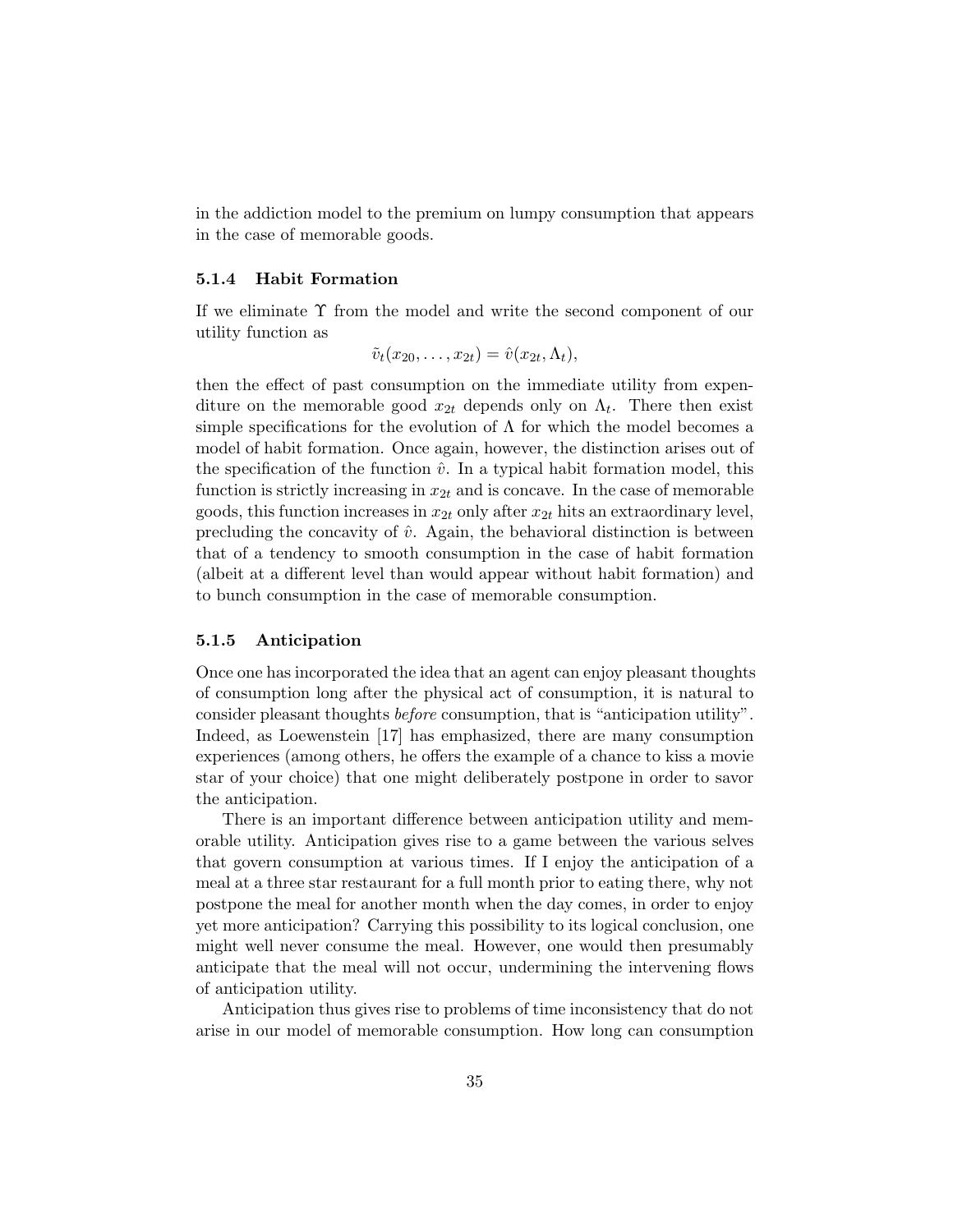be postponed and still generate utility from anticipation? Perhaps forever in some cases, though such people are likely to be regarded as delusional. In general, we expect that utility can be generated by anticipating consumption only if there is a reasonable belief that the consumption will indeed occur. But when the time comes, what induces the current decision maker to go through with the consumption when many of its benefits have already been received? Perhaps because reneging will have an overwhelmingly negative impact on current utility? Perhaps because of the realization that if one reneges, no future utility form anticipation can be generated? These are interesting questions, as is the general question of anticipation, but the resulting time-consistency considerations make this a game rather than a decision problem, requiring a different analysis.

## 5.2 Applications of a Memorable Utility Model

## 5.2.1 Permanent Income Hypothesis

The standard intertemporal consumption model suggests that optimal consumption should be smooth. In particular, expected but temporary jumps in income have little effect on permanent income, and so should have little effect on consumption. For example, expected tax refund receipts should lead to little immediate increase in consumption. In contrast, Souleles [22] documents that there is excess sensitivity of consumption to such refunds.

Hai, Krueger and Postlewaite [11] demonstrate that if the model in Souleles is extended along the lines of our model, there is essentially no excess sensitivity. Much of what appears to be a puzzling current consumption binge in response to temporary income shocks can be interpreted as memorable utility, which in turn generates a relatively smooth intertemporal pattern of increases in utility.

## 5.2.2 Memorable Consumption as a Substitute for Saving

It is a familiar lament in the popular press that Americans save too little for retirement (see, for example, the opening quotation in Scholz, Seshadri and Khitatrakun  $[20]$ .<sup>12</sup> Our analysis of memorable goods brings a new dimension to this discussion, and a new reason to suspect that reports of undersaving may be overstated. The flow of utility in retirement years includes the flow of utility from earlier memorable consumption. Decreasing

 $12$ Whether this is actually the case is less clear. Scholz, Seshadri and Khitatrakun [20], for example, argue that only about twenty percent of Americans are undersaving, and even then not by vast amounts.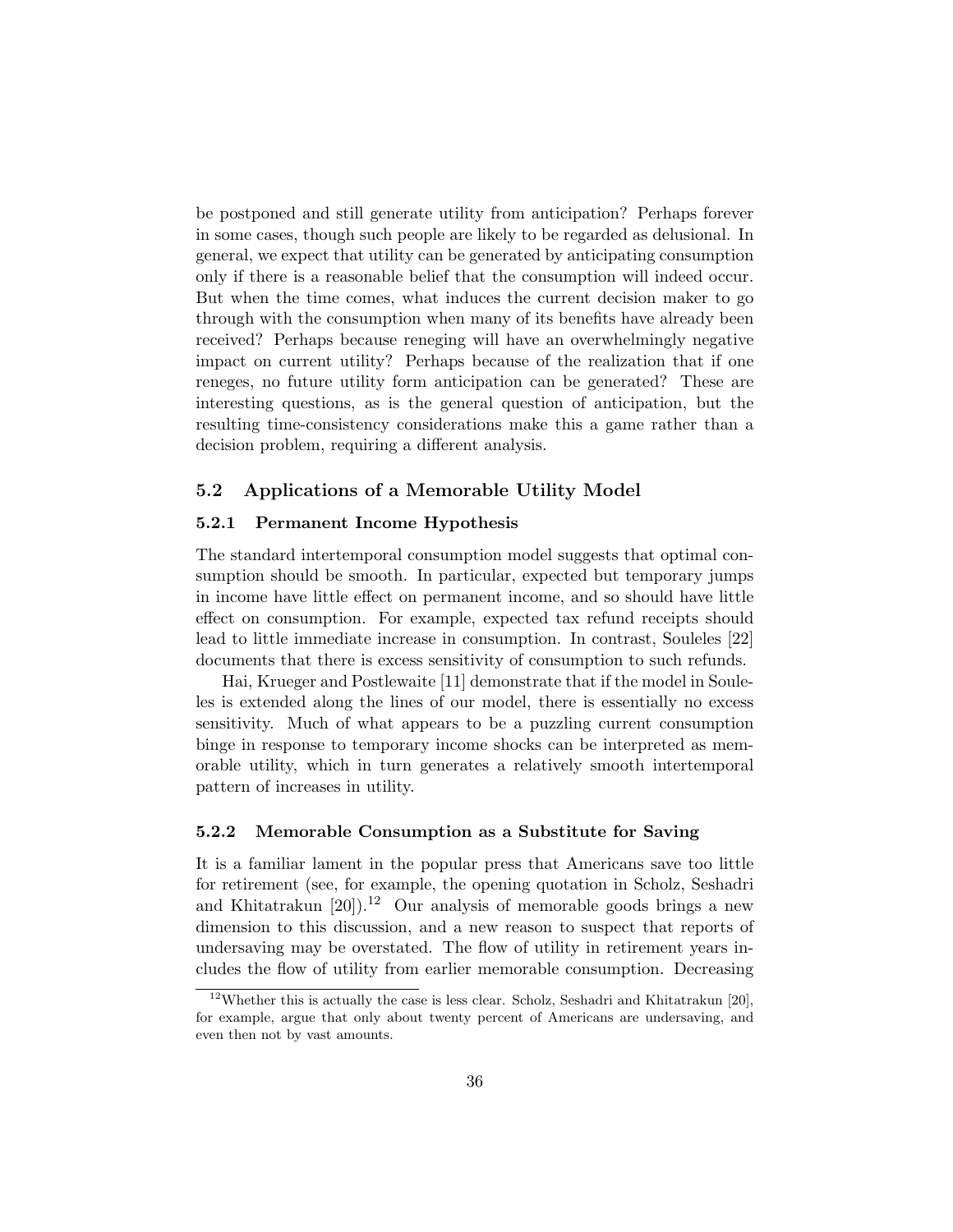consumption expenditures as one moves into and through retirement, often taken as a sign of undersaving, may simply reflect the optimal management of the consumption of memorable goods. This suggests a number of empirical projects. For example, with sufficient data, one could look for a correlation between early expenditure on memorable goods and decreases in expenditure later in life that our model would suggest.

#### 5.2.3 Estimating Discount Factors

Taking account of memorable goods in a consumer's utility maximization problem changes how we think about saving and investment in general. Separate from the question of retirement savings, economists have puzzled over why the savings rate in the U.S. has dropped substantially over the past half century (e.g., Parker [19]). The decrease in the savings rate is sometimes interpreted as an indication that consumers care less about the future than they once did. However, over the period in which savings rates decreased, expenditures on vacations increased, providing a hint of a link between the generation of the consumption of memorable goods and savings.

A consumer who shifts expenditure from nonmemorable goods to memorable goods is doing something akin to saving—making current choices that increase her future utility. Any estimate of intertemporal preferences from longitudinal consumption that ignores the memory component of nondurable consumption will result in an upward bias of the consumer's discount rate. There is evidence that recreation is a luxury good (though perhaps becoming less so; see Costa [6]). If memorable goods more generally are luxury goods, then estimates of discount factors may become more problematic for higher incomes. It would be interesting to revisit estimates of discount factors with an empirical strategy incorporating memorable goods.

## 5.2.4 Memorable Goods and Risk Aversion

Ignoring the memory component of consumption will complicate estimates of risk aversion as well as estimates of discount rates. We discussed above the Friedman-Savage anomaly of agents who both gamble and insure. If one accepts our model of memorable utility, a nonconvexity arises naturally, and the insurance-and-gambling behavior is less surprising. Section 3.4 showed that a consumer who understands the (possibly large) memorable utility that accompanies a big increase in consumption may optimally reduce current consumption for some time so as to be able to afford the memorable event. For our infinitely lived consumer, this intertemporal substitution is a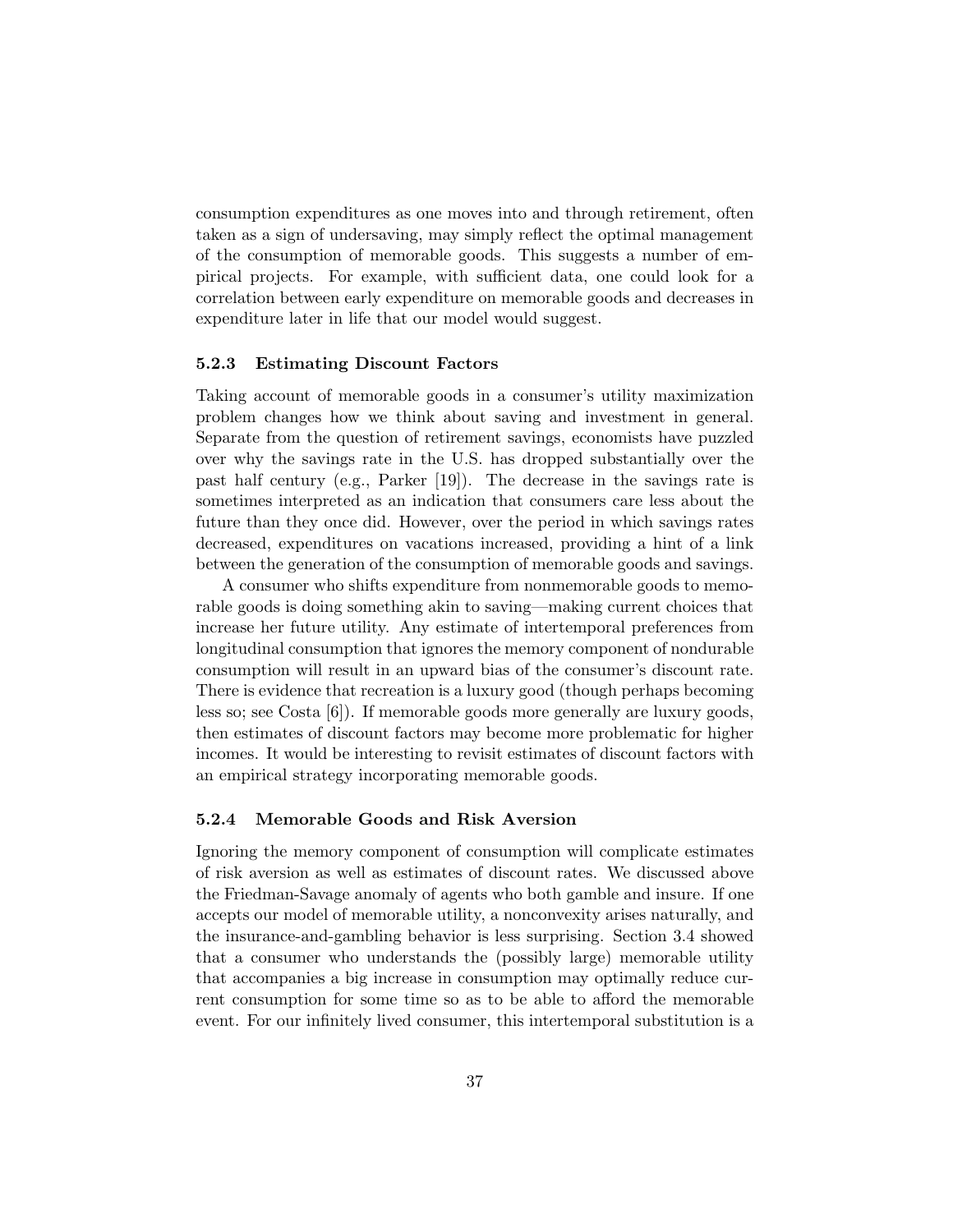sufficiently powerful tool for managing memorable utility as to obviate the need to take on risk. However, a real-world finitely-lived consumer might realize that she will not live long enough to acquire the resources needed to generate a large burst of memorable utility. A fair (or even mildly unfair) lottery with a large upside possibility may be part of an optimal plan for such a consumer even if the consumer is otherwise risk averse.

## 5.3 Extensions

We touch here on one of the many possible extensions of our model. We have laid out the model in which higher-than-customary consumption leads to future utility flows that are added to the direct contemporaneous utility from consumption. This captures well the positive utilities that stem from high expenditures, but the basic ideas can be extended to cover negative utilities as well. Most of us have at some time stayed at hotels that are memorable, but not in a positive way. If we were advising a friend on choosing a hotel for his honeymoon we would suggest paying a premium to be sure that the hotel didn't fall below expectations, since if the experience is negative its unpleasant effects will linger long afterward.

Accommodating negatively memorable consumption would be straightforward. The function  $v$  aggregates the flow of utility stemming from memorable consumption that is then added on to the direct utility from consumption. One can allow the function to take on negative values for unpleasant consumption experiences, which then have an ongoing drag on future utility. As with the positive effects of memorable consumption that we have modeled, the natural way to proceed would be to say that if the expenditure on the memorable good falls sufficiently below the customary level, negative utility flows are generated. The consumer may then appear to be loss averse over sufficiently large losses.

## 6 Appendix: Proofs

## 6.1 Proof of Lemma 2

We first note that in any equilibrium, we have  $(x_{10}, x_{20}) \in [0, Y_0]^2$ . This implies that there is a lower bound  $\varepsilon$  on  $\frac{du(x_{10},x_{20})}{dx_{10}}$  $\frac{x_{10}, x_{20}}{dx_{10}}$ , the marginal utility of good 1 in the first period.

Next, we note that there is an  $\hat{x} \geq 0$  such that for any consumption  $(x_1, x_2)$  with either  $x_1 > \hat{x}$  or  $x_2 > \hat{x}$ , it must be that either  $\frac{du(x_1, x_2)}{dx_1} < \varepsilon/2$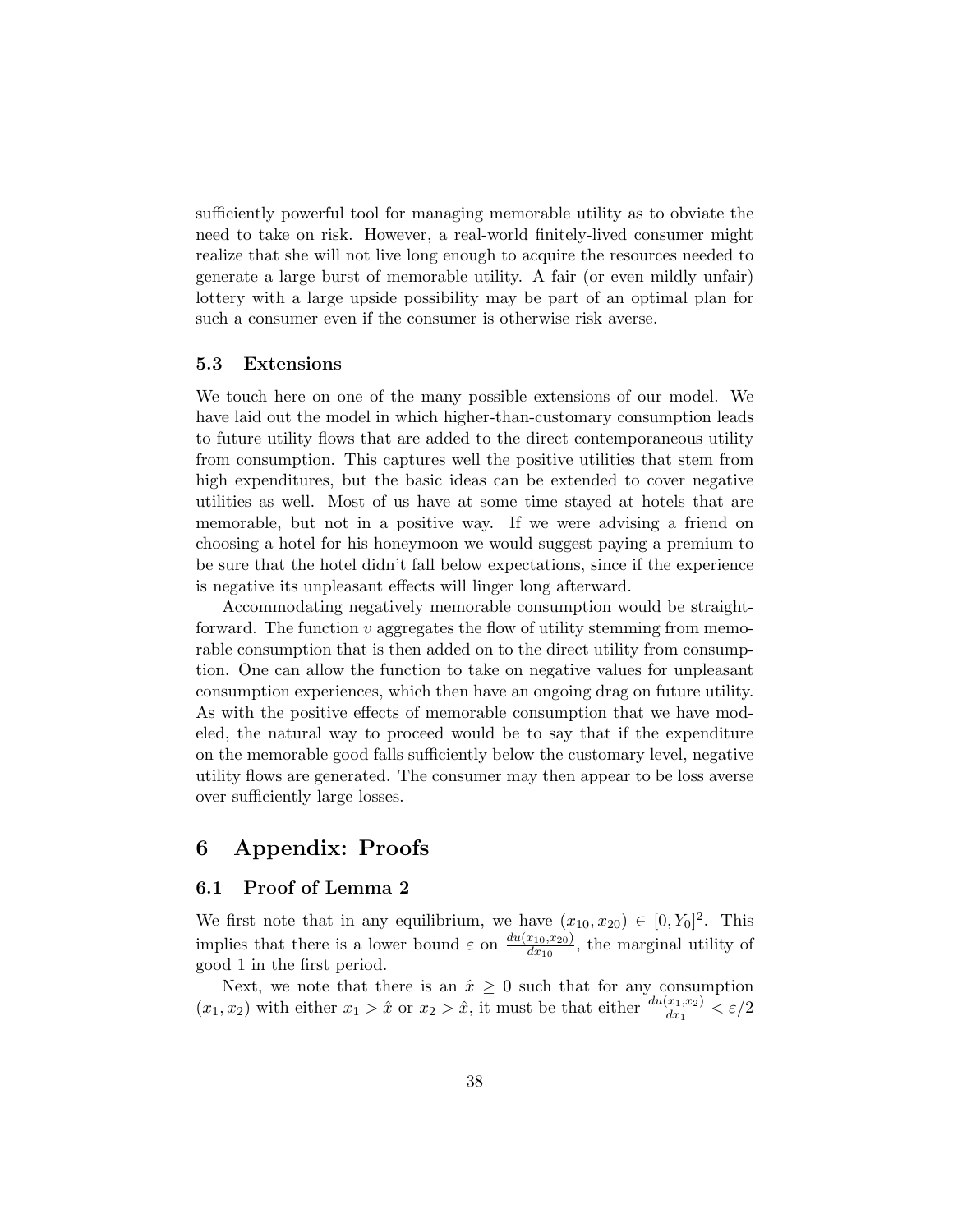or it is the case that  $\frac{du(x_1,x_2)}{dx_2} < \varepsilon/2$ . If this is not the case, then we can find a sequence  $(x_{1\tau}, x_{2\tau})$  contradicting Assumption 3.2.

The next step is to note that there exists a value  $\check{x}$  such that if  $x_2 > \check{x}$ , then  $\frac{d\breve{v}(x_2,\Lambda)}{dx_2} < \frac{\breve{\varepsilon}}{2}$  $\frac{\varepsilon}{2}(1-\delta)$  for any  $\Lambda$  (where we see later in the proof why the  $(1 - \delta)$  is needed to cope with the durability of memorable consumption). This follows from Assumption 3.3.

Let  $\overline{x} = \max\{\hat{x}, \check{x}\}.$ 

Now suppose we have a candidate equilibrium in which, for some  $t$ , we have consumption bundle  $(x_{1t}, x_{2t})$  with  $x_{1t} > \overline{x}$  or  $x_{2t} > \overline{x}$ . We argue that there exists a superior consumption plan in which consumption is unchanged in all periods except  $0$  and  $t$ , and in which consumption of each good in periods 0 and t falls short of  $\bar{x}$ . Iterating this argument yields the result.

In period t, the derivative of u with respect to either good 1 or good 2 must fall short of  $\varepsilon/2$ . If it is the derivative with respect to good 1 that has this property, then we have

$$
u_1(x_{10}, x_{20}) - u_1(x_{1t}, x_{2t}) > 0.
$$
\n<sup>(15)</sup>

We now consider a collection of alternative strategies, each of which duplicates the candidate equilibrium strategy, with the possible exception of  $x_{10}$ and  $x_{1t}$ . The latter two variables are allowed to vary (giving us the collection of alternative strategies as they do so) as long as they satisfy the budget constraint. The budget constraint in turn requires

$$
x_{10} + \delta^t x_{1t} = k
$$

for some constant k. This allows us to define an implicit function  $x_{1t} =$  $f(x_{10})$  whose derivative is given by  $-\delta^{-t}$ . This allows us to interpret (15) as the derivative of the discounted sum of utility with respect to  $x_{i0}$ , under the constraint that  $x_{1t} = f(x_{i0})$ , ensuring the budget constraint is satisfied. The fact that this derivative is positive ensures that we can increase utility by decreasing  $x_{1t}$  and increasing  $x_{10}$ .

Now suppose that it is good 2 for which the derivative is small in period t. Then

$$
u_1(x_{10}, x_{20}) - \delta^t \left[ u_2(x_{1t}, x_{2t}) + \sum_{\tau=t}^{\infty} \delta^{\tau-t} \hat{v}_1(x_{2t}, \Lambda_t) \right] =
$$
  

$$
u_1(x_{10}, x_{20}) - \delta^t \left[ u_2(x_{1t}, x_{2t}) + \frac{1}{1+\delta} \hat{v}_1(x_{2t}, \Lambda_t) \right] > 0.
$$

Our choice of the period  $t$  ensures the inequality in the second line. Moreover, it is clear from the first line that this sum is an upper bound on the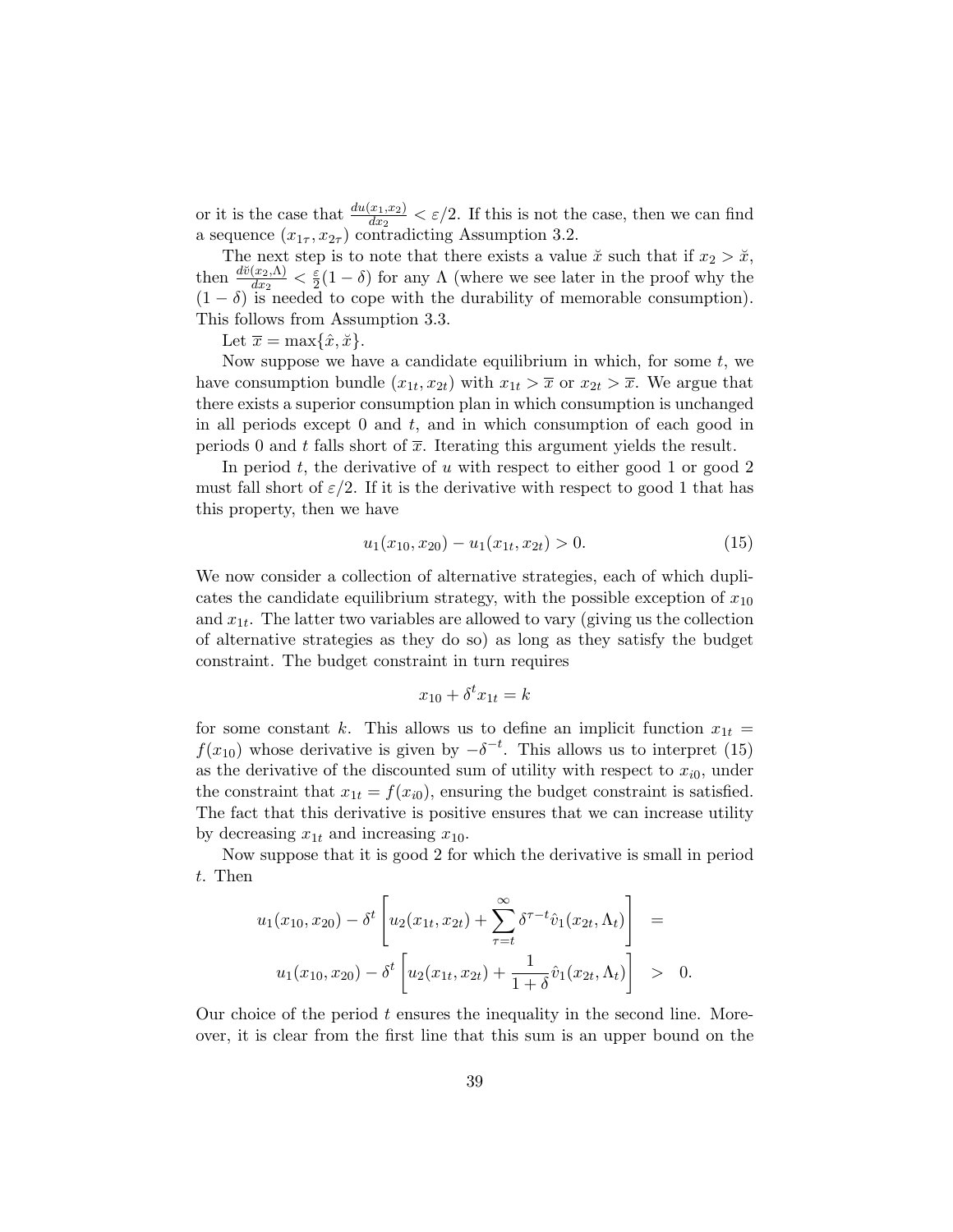derivative of the discounted sum of utility with respect to  $x_{10}$ , under the constraint that  $x_{2t} = f(x_{10})$ . (In particular, it captures the effect of varying  $x_{10}$  on first-period utility, and then the effect of varying  $x_{2t}$  on utility in period  $t$  and every subsequent period. It is only an upper bound, because the derivative reduced by the effect of  $x_{2t}$  on values of  $\Lambda_{\tau}$  for values  $\tau > t$ , which we have not incorporated in our calculation.) The fact that this derivative is positive again ensures that we can increase utility by decreasing  $x_{2t}$  and increasing  $x_{10}$ .

This allows us to construct a sequence of improvements that continues until  $x_{1t}$  and  $x_{2t}$  each are no larger than  $\bar{x}$  for all t, yielding the result.

## 6.2 Proof of Proposition 4

Let  $\{\hat{x}_{1t}, \hat{x}_{2t}\}_{t=0}^{\infty}$  be the optimal consumption plan. By assumption this plan involves memorable consumption in some period, though we cannot be sure of which period. An alternative consumption plan is to never undertake memorable consumption, in which case the optimal plan would be  $\{(x_1^*, x_2^*), (x_1^*, x_2^*), \ldots\}.$  We assume that it is strictly optimal to undertake memorable consumption at least once, giving

$$
\{\hat{x}_{1t}, \hat{x}_{2t}\}_{t=0}^{\infty} \succ (\left(x_1^*, x_2^*\right), \left(x_1^*, x_2^*\right), \ldots). \tag{16}
$$

The optimal consumption plan induces a sequence of stocks  $\{\hat{\Lambda}_t\}_{t=0}^{\infty}$  and wealths  $\{\hat{Y}_t\}_{t=0}^{\infty}$ .

Suppose the optimal plan involved memorable consumption only finitely many times. Then there is a period  $T$  such that the consumer enters period  $T+1$  with wealth  $Y_{T+1}$ , and thereafter consumes

$$
\left(x_1^* \frac{Y_T}{Y_0}, x_2^* \frac{Y_T}{Y_0}\right)
$$

in each period. As a result, the stock  $\Lambda_t$  becomes arbitrarily close to  $x_2^* \frac{Y_T}{Y_0}$  $\frac{Y_T}{Y_0}.$ It then suffices to show that if a period t' arrives in which  $\Lambda_{t'} = x_2^* \frac{Y_T}{Y_0}$  $\frac{Y_T}{Y_0}$ , then the consumer will indulge in memorable consumption in some subsequent period.<sup>13</sup> To see that this is the case, notice that once such a  $t'$  has arrived, the continuation sequences

$$
\left\{\hat{x}_{1t}\frac{Y_T}{Y_0}\right\}_{t=0}^{\infty}, \left\{\hat{x}_{2t}\frac{Y_T}{Y_0}\right\}_{t=0}^{\infty}, \left\{\hat{\Lambda}_t\frac{Y_T}{Y_0}\right\}_{t=0}^{\infty}, \left\{\hat{Y}_t\frac{Y_T}{Y_0}\right\}_{t=0}^{\infty}
$$

<sup>&</sup>lt;sup>13</sup>We can only be assured that  $\Lambda_{t'}$  can be made arbitrarily close to  $x_2^* \frac{Y_T}{Y_0}$ , not precisely equal to it, but the fact that our original preference is strict allows us to look at the case where they are equal.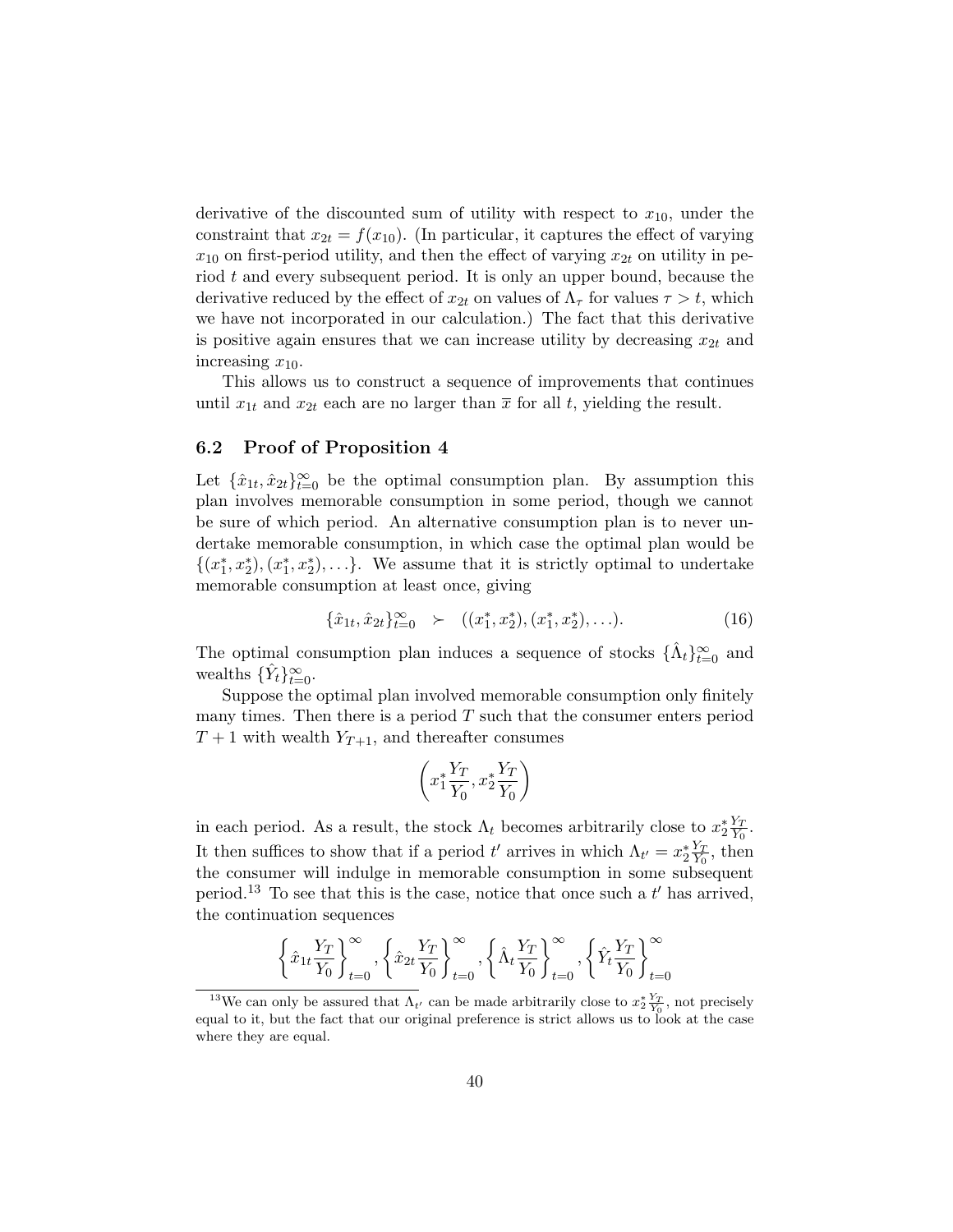are feasible and, by definition, involves memorable consumption. We then need only argue that

$$
\left(\left\{\hat{x}_{1t}\frac{Y_T}{Y_0}\right\}_{t=0}^{\infty},\left\{\hat{x}_{2t}\frac{Y_T}{Y_0}\right\}_{t=0}^{\infty}\right) \succ \left(\left(\hat{x}_1^*\frac{Y_T}{Y_0},\hat{x}_2^*\frac{Y_T}{Y_0}\right),\left(\hat{x}_1^*\frac{Y_T}{Y_0},\hat{x}_2^*\frac{Y_T}{Y_0}\right),\ldots\right).
$$

But this follows from (16) and the homogeneity invoked in Assumption 5.

## 6.3 Proof of Proposition 6

Fix an optimal consumption plan, and let there be no memorable consumption in periods t and  $t + 1$ . Let the periods after  $t + 1$  in which memorable consumption occurs be  $\{t_{\tau}\}_{\tau=0}^{\infty}$ . Then the derivative of the period-t continuation discounted sum of utility with respect to  $x_{2t}$  is given by

$$
u_2(x_{1t}, x_{2t}) + \delta^{\tau_0 - t} \sum_{k=0}^{\infty} \delta^{\tau_k - \tau_0} v_2(x_{2\tau_k}, \Lambda_{\tau_k}) \frac{d\Lambda_{\tau_k}}{dx_{2t}},
$$

while the corresponding derivative with respect to  $x_{2t+1}$  is given by

$$
u_2(x_{1t+1}, x_{2t+1}) + \delta^{\tau_0 - (t+1)} \sum_{k=0}^{\infty} \delta^{\tau_k - \tau_0} v_2(x_{2\tau_k}, \Lambda_{\tau_k}) \frac{d\Lambda_{\tau_k}}{dx_{2t+1}}.
$$

In each case the first term captures the immediate effect of consuming good 2 on current consumption, and the summation captures the effect on the future customary levels of consumption, which come into play each time memorable consumption occurs. We can rewrite these derivatives as

$$
u_2(x_{1t}, x_{2t}) + \delta^{\tau_0 - t} \sum_{k=0}^{\infty} \delta^{\tau_k - \tau_0} v_2(x_{2\tau_k}, \Lambda_{\tau_k})(1 - \lambda) \lambda^{\tau_k - t - 1},
$$

and

$$
u_2(x_{1t+1}, x_{2t+1}) + \delta^{\tau_0 - (t+1)} \sum_{k=0}^{\infty} \delta^{\tau_k - \tau_0} v_2(x_{2\tau_k}, \Lambda_{\tau_k}) (1 - \lambda) \lambda^{\tau_k - (t+1) - 1}.
$$

The necessary conditions for utility maximization are that these two derivatives be equal. Noting that  $v_2 < 0$ , this gives

$$
u_2(x_{1t}, x_{2t}) < u_2(x_{1t+1}, x_{2t+1}).
$$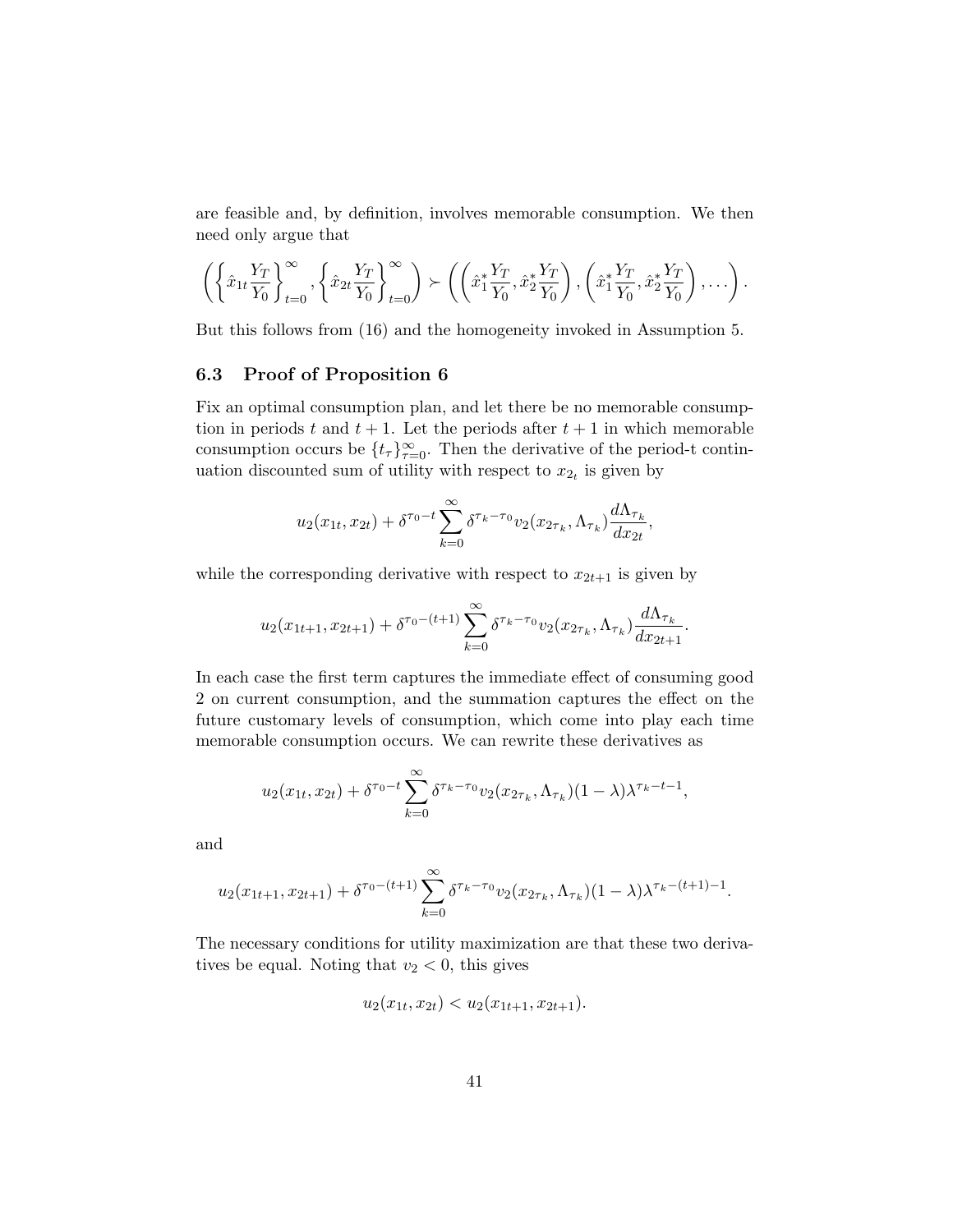## 6.4 Proof of Proposition 7

#### 6.4.1 Necessity

Assume that  $u(x, y) + v(y, z)$  represents  $\succsim$ . A1 and A2 follow immediately. As for A3, assume that

$$
(x_1, y_0, z_1) \geq (x_3, y_1, z_3)
$$
  
\n $(x_2, y_0, z_1) \geq (x_3, y_1, z_4)$   
\n $(x_1, y_0, z_2) \geq (x_4, y_1, z_3).$ 

The first preference statement implies

$$
u(x_1, y_0) + v(y_0, z_1) \ge u(x_3, y_1) + v(y_1, z_3),
$$

or, equivalently,

$$
-u(x_1, y_0) - v(y_0, z_1) \le -u(x_3, y_1) - v(y_1, z_3),
$$

while the other two yield

$$
u(x_2, y_0) + v(y_0, z_1) \le u(x_3, y_1) + v(y_1, z_4)
$$
  

$$
u(x_1, y_0) + v(y_0, z_2) \le u(x_4, y_1) + v(y_1, z_3).
$$

Summing up the last three inequalities we obtain

$$
u(x_2, y_0) + v(y_0, z_2) \le u(x_4, y_1) + v(y_1, z_4)
$$

which implies

$$
(x_2, y_0, z_2) \precsim (x_4, y_1, z_4).
$$

Finally, observe that A4 holds provided that  $u(\cdot, y)$  and  $v(y, \cdot)$  are not constant for any y.

## 6.4.2 Sufficiency – Part I: Construction

In this subsection we construct u, v such that  $u(x, y) + v(y, z)$  represents preferences. We will fix  $x_0 \in X$  and construct these functions so that

$$
u(x_0, y) = 0 \qquad \forall y \in Y.
$$

This will prove useful in showing that the functions so constructed are continuous (in Part II), as well as in proving the uniqueness result.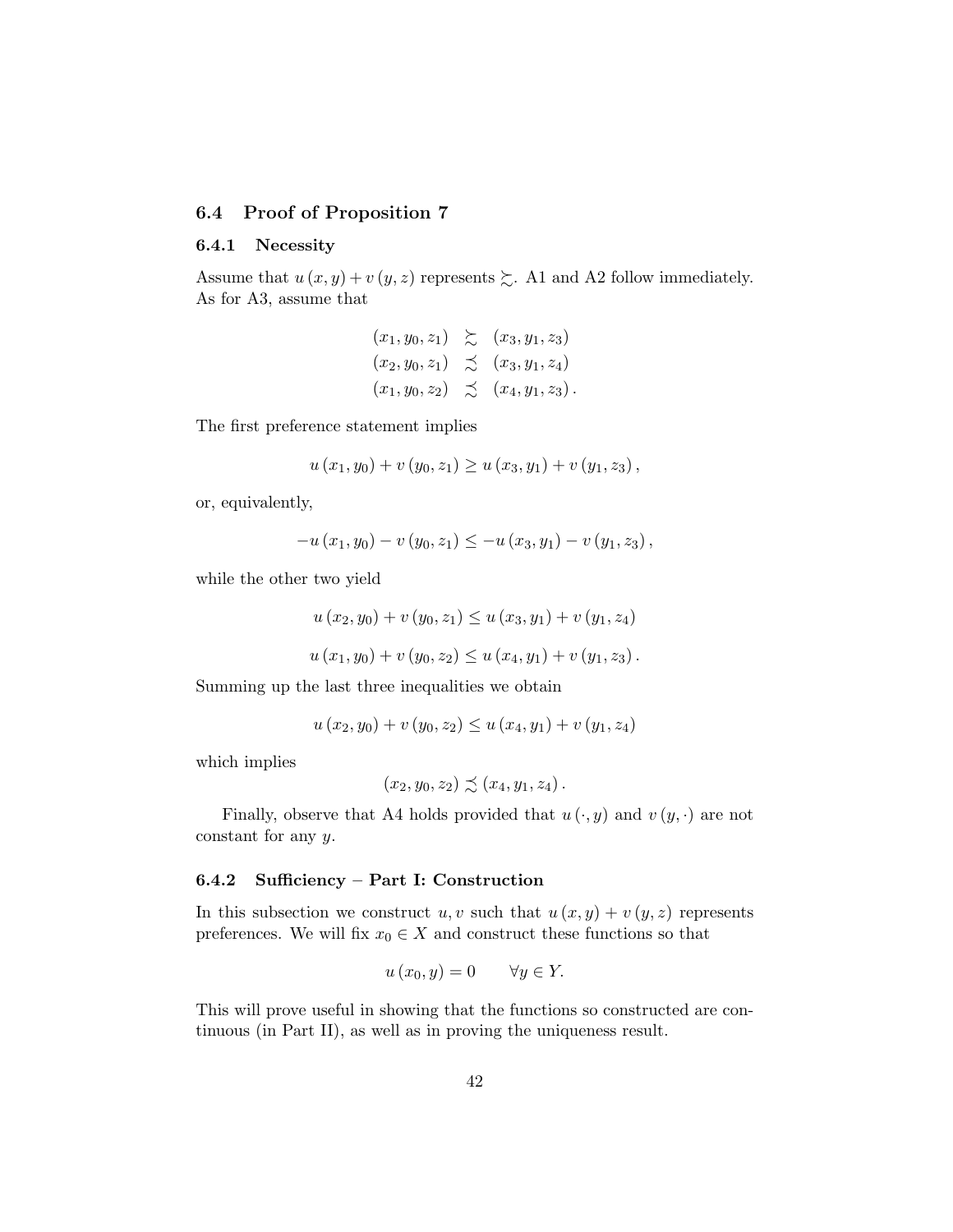Step 0: Preliminaries: Cross Consistency has a natural counterpart, with the direction of all preference signs reversed:

**Reverse Cross Consistency:** For every  $y_0, y_1 \in Y$ , every  $x_1, x_2, x_3, x_4 \in Y$ X, and every  $z_1, z_2, z_3, z_4 \in Z$ , if

$$
(x_1, y_0, z_1) \precsim (x_3, y_1, z_3)
$$
  
\n
$$
(x_2, y_0, z_1) \succeq (x_3, y_1, z_4)
$$
  
\n
$$
(x_1, y_0, z_2) \succeq (x_4, y_1, z_3)
$$

then

$$
(x_2,y_0,z_2)\succsim(x_4,y_1,z_4)
$$

Note that the two conditions are equivalent. (To see this, it suffices to exchange the notation between  $y_0 \leftrightarrow y_1, x_1 \leftrightarrow x_3, x_2 \leftrightarrow x_4, z_1 \leftrightarrow z_3$  $z_2 \leftrightarrow z_4.$ 

Similarly, one can have the indifference version of the axiom:

**Indifference Cross Consistency:** For every  $y_0, y_1 \in Y$ , every  $x_1, x_2, x_3, x_4 \in Y$ X, and every  $z_1, z_2, z_3, z_4 \in Z$ , if

$$
(x_1, y_0, z_1) \sim (x_3, y_1, z_3)
$$
  
\n
$$
(x_2, y_0, z_1) \sim (x_3, y_1, z_4)
$$
  
\n
$$
(x_1, y_0, z_2) \sim (x_4, y_1, z_3)
$$

then

$$
(x_2, y_0, z_2) \sim (x_4, y_1, z_4).
$$

This version follows from the conjunction of Cross Consistency and Reverse Cross Consistency, and hence from each of these alone.

Step 1: Additive representation for any fixed y: For  $y \in Y$ , define

$$
A_y = \{(x, y, z) \in A \, | \, x \in X, z \in Z \}.
$$

Restricting attention to  $A_y$ , for each  $y \in Y$ , we note that  $\succsim$  is a continuous weak order (basically, on  $X \times Z$ ). For a relation  $\succsim$  on  $X \times Z$  we will be interested in following condition:<sup>14</sup>

<sup>14</sup>See also Blaschke [5] and Thomsen [27] for the related "hexagon" condition.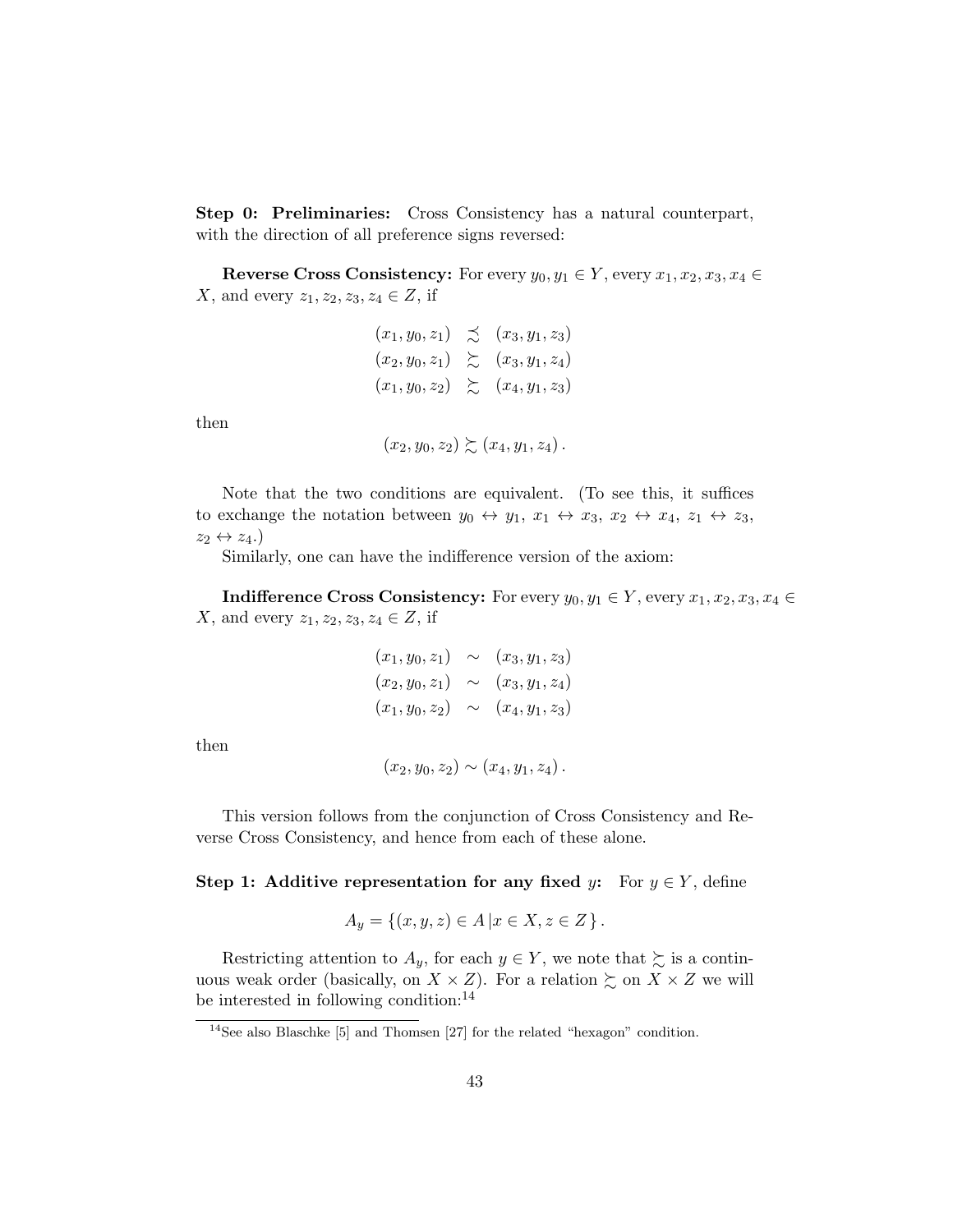**Double Cancellation:** For every  $f, g, h \in X$  and every  $p, r, q \in Z$ , if

 $(f, p) \succsim (g, q)$ 

 $(h, p) \precsim (g, r)$ 

and

then

$$
(h,q)\precsim(f,r).
$$

In particular, the following lemma states that  $\gtrsim$  on  $A_y$  satisfies Double Cancellation.

**Lemma 8.** For each  $y \in Y$ , every  $f, g, h \in X$  and every  $p, r, q \in Z$ , if

$$
(f, y, p) \succsim (g, y, q)
$$

and

 $(h, y, p) \precsim (g, y, r)$ 

then

$$
(h, y, q) \precsim (f, y, r).
$$

**Proof:** Given  $f, g, h \in X$  and  $p, r, q \in Z$  that satisfy  $(f, y, p) \succsim (g, y, q)$ , and  $(h, y, p) \precsim (g, y, r)$ , define (i)

$$
y_0=y_1=y
$$

(ii)

$$
x_1 = x_4 = f
$$
  

$$
x_2 = h \quad x_3 = g
$$

and (iii)

$$
z_1 = p
$$
  
\n $z_2 = z_3 = q$   
\n $z_4 = r$ .

Observe that

$$
(x_1, y_0, z_1) = (f, y, p) \succsim (g, y, q) = (x_3, y_1, z_3)
$$
  

$$
(x_2, y_0, z_1) = (h, y, p) \preceq (g, y, r) = (x_3, y_1, z_4)
$$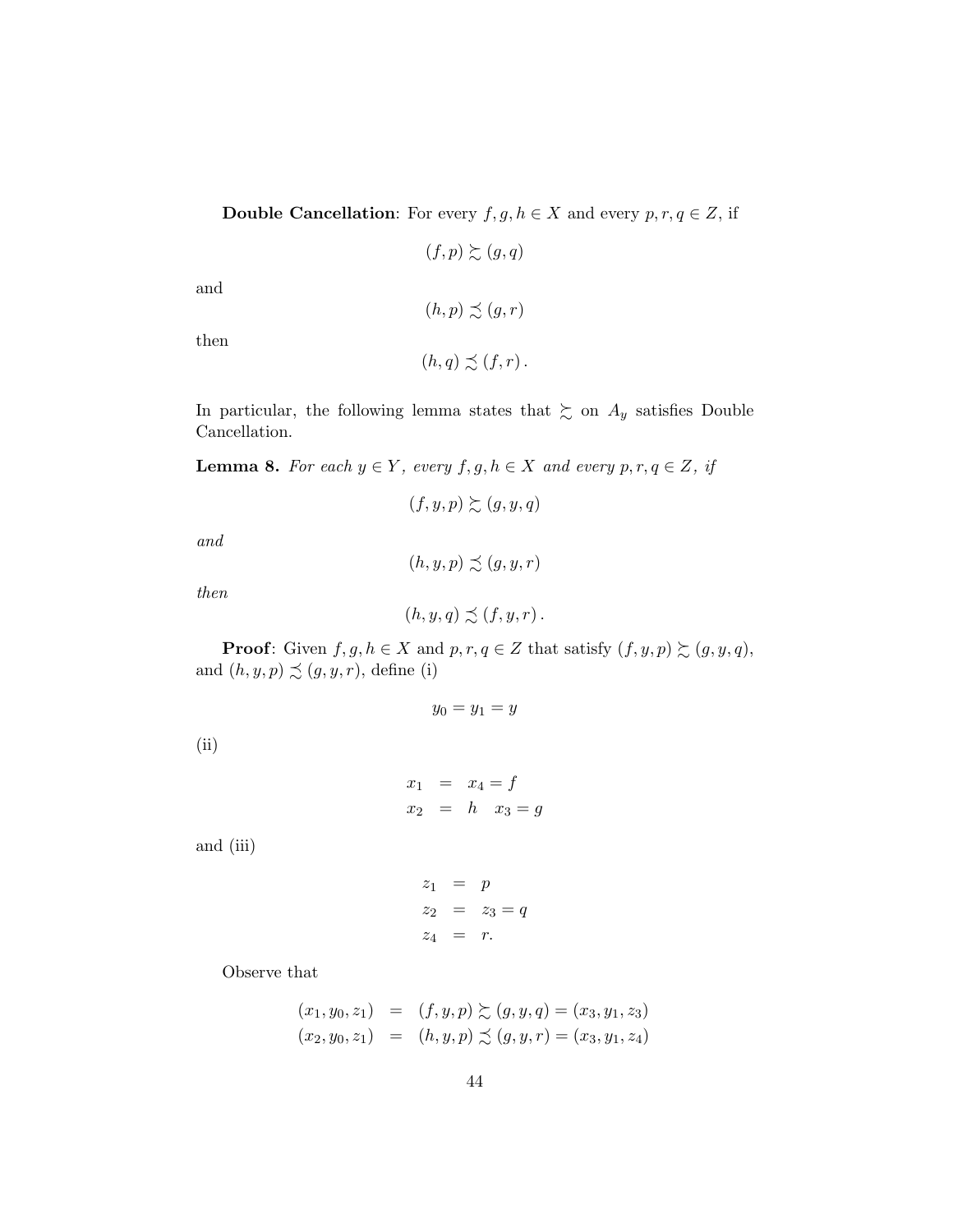and clearly also

$$
(x_1, y_0, z_2) = (f, y, q) \sim (f, y, q) = (x_4, y_1, z_3)
$$

hence Cross Consistency can be invoked to conclude that

$$
(x_2, y_0, z_2) \precsim (x_4, y_1, z_4)
$$

which means

$$
(x_2, y_0, z_2) = (h, y, q) \precsim (f, y, r) = (x_4, y_1, z_4).
$$

П

Thus, Double Cancellation on each  $A_y$  follows from Cross Consistency. It follows from Debreu [8] that  $\succsim$  has an additively separable continuous representation: there are continuous  $u_y: X \to \mathbb{R}$  and  $v_y: Z \to \mathbb{R}$  such that, for every  $x, x' \in X$  and every  $z, z' \in Z$ ,

$$
(x, y, z) \succsim (x', y, z')
$$

iff

$$
u_y(x) + v_y(z) \ge u_y(x') + v_y(z').
$$

Further, thanks to A4, these  $u_y, v_y$  are unique up to multiplication by a positive constant and the addition of a constant.<sup>15</sup> In other words, if  $u'_y: X \to \mathbb{R}$  and  $v'_y: Z \to \mathbb{R}$  also represent  $\succsim$  on  $A_y$  as above, there must be  $\alpha_y > 0$  and  $\beta_{yu}, \beta_{yv} \in \mathbb{R}$  such that

$$
u_y'(x) = \alpha_y u_y(x) + \beta_{yu}
$$

and

$$
v_y'(z) = \alpha_y v_y(z) + \beta_{yv.}
$$

Finally, by setting  $\beta_{yu} = -\alpha_y u_y(x_0)$  we may assume without loss of generality that  $u_y(x_0) = 0$ .

<sup>&</sup>lt;sup>15</sup>If one of the two variables x, z does not affect preferences on  $A_y$ , its function is a constant—hence unique up to a cardinal transformation, but the representation of the other variable becomes only ordinal. Similarly, if A4 doesn't hold, one of the two functions might be a non-continuous monotone transformation of a continuous function.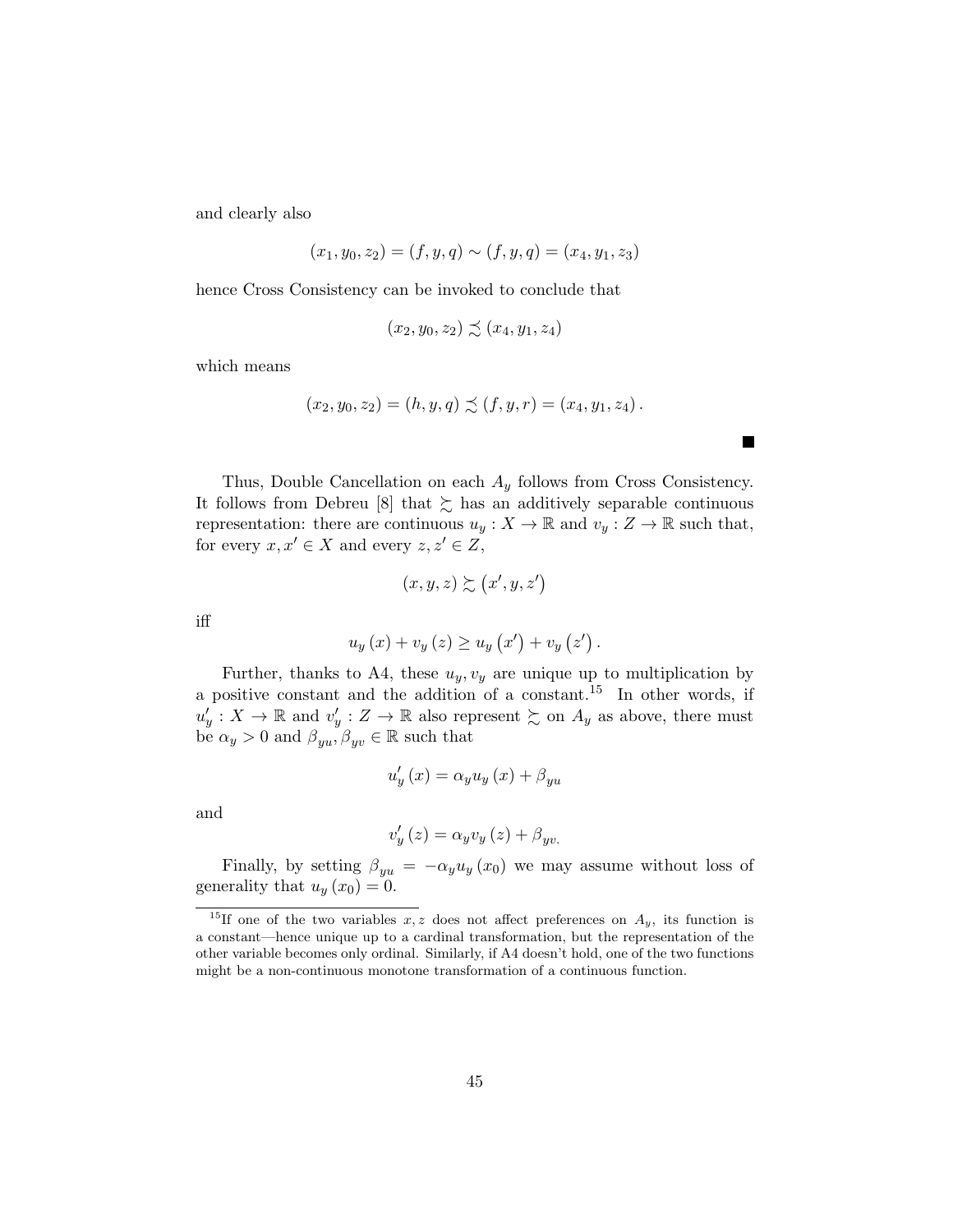Step 2: Additive representation on the entire space: For each  $y$ , choose two continuous functions  $u_y: X \to \mathbb{R}$  and  $v_y: Z \to \mathbb{R}$  that represent  $\sum_{n=1}^{\infty}$  on  $A_y$  as above, with  $u_y(x_0) = 0$ . Recall that these functions are unique up to multiplication (of both) by (the same)  $\alpha_y > 0$  and an addition of a constant to  $v_y$ . We now wish to show that we may take such an affine transformation of  $u_y, v_y$  for each  $y \in Y$  so that the resulting functions rank alternatives as does  $\gtrsim$  also across different values of y, (that is, for any two alternatives  $a \in A_y, b \in A_{y'}$  even if  $y \neq y'$  and that these functions are continuous (over all of A).

For a generic  $a \in A$ , let  $a_X \in X$ ,  $a_Y \in Y$ , and  $a_Z \in Z$  be its components, so that  $(a_X, a_Y, a_Z) = a$ .

To visualize the construction, consider, for each  $y \in Y$ , the image of the functions  $u_y, v_y$ . Define

$$
I(y) = \{(u_y(x), v_y(z)) | x \in X, z \in Z\} \subset \mathbb{R}^2.
$$

Note that, because  $u_y, v_y$  are continuous functions on convex subsets of Euclidean spaces, the images of these functions are convex. That is

$$
I_u(y) \equiv \{u_y(x) | x \in X\} \subset \mathbb{R}
$$
  

$$
I_v(y) \equiv \{v_y(z) | z \in Z\} \subset \mathbb{R}
$$

are (potentially infinite) intervals in  $\mathbb{R}$ , and  $I(y) = I_u(y) \times I_v(y)$ .

We may imagine indifference curves in  $I(y)$ , which are downward sloping straight lines with slope  $-1$ .

We define  $y, y' \in Y$  to be *close* if there exist  $x, x' \in X$  and  $z, z' \in Z$  such that  $(x, y, z) \sim (x', y', z')$  while  $(u_y(x), v_y(z))$  is in the interior of  $I(y)$  and  $(u_{y'}(x'), v_{y'}(z'))$  is in the interior of  $I(y')$ .

Because  $\succsim$  is known to be a continuous weak order on all of A, it can be represented by a continuous function  $W : A \to \mathbb{R}$  (see Debreu [7]). Restricting attention to  $A_y$  for any  $y \in Y$ , W is an increasing monotone transformation of  $u_y + v_y$ . The function W will allow us to simplify the notation in some of the following arguments, though it doesn't serve any particular role and, clearly, anything stated in the language of W can also be stated in the language of  $\succsim$ .

Observe that, for any  $y \in Y$ ,  $W(A_y)$  is a (potentially infinite) interval in R with a nonempty interior (due to A4). Moreover, if  $y, y' \in Y$  are close, then  $W(A_y) \cap W(A_{y'})$  is also a (potentially infinite) interval in R with a nonempty interior.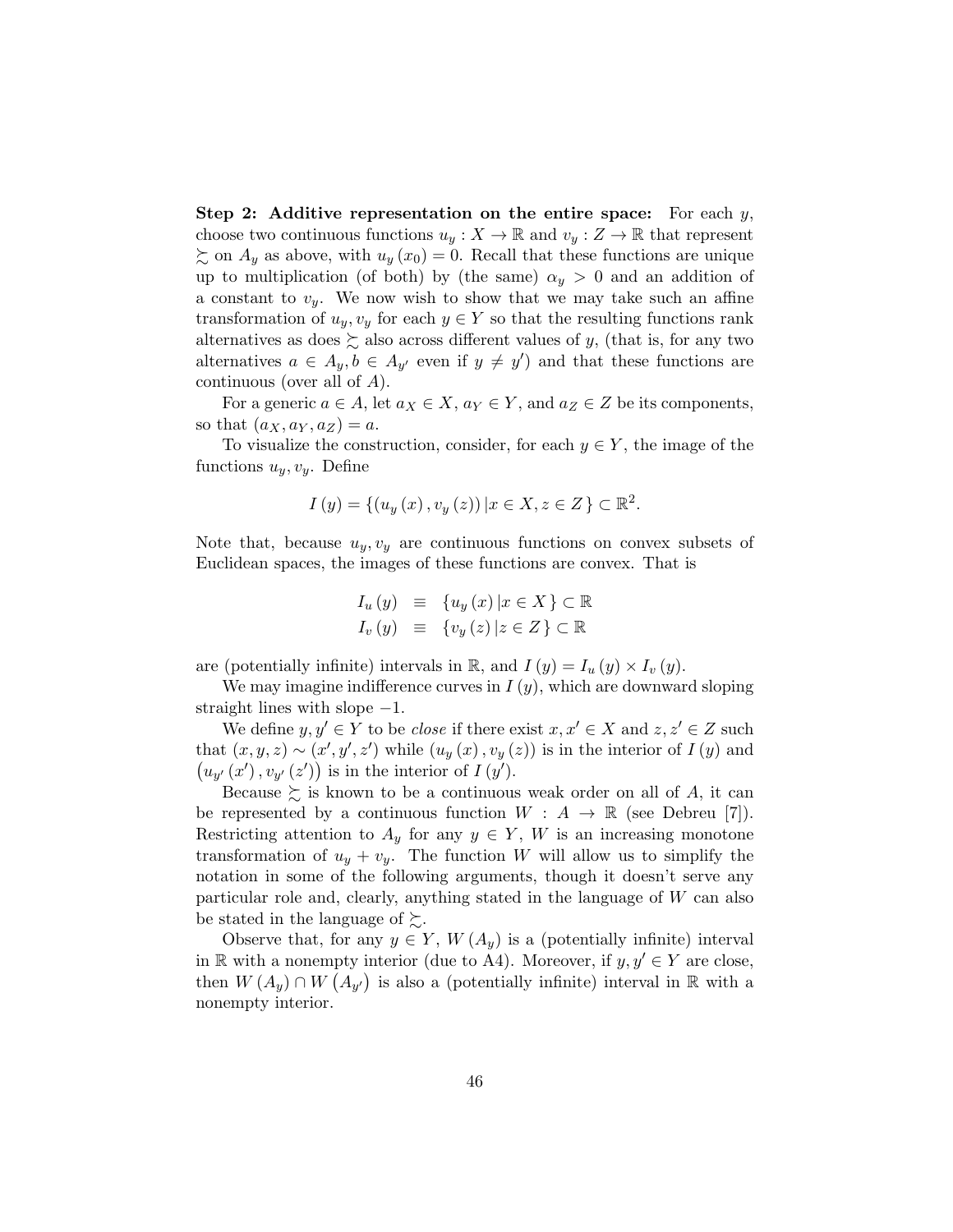**Lemma 9.** Assume that  $y, y' \in Y$  are close. Then there are unique  $\alpha_{y'} > 0$ and  $\beta_{y'} \in \mathbb{R}$  such that, by defining

$$
u(x,y) = u_y(x); \quad u(x,y') = \alpha_{y'}u_{y'}(x)
$$

and

$$
v(y, z) = v_y(z); \quad v(y', z) = \alpha_{y'} v_{y'}(z) + \beta_{y'}
$$

we obtain u and v such that  $u(x, y) + v(y, z)$  represents  $\succsim$  on  $A_y \cup A_{y'}$ .

Thus, the lemma states that we can fix the arbitrarily chosen  $u_y, v_y$  for one value, y, and choose an affine positive transformation of the functions for the other,  $y'$ , and thus obtain a function that represents preferences not only within each subspace  $A_y$ ,  $A_{y'}$  but also across them.

**Proof**: Let  $y, y' \in Y$  be close. Denote by  $I^{\circ}$  the interior of  $W(A_y) \cap Y$  $W(A_{y'})$  which is known to be a nonempty (potentially infinite) interval in R. Clearly, for any  $\alpha_{y'} > 0$  and  $\beta_{y'}^u, \beta_{y'}^v \in \mathbb{R}$ 

$$
u(x,y) = u_y(x);
$$
  $u(x,y') = \alpha_{y'}u_{y'}(x) + \beta_{y'}^u$ 

and

$$
v(y, z) = v_y(z); \quad v(y', z) = \alpha_{y'} v_{y'}(z) + \beta_{y'}^v
$$

would result in a function  $u(x, y) + v(y, z)$  that represents  $\succeq$  on  $A_y$  as well as on  $A_{y'}$ . We need to make sure that such a function correctly represents  $\sum$  between  $a \in A_y$  and  $b \in A_{y'}$ . To this end, we first focus on the W-inverse images of  $I^{\circ}$ , that is on

$$
\begin{array}{rcl}\n\hat{A}_y & \equiv & \left\{ \, a \in A_y \mid W \left( a \right) \in I^\circ \, \right\} \\
\hat{A}_{y'} & \equiv & \left\{ \, b \in A_{y'} \mid W \left( b \right) \in I^\circ \, \right\}.\n\end{array}
$$

Consider a value  $\xi = u_{y'}(x') + v_{y'}(z') \in \mathbb{R}$  for some  $(x', y', z') \in \hat{A}_{y'}$ . We claim that there exists a unique  $\eta \in \mathbb{R}$  such that, for any  $(x, y, z) \in \hat{A}_y$ ,  $(x, y, z) \sim (x', y', z')$  if and only if  $u_y(x) + v_y(z) = \eta$ . Indeed, this follows from the fact that  $u_y(x) + v_y(z)$  represents  $\sum$  on  $A_y$ ,  $u_{y'}(x') + v_{y'}(z')$ on  $A_{y'}$ , and from transitivity. Hence there exists a function  $g : \mathbb{R} \to \mathbb{R}$  such that  $(x, y, z) \sim (x', y', z')$  if and only if

$$
u_y(x) + v_y(z) = g(u_{y'}(x') + v_{y'}(z'))
$$
.

Further, by transitivity,  $g$  is increasing (and strictly increasing in the relevant domain) and

$$
(x, y, z) \succsim (x', y', z')
$$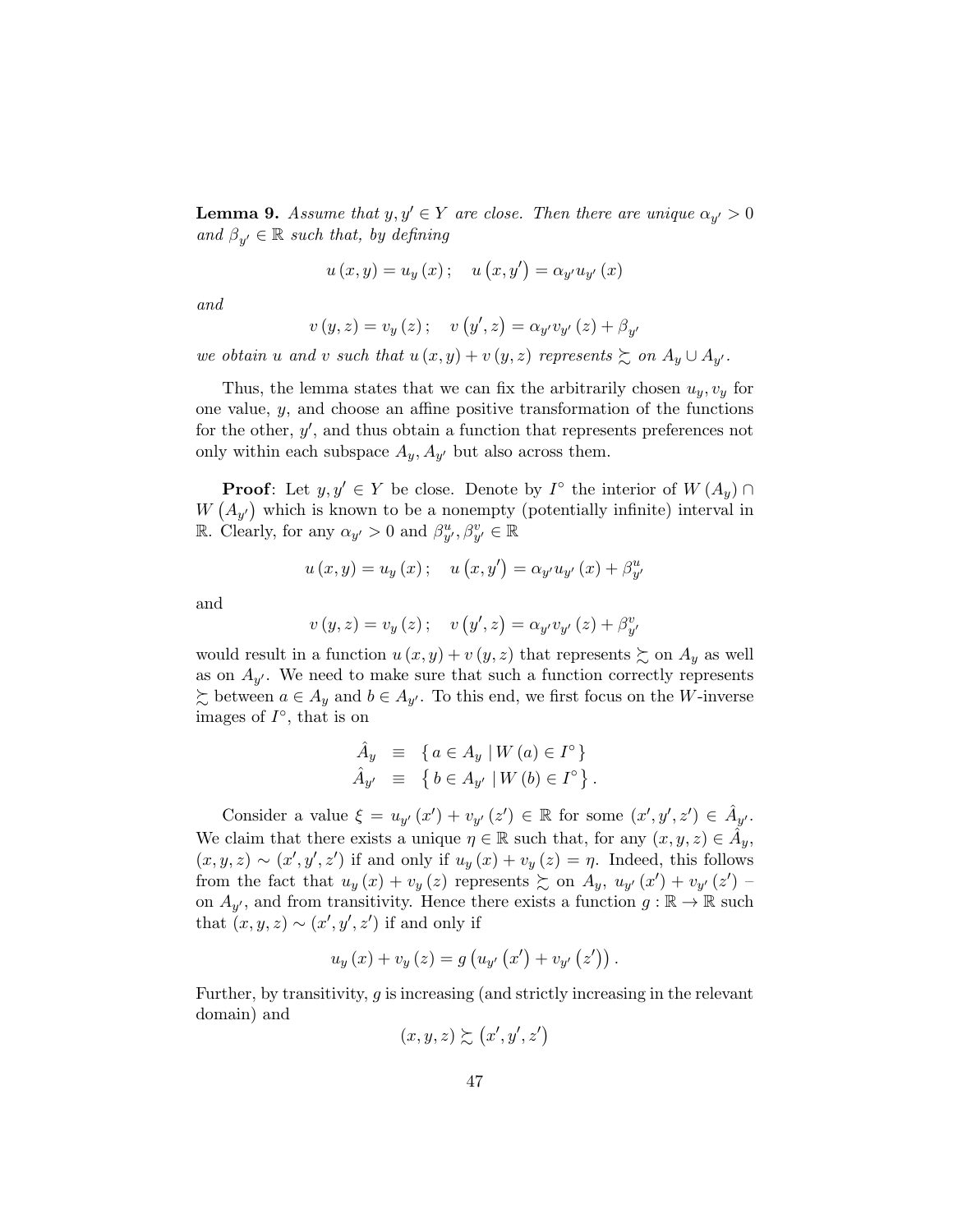$$
u_y(x) + v_y(z) \ge g(u_{y'}(x') + v_{y'}(z'))
$$
.

We wish to show that  $g$  is affine on the relevant domain, that is on  $u_{y'}(x') + v_{y'}(z')$  where  $W((x', y', z')) \in I^{\circ}$ . To this end, consider three equally-spaced points in its domain,

$$
\xi, \xi + \delta, \xi + 2\delta.
$$

We wish to show that the values of  $g$  for these points are also equally spaced, that is, that

$$
g(\xi + 2\delta) - g(\xi + \delta) = g(\xi + \delta) - g(\delta).
$$

Choose  $x_1, x_2 \in X$ ,  $z_1, z_2 \in Z$  such that

$$
u_{y'}(x_1) + v_{y'}(z_1) = \xi u_{y'}(x_2) + v_{y'}(z_1) = \xi + \delta u_{y'}(x_1) + v_{y'}(z_2) = \xi + \delta.
$$

Note that such a selection is possible since there are points in  $A_{y'}$  with  $u_{y'}(x) + v_{y'}(z) = \xi + 2\delta$ . (Note that the selection of  $x_1, x_2, z_1, z_2$  should be done simultaneously: there may be points  $x_1, z_1$  close to the boundary of  $A_{y'}$  for which such an  $x_2$  or such a  $z_2$  will not exist.)

Similarly, denote

$$
\eta = g(\xi)
$$

$$
\varepsilon = g(\xi + \delta) - g(\delta) > 0
$$

and choose  $x_3, x_4 \in X$ ,  $z_3, z_4 \in Z$  such that

$$
u_y(x_3) + v_y(z_3) = \eta
$$
  
\n
$$
u_y(x_4) + v_y(z_3) = \eta + \varepsilon
$$
  
\n
$$
u_y(x_3) + v_y(z_4) = \eta + \varepsilon
$$

Clearly, we have

$$
(x_1, y', z_1)
$$
  $\sim$   $(x_3, y, z_3)$   
\n $(x_2, y', z_1)$   $\sim$   $(x_3, y, z_4)$   
\n $(x_1, y', z_2)$   $\sim$   $(x_4, y, z_3)$ .

By Indifference Cross Consistency, we also have

$$
(x_2, y', z_2) \sim (x_4, y, z_4)
$$

iff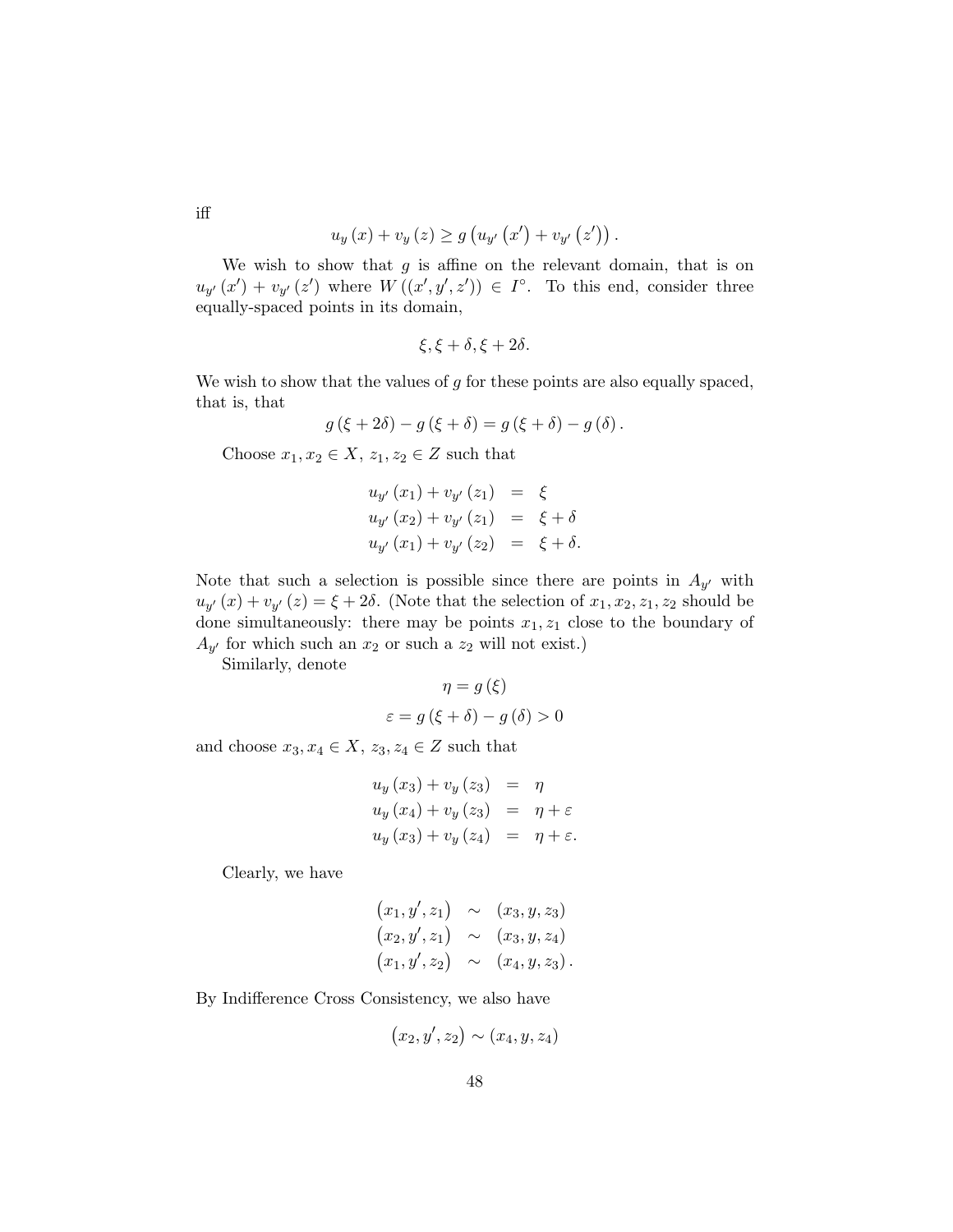which implies

$$
g(\xi + 2\delta) = \eta + 2\varepsilon.
$$

Thus g is affine on the relevant domain, and there are  $\alpha_{y'} > 0$  and  $\beta_{y'} \in \mathbb{R}$  such that

$$
u_y(x) + v_y(z) = g(u_{y'}(x') + v_{y'}(z'))
$$
  
=  $\alpha_{y'}u_{y'}(x') + \alpha_{y'}v_{y'}(z') + \beta_{y'}$ 

whenever  $(x, y, z) \sim (x', y', z')$ .

Observe that in defining  $u$  and  $v$  we have some freedom in deciding how to split  $\beta_{y'}$  between them. In fact, for any  $\beta_{y'}^u, \beta_{y'}^v \in \mathbb{R}$  such that  $\beta_{y'}^u + \beta_{y'}^v = \beta_{y'}$ we can define

$$
u(x,y) = u_y(x);
$$
  $u(x,y') = \alpha_{y'}u_{y'}(x) + \beta_{y'}^u$ 

and

$$
v(y, z) = v_y(z); \quad v(y', z) = \alpha_{y'} v_{y'}(z) + \beta_{y'}^v
$$

and observe that  $u(x, y) + v(y, z)$  represents  $\succeq$  for any  $a \in \hat{A}_y$  and  $b \in \hat{A}_{y'}$ . However, to stick to the normalization by which  $u(x_0, \cdot) = 0$ , we choose  $\beta_{y'}^{u} = 0$  (recall that  $u_{y}(x_{0}) = u_{y'}(x_{0}) = 0$ ) and  $\beta_{y'}^{v} = \beta_{y'}$ .

Next consider  $a \in A_y \backslash \hat{A}_y$ . If there exists  $b \in A_{y'}$  such that  $a \sim b$ (which might be possible if a and or b are  $\gtrsim$ -maximal or  $\gtrsim$ -minimal in their sub-spaces,  $A_y$  or  $A_{y'}$ , respectively), the proof continues as above, via transitivity. We are therefore left with the case that  $a \succ A_{y'}$  or  $a \prec A_{y'}$ (using the obvious notation for a relation between an element and every element of a set). But in this case one can choose  $c \in \hat{A}_y$  and complete the proof by transitivity. (For example, for  $b \in \hat{A}_{y'}$  one chooses  $c \sim b$  and argues that  $a \succ c \sim b$  occurs when  $u(x, y) + v(y, z)$  obtains a higher value for a than both c and b; otherwise we may have  $[a \succ A_{y'}]$  and  $b \precsim A_{y'}$  or  $[a \prec A_{y'}]$ and  $b \succsim A$ ] etc.)

For  $y \in Y$ , let

 $C(y) = \{ y' \in Y \mid y \text{ and } y' \text{ are close } \}$ 

**Lemma 10.** For every  $y \in Y$  there exist

$$
u : X \times C (y) \to \mathbb{R}
$$
  

$$
v : C (y) \times Z \to \mathbb{R}
$$

such that  $u(x, y) + v(y, z)$  represents  $\succsim$  on  $\bigcup_{y' \in C(y)} A_{y'}$ .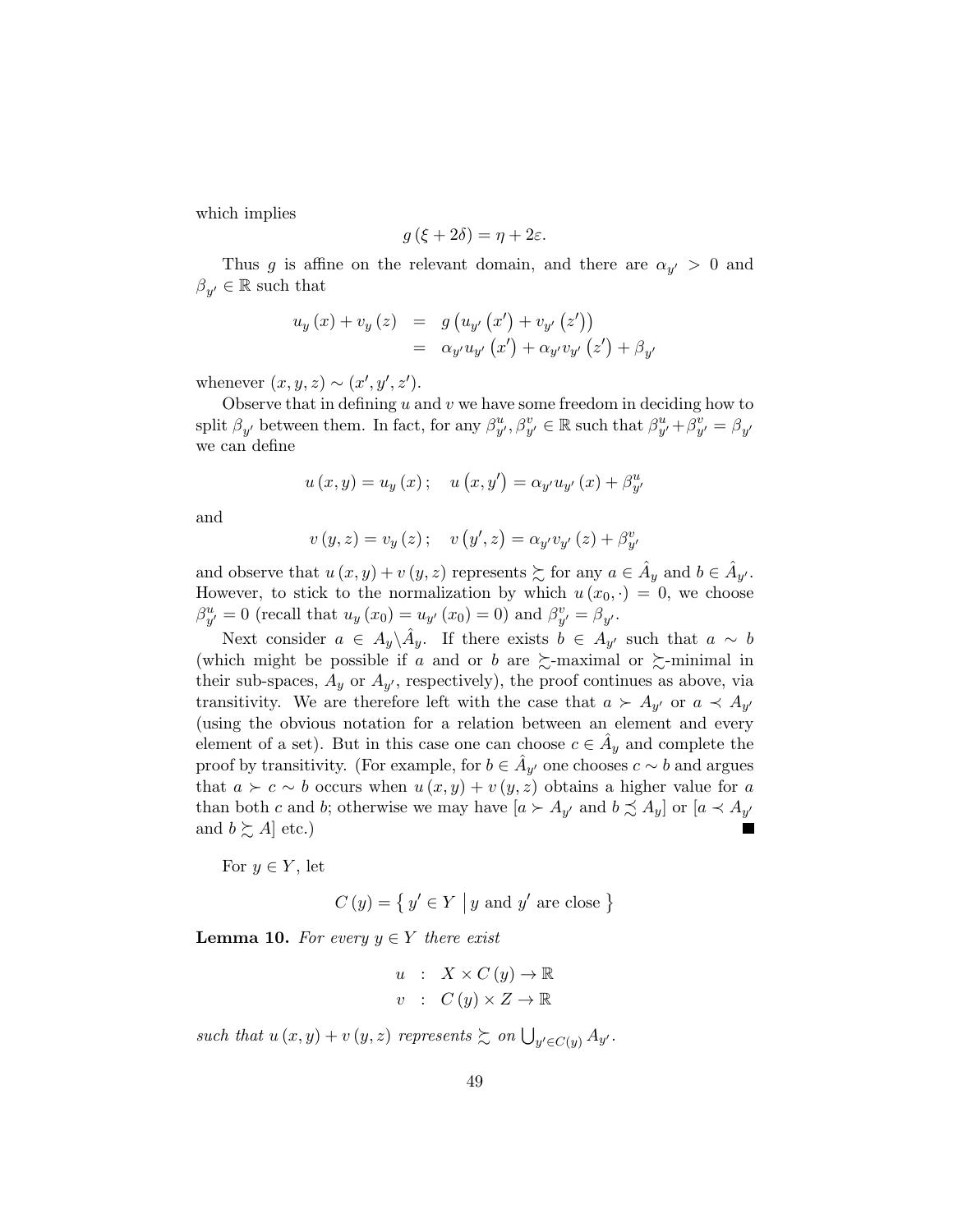This lemma states that we can have the desired representation not only for every pair of subspaces  $A_y$ ,  $A_{y'}$  where  $y'$  is close to y, but also for all of these simultaneously (holding  $y$  fixed).

**Proof:** Let there be given  $y \in Y$ . For every  $y' \in C(y)$  define  $u(x, y')$  +  $v(y', z)$  as in the Lemma 9.

Consider  $a, b \in \bigcup_{y' \in C(y)} A_{y'}$ . If  $a, b \in A_{y'}$  for some y' the proof is complete. This is also the case if one of them is in  $A_y$ . We are therefore left with the case that

$$
a \in A_{y'} \backslash A_y \quad b \in A_{y''} \backslash A_y.
$$

In this case we know that both a and b are either "above" all of  $A_y$  or "below" it. (That is,  $a \succ A_y$  or  $a \prec A_y$  and the same is true of b.) In case  $a \succ A_y \succ b$  or  $b \succ A_y \succ a$ , transitivity completes the proof. Hence, we are interested in the case  $a, b \succ A_y$  or, symmetrically,  $a, b \prec A_y$ . Without loss of generality assume that  $a, b \succ A_y$ . Since y' and y'' are both close to y and they both contain alternatives that are better than  $A_y$ , they have to be close to each other. In fact, there has to be a nonempty interior of

$$
W(A_y) \cap W(A_{y'}) \cap W(A_{y''}) .
$$

Consider two real numbers in this interior,  $\alpha < \beta$ , and six alternatives  $c, c', d, d', e.e'$  such that  $c, c' \in A_y, d, d' \in A_{y'}, e, e' \in A_{y''}$  and  $W(c) =$  $W(d) = W(e) = \alpha$  and  $W(c') = W(d') = W(e') = \beta$ . By Lemma 9,  $u(\cdot, y')$  and  $v(y', \cdot)$  are affine transformations of  $u_{y'}(\cdot)$  and  $v_{y'}(\cdot)$ , respectively, and  $u(\cdot, y'')$  and  $v(y'', \cdot)$  are affine transformations of  $u_{y''}(\cdot)$  and  $v_{y''}(\cdot)$ . However, the equalities above imply that, if we start with  $u(\cdot, y')$ and  $v(y', \cdot)$  and use Lemma 9 for y' and y'', we will end up with  $u(\cdot, y'')$  and  $v(y'', \cdot)$ . Hence,  $u(x, y) + v(y, z)$  represent preferences also on  $A_{y'} \cup A_{y''}$  and correctly rank a and b.

**Lemma 11.** Let there be given  $y_1, y_2, ..., y_n \in Y$  such that  $y_i$  is close to  $y_{i+1}$  $for i = 1, ..., n - 1$ . Let

$$
C=\bigcup_{i\leq n}C(y).
$$

There exist

$$
u : X \times C \to \mathbb{R}
$$
  

$$
v : C \times Z \to \mathbb{R}
$$

such that  $u(x, y) + v(y, z)$  represents  $\succsim on \bigcup_{y' \in C} A_{y'}$ .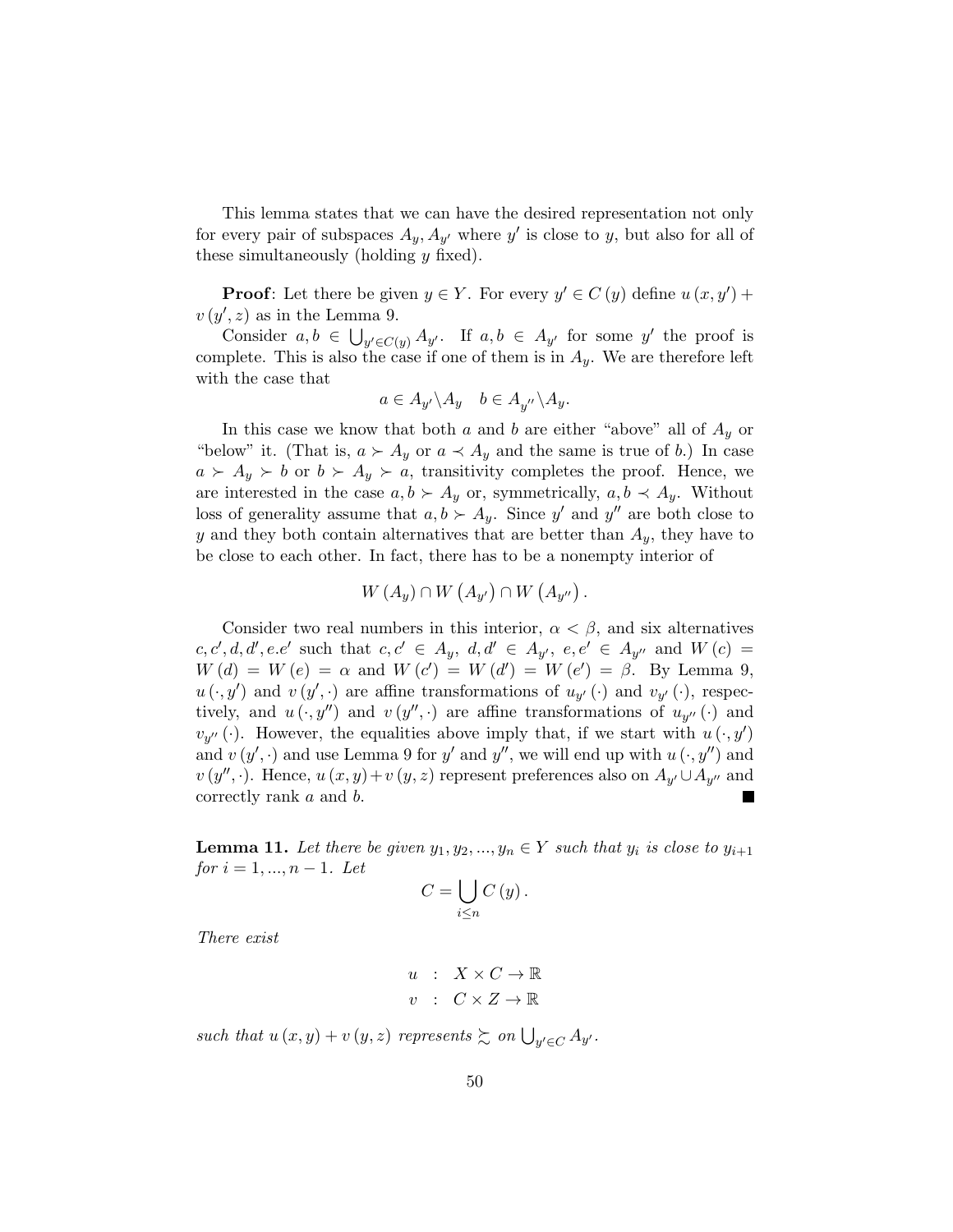**Proof:** The proof is by induction on n, with the case  $n = 1$  established by Lemma 10. Assume, then, that the claim is true for n and consider  $n+1$ .

Fix u and v as provided for  $y_1, y_2, ..., y_n$ . Applying Lemma 10 to  $y_{n+1}$ , there are u' and v' defined on  $C(y_{n+1})$  that represent  $\succsim$  (by their sum) over all of  $C(y_{n+1})$ . The latter includes a nonempty W-value intersection with  $A_{y_n}$ , because  $y_{n+1}$  and  $y_n$  are close. This means that we can use an affine transformation of  $u'$  and  $v'$  that would be identical to u and v, respectively, over their intersection.

Clearly, the newly-extended u and v will represent preferences over  $C(y_{n+1})$ . To see that they do so for all of  $\bigcup_{y' \in C} A_{y'}$  we use transitivity as before.

We are finally ready to complete the proof. We argue that there exists a double-sequence

$$
..., y_{-2}, y_{-1}, y_0, y_1, y_2, ...
$$

such that (i)  $y_i$  and  $y_{i+1}$  are close for  $i \in \mathbb{Z}$ ; (ii)  $Y = \bigcup_{i \in \mathbb{Z}} C(y)$ .

To see that this is the case, use the range of the function  $W$  as follows: first, consider a bounded interval  $[-M, M]$  in the range of W. The interior of  $W(A_y)$  for all  $y \in Y$  is an open cover of  $[-M, M]$ , and thus has a finite subcover. From such a subcover one can choose a finite sequence  $y_1, y_2, ..., y_n \in Y$  such that  $y_i$  is close to  $y_{i+1}$  for  $i = 1, ..., n-1$  and that  $[-M, M] \subset \bigcup_{i \leq n} W(A_i)$ . Then, by induction on M one generated the sequence ...,  $y_{-2}, y_{-1}, y_0, y_1, y_2, ...$  such that (i)  $y_i$  and  $y_{i+1}$  are close for  $i \in \mathbb{Z}$ ; (ii)  $W(A) = \bigcup_{i \in \mathbb{Z}} W(A_i)$ . Finally, one considers Lemma 11 and notes that in its inductive proof the functions  $u$  and  $v$  are defined as extensions of the same functions in previous steps. Repeating this argument for the doublyinfinite sequence completes the proof of existence of  $u$  and  $v$ .

## 6.4.3 Sufficiency – Part II: Continuity

We now turn to prove that the functions constructed above are continuous. Observe that for this to be true, one has to rely on the specific construction by which  $u(x_0, y) = 0$ , which guarantees that  $u(x_0, \cdot)$  is continuous in y. Indeed, it is easy to see that by defining

$$
u'(x, y) = \alpha u(x, y) + \beta(y)
$$
  

$$
v'(y, z) = \alpha v(y, z) - \beta(y)
$$

for a discontinuous  $\beta(\cdot)$ , one can represent  $\sum y_i u'(x, y) + v'(y, z)$  where neither  $u'$  nor  $v'$  are continuous, though their sum is.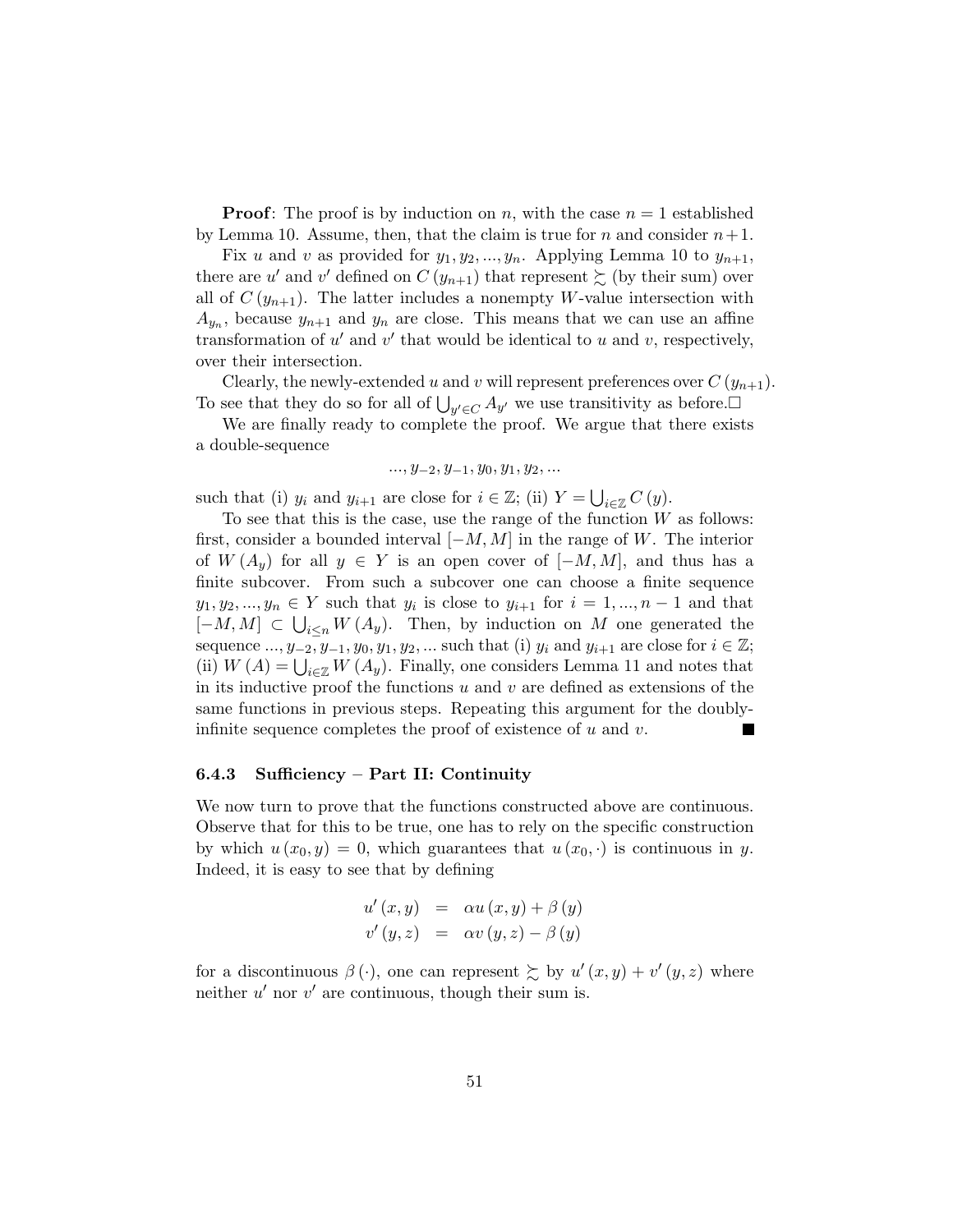**Step 1: Continuity of**  $u + v$ : It is convenient to rely on the continuous function W that represents  $\succsim$ . Since  $u(x, y) + v(y, z)$  and W both represent  $\succsim$ , there exists a monotonically increasing  $\phi : \mathbb{R} \to \mathbb{R}$  such that

$$
u(x, y) + v(y, z) = \phi(W(x, y, z))
$$

for all  $(x, y, z) \in X \times Y \times Z$ . We claim that  $\phi$  is continuous. Assume that it isn't, and that there exists  $\xi_n \to \xi$  and  $\varepsilon > 0$  such that

$$
\phi\left(\xi_n\right) < \phi\left(\xi\right) - \varepsilon \tag{17}
$$

or,

$$
\phi\left(\xi_n\right) > \phi\left(\xi\right) + \varepsilon. \tag{18}
$$

Consider first case (17). As  $\xi$  is in the domain of  $\phi$ , it is in the range of W and thus  $\xi \in W(A_u)$  for some y's. For each one of these, it has to be the case that  $\xi = \min W(A_y)$ . Otherwise, we can find  $a_n, a \in A_y$  such that  $a_n \to a$  but  $\phi(W(a_n))$  fails to converge to  $\phi(W(a))$ , which is impossible because  $u(x, y) + v(y, z)$  is continuous on each  $A_y$  separately.

As the range of W is connected, and it is the union of open intervals  $\left\{ W\left( A_{y}\right) \right\} _{y}$ , it follows that

$$
\xi = \min \cup_y W(A_y)
$$

in which case (17) is impossible.

Similarly, in case (18) we conclude that  $\xi = \max \cup_y W(A_y)$ , and a contradiction results again. We therefore conclude that  $u(x, y) + v(y, z) =$  $\phi(W(x, y, z))$  is a continuous function on  $A = X \times Y \times Z$ .

**Step 2: Continuity of**  $u, v$ : We now wish to show that  $u$  is continuous on  $X \times Y$ . Clearly, this will mean that u is continuous on  $X \times Y \times Z$  and therefore that so is

$$
v(y,z) = \phi(W(x,y,z)) - u(x,y).
$$

To this end we show that  $u(x, y)$  is a continuous function of y, and that it is uniformly continuous with respect to  $x$ :

**Lemma 12.** Let there be given  $\tilde{x} \in X$  and  $\tilde{y} \in Y$ . For every  $\varepsilon > 0$  there exists  $\delta > 0$  such that for all  $x \in X$  and  $y \in Y$ , if

$$
|x - \tilde{x}|, |y - \tilde{y}| < \delta
$$

then

$$
\left|u\left(x,y\right)-u\left(x,\tilde{y}\right)\right|<\varepsilon.
$$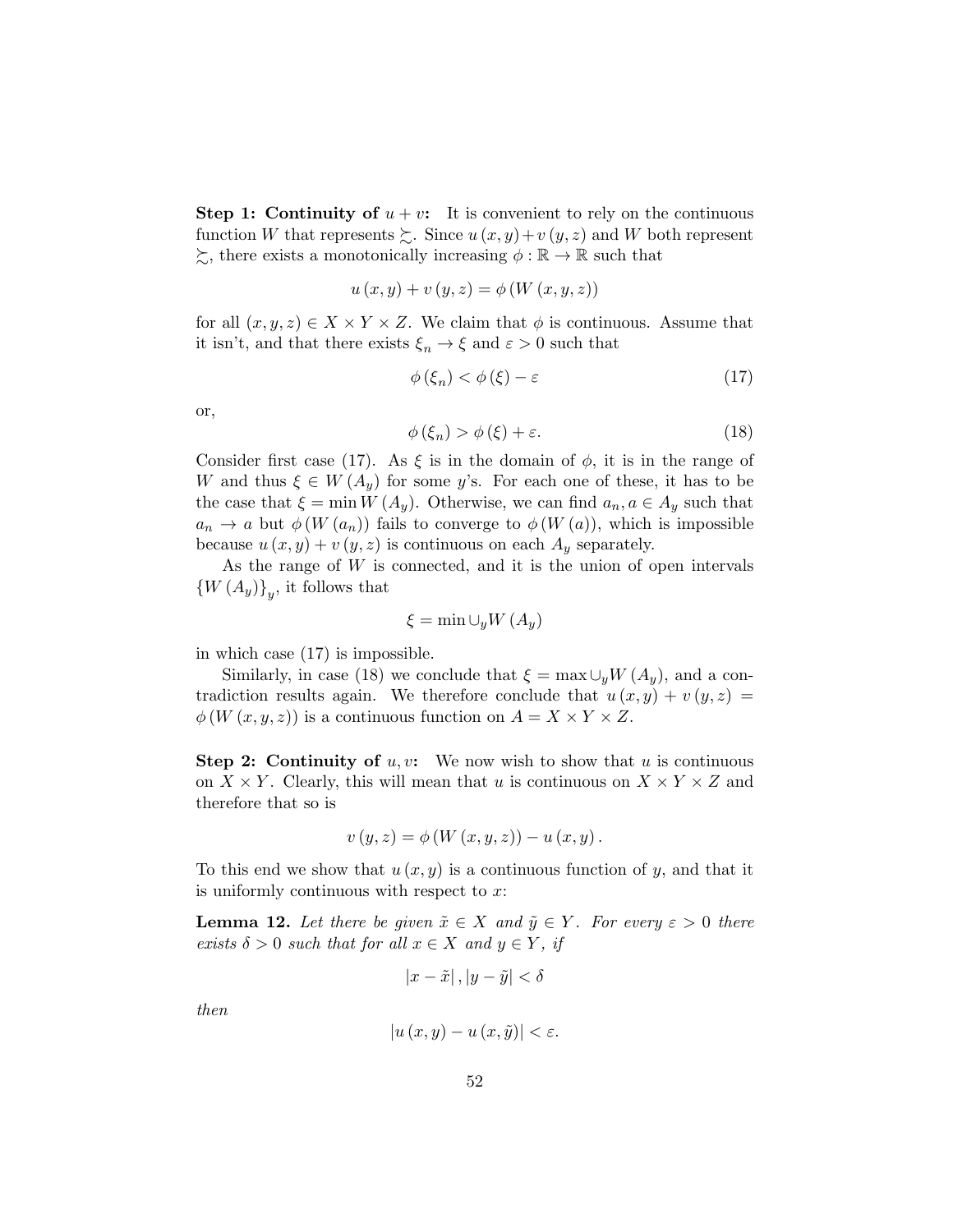**Proof:** Assume not. Then there are  $\tilde{x} \in X$ ,  $\tilde{y} \in Y$  and  $\varepsilon > 0$  such that  $\forall \delta > 0$  there are x, y that are  $\delta$ -close to  $\tilde{x}, \tilde{y}$ , respectively, but that the converse inequality holds. We can therefore choose a sequence  $\{(x_n, y_n)\}$ such that  $(x_n, y_n) \to (\tilde{x}, \tilde{y})$  as  $n \to 0$  but, for every n,

$$
\left| u\left(x_n, y_n\right) - u\left(x_n, \tilde{y}\right) \right| \ge \varepsilon. \tag{19}
$$

Choose  $\tilde{z} \in Z$ . As  $f(x, y, z) = u(x, y) + v(y, z)$  is continuous, there exists N such that for all  $n \geq N$  we have

$$
|f(x_n, y_n, \tilde{z}) - f(\tilde{x}, \tilde{y}, \tilde{z})| < \varepsilon/10. \tag{20}
$$

Also, as  $u(\cdot, y)$  is continuous for every y,  $u(x_n, \tilde{y}) \to u(\tilde{x}, \tilde{y})$  as  $n \to 0$  and we can assume that for all  $n\geq N$  we also have

$$
|u(x_n, \tilde{y}) \to u(\tilde{x}, \tilde{y})| < \varepsilon/10. \tag{21}
$$

Consider

$$
\begin{aligned}\n|f(x_n, y_n, \tilde{z}) - f(\tilde{x}, \tilde{y}, \tilde{z})| \\
= |u(x_n, y_n) + v(y_n, \tilde{z}) - u(\tilde{x}, \tilde{y}) - v(\tilde{y}, \tilde{z})| \\
= |[u(x_n, y_n) - u(x_n, \tilde{y})] + [u(x_n, \tilde{y}) - u(\tilde{x}, \tilde{y})] + [v(y_n, \tilde{z}) - v(\tilde{y}, \tilde{z})]].\n\end{aligned}
$$

By (21) we know that the middle square brackets denote a small expression, as does the sum of the three square brackets (by (20)). However, the first square brackets is at least  $\varepsilon$  by (19). This means that the last expression should also be relatively large. Specifically, for every  $n$  it follows that

$$
|v(y_n, \tilde{z}) - v(\tilde{y}, \tilde{z})| \ge \varepsilon/2.
$$
\n(22)

Consider now the sequence  $\{(x_0, y_n, \tilde{z})\}_n$  and observe that  $(x_0, y_n, \tilde{z}) \to$  $(x_0, \tilde{y}, \tilde{z})$  as  $n \to 0$ . By continuity of f we should have

$$
u(x_0, y_n) + v(y_n, \tilde{z}) \to u(x_0, \tilde{y}) + v(\tilde{y}, \tilde{z}).
$$

However,  $u(x_0, y_n) = u(x_0, \tilde{y}) = 0^{16}$  while (22) shows that  $v(y_n, \tilde{z})$  fails to converge to  $v(\tilde{y}, \tilde{z})$ , which is a contradiction.

We finally show that u is continuous. Assume that  $(x_n, y_n) \to (x, y)$  as  $n \to 0$  for some point  $(x, y) \in X \times Y$ . Writing

$$
u(x, y) - u(x_n, y_n)
$$
  
=  $[u(x, y) - u(x_n, y)] + [u(x_n, y) - u(x_n, y_n)],$ 

<sup>&</sup>lt;sup>16</sup>Observe that the crucial fact is only that  $u(x_0, \cdot)$  is continuous, while in our construction it was guaranteed to be constant.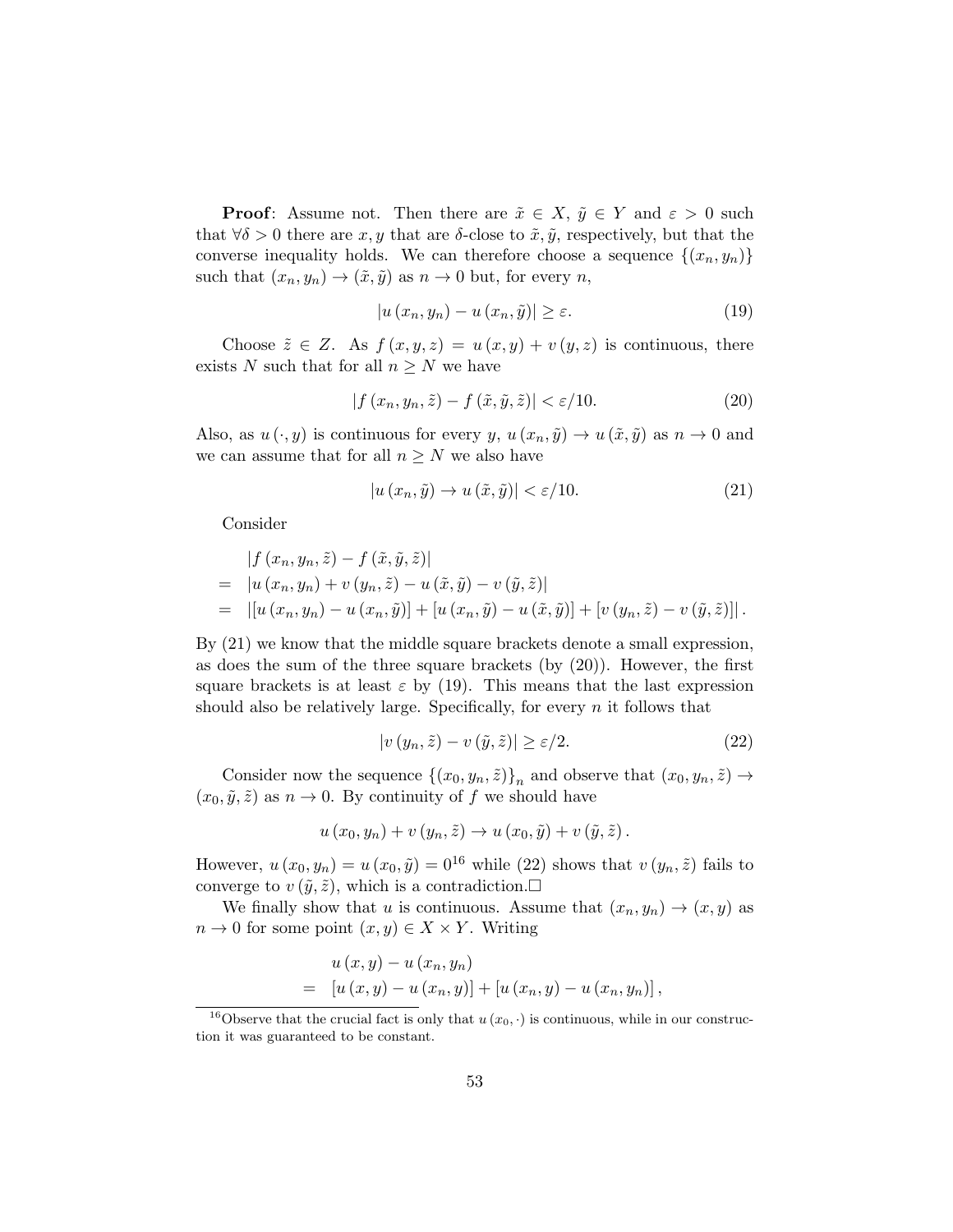we observe that the first brackets converges to 0 because  $u(\cdot, y)$  is continuous (for each y separately) and the second one converges to 0 because of Lemma 12.

## 6.4.4 Uniqueness

Given a representation by  $u, v$ , it is straightforward that

$$
u'(x,y) = \alpha u(x,y) + \beta(y)
$$
  
\n
$$
v'(y,z) = \alpha v(y,z) - \beta(y) + \gamma
$$
\n(23)

also represent preferences for every  $\alpha > 0$ , a continuous function  $\beta : Y \to \mathbb{R}$ and  $\gamma \in \mathbb{R}$ .

Conversely, the construction of the functions showed that, given the normalization  $u(x_0, \cdot) = 0$ , the only degrees of freedom left are multiplication of both u and v by a positive constant ad shifting of v by an additive one.

However, relaxing the constraint  $u(x_0, \cdot) = 0$ , one can replace it by any continuous function  $\beta$  so that  $u(x_0, \cdot) = \beta(y)$ . Conversely, denoting  $\beta(y) = u(x_0, \cdot)$  one observes that the transformation (23) holds.

## References

- [1] Orazio Attanasio. Consumption. In John Taylor and Michael Woodford, editors, Handbook of Macroeconomics, pages 741–812. Elsevier, Amsterdam, 1999.
- [2] Peter Bank and Frank Riedel. Non-time additive utility optimization— The case of certainty. Journal of Mathematical Economics, 33(3):271– 290, 2000.
- [3] Peter Bank and Frank Riedel. Optimal consumption chocie with intertemmporal substitution. Annals of Applied Probablity, 11(3):750– 788, 2001.
- [4] Gary S. Becker and Kevin M. Murphy. A theory of rational addiction. Journal of Political Economy, 96(4):675–700, 1988.
- [5] W. Blaschke. Topologische fragen der differentialgeomoetrie, I. Mathematische Zeitschrift, 28:150–157, 1927.
- [6] Dora L. Costa. Less of a luxury: The rise of recreastion since 1888. Working Paper 6054, National Bureau of Economic Research, Cambridge, 1997.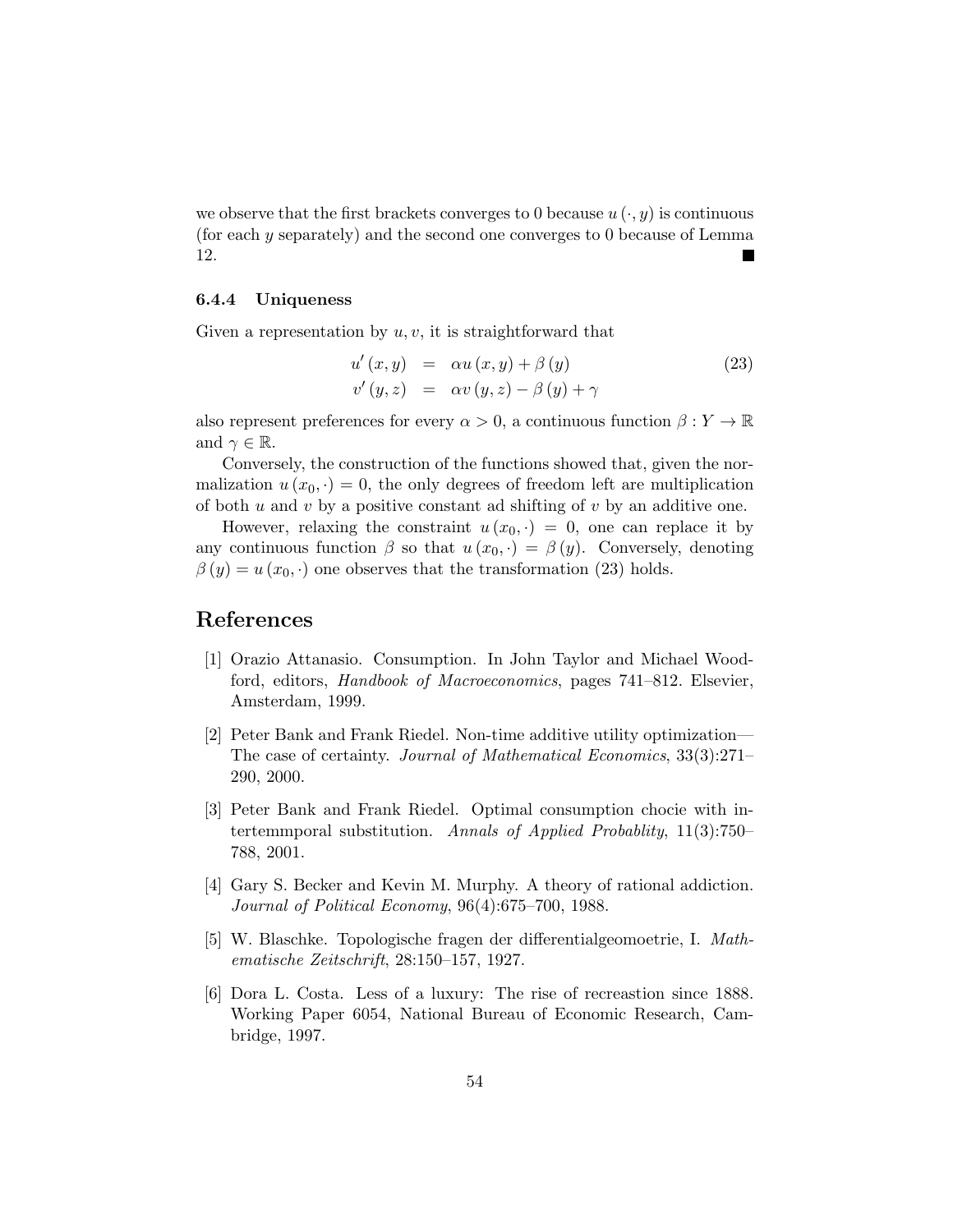- [7] Gerard Debreu. Representation of a preference ordering by a numerical function. In R. Thrall, C. Coombs, and R. Davis, editors, Decision Processes. Wiley, New York, 1954.
- [8] Gerard Debreu. Topological methods in cardinal utility theory. In K. J. Arrow, S. Karlin, and P. Suppes, editors, Mathematical Methods in the Social Sciences, pages 16–26. Stanford University Press, Palo Alto, 1960.
- [9] Peter C. Fishburn. Utility Theory for Decision Making. John Wiley and Sons, New York, 1970.
- [10] Milton Friedman and Leonard J. Savage. The utility analysis of choices involving risk. Journal of Political Economy, 56(4):279–304, 1948.
- [11] Rong Hai, Dirk Krueger, and Andrew Postlewaite. On the welfare cost of consumption fluctuations in the presence of memorable goods. Working paper, University of Pennsylvania, 2014.
- [12] Harry Helson. Adaption-level as frame of reference for prediction of psychophysical data. American Journal of Psychology, 60(1):1–29, 1947.
- [13] Ayman Hindy, Chi fu Huang, and David Kreps. On intertemporal preferences in continuous time: The case of certainty. Journal of Mathematical Economics, 21(5):401–442, 1992.
- [14] Jonathan E Ingersoll. Optimal consumption and portfolio rules with intertemmporally dependent utility of consummption. Journal of Economic Dynamics and Control, 16(3–4):681–712, 1992.
- [15] Daniel Kahneman and Amos Tversky. Prospect theory: An analysis of decision under risk. Econometrica, 47(2):263–291, 1979.
- [16] Tjalling C. Koopmans. Stationary ordinal utility and impatience. Econometrica, 28(2):287–309, 1960.
- [17] George Loewenstein. Anticipation and the valuation of delayed consumption. Economic Journal, 97(387):666–684, 1987.
- [18] Harry Markowitz. Portfolio selection. Journal of Finance, 7(1):77–91, 1952.
- [19] Jonathan A. Parker. Spendthrift in America? On two decades of decline in the U.S. saving rate. In B. Bernanke and J. Rotemberg, editors,